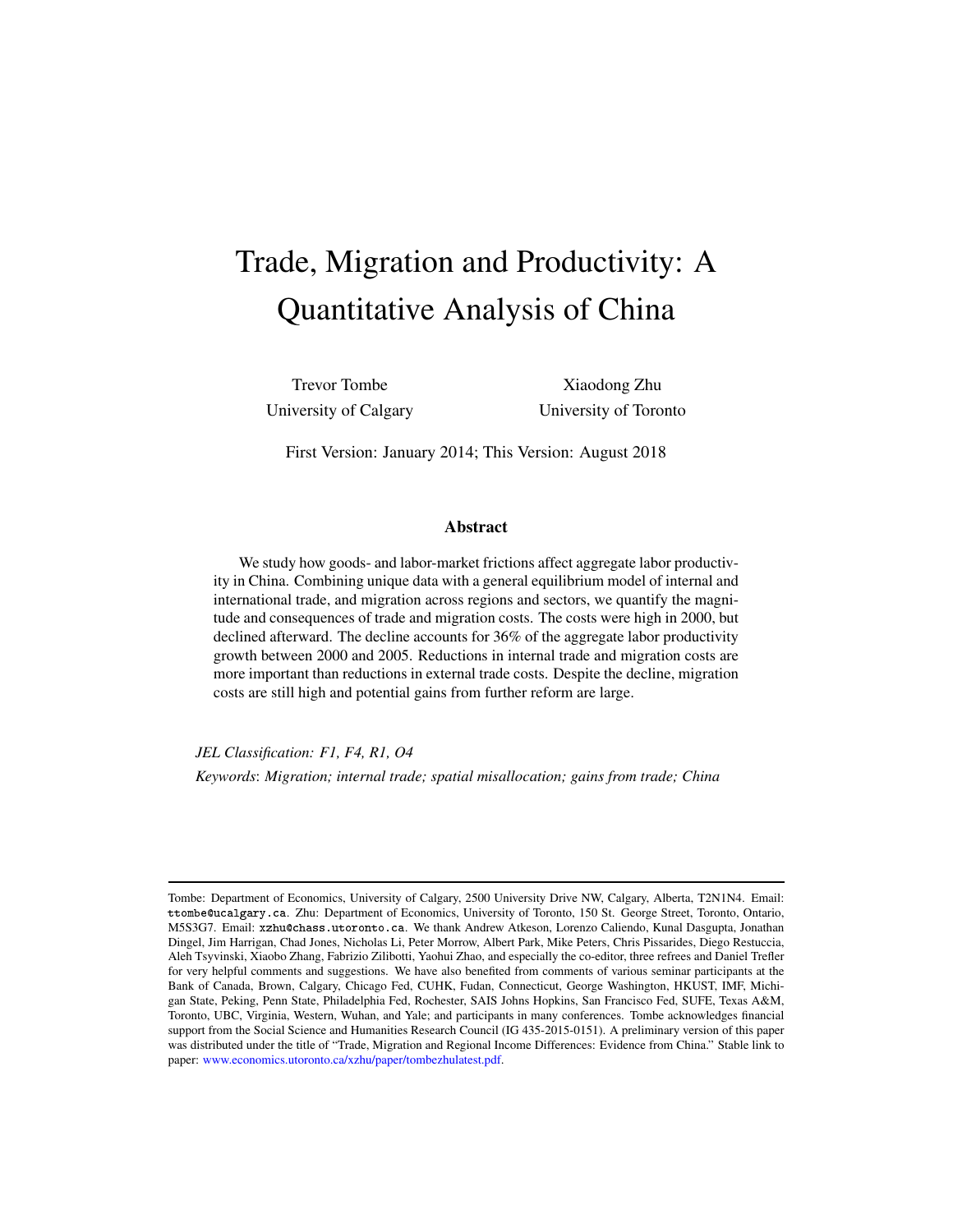# 1 Introduction

China's recent growth has been nothing short of remarkable. From 2000 to 2007 – after joining the WTO and before the financial crisis – China's real GDP per capita nearly doubled. China's rapid ascent as a key player in the world economy is well known, but equally dramatic has been the growth of its internal economic integration. Trade between its provinces has increased more than trade between China and the rest of the world, and the flow of workers across regions within China represents the largest migration in human history. Policy changes may be an important cause of these developments. In the early 2000s, China had substantial policy-induced migration costs [\(Poncet,](#page-40-0) [2006;](#page-40-0) [Cai et al.,](#page-38-0) [2008\)](#page-38-0) and internal trade costs [\(Young,](#page-40-1) [2000;](#page-40-1) [Poncet,](#page-40-2) [2005\)](#page-40-2). Since then, the Chinese government has undertaken policy reforms and infrastructure investments that reduced both migration and trade costs and, at the same time, the Chinese economy has experienced significant growth in aggregate productivity [\(Zhu,](#page-40-3) [2012\)](#page-40-3). What role did the policy changes play in China's rapid growth? In this paper, we use a rich quantitative framework and uniquely detailed data to answer this question. We find that the internal trade and migration cost reductions, and the associated increases in trade and migration within China, account for 28% of China's aggregate labor productivity growth between 2000 and 2005. The reduction in international trade costs, on the other hand, accounted for only 8% of the growth. These results highlight the importance of internal reforms for China's growth and are in stark contrast to the widely held perception that China's growth during the period was an "export-led" experience.

Our quantitative framework builds on recent developments in international trade research. We develop a two-sector multi-region general equilibrium model featuring internal trade, international trade, and worker migration. Following [Ahlfeldt](#page-38-1) [et al.](#page-38-1) [\(2015\)](#page-38-1) and [Redding](#page-40-4) [\(2016\)](#page-40-4), we introduce within-country trade and worker mobility into the [Eaton and Kortum](#page-39-0) [\(2002\)](#page-39-0) model and explicitly model worker location choices in the presence of migration costs and heterogeneous worker preferences regarding locations and sectors. We also incorporate into the model collective ownership of land, an important institutional feature of China that makes migration difficult. Even with these rich and realistic features, the model is still analytically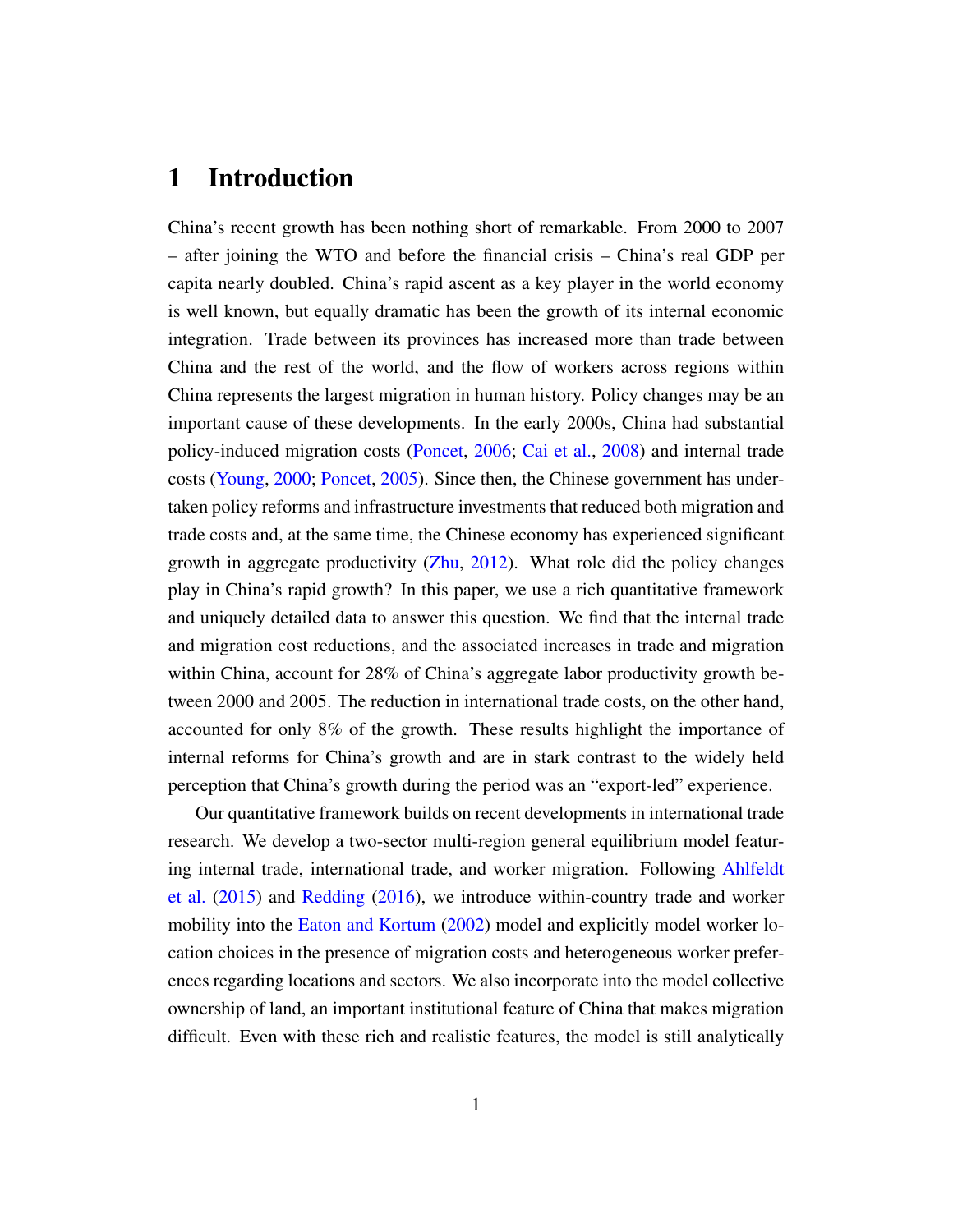tractable and can be easily used for quantitative analysis.

To facilitate our quantitative analysis, we compile a rich set of data on China's internal and external trade, internal migration, and spatial distribution of income. Using the data and our quantitative model we estimate both the levels of and changes in trade and migration costs in China. We find that trade costs were large in 2002, but they declined significantly between 2002 and 2007. On average, internal costs fell by 10-15% and international costs fell by almost 10% in non-agriculture and nearly 25% in agriculture. For migration costs, we consider them ongoing *flow* costs rather than *sunk* costs due to a unique institutional feature of China, the *hukou* (household registration) system that imposes large costs on working and living outside one's *hukou* location, primarily through restricted access to social services and limited employment rights. These costs are recurring and exist as long as migrants do not have a local *hukou*. According to our estimates for 2000, the average cost of moving from rural to urban areas within a province is equivalent to shrinking one's real income by a factor of nearly 3; between-province moves are an order of magnitude more costly. In addition, since all rural land and some urban land are collectively owned and there is a lack of rental market for land, migrants who leave their *hukou* location lose benefits from land. High migration costs and restrictive land markets mean only a small proportion of workers move; those who do move tend to be young workers facing lower migration costs. Between 2000 and 2005, however, migration costs did decline substantially – by 18% on average, and by almost 40% for between-province moves.

In a series of quantitative exercises using our calibrated model, we evaluate how the measured cost changes affect trade flows, migration, aggregate labor productivity and welfare. We find that the reductions in trade costs can account for most of the increases in China's internal and external trade between 2002 and 2007. They have relatively small effects on migration, but large effects on aggregate labor productivity and welfare, both of which increase by more than 14%. Because most provinces in China trade more within China than abroad, the internal trade cost changes contribute more to the gains in aggregate labor productivity and welfare than the external trade cost changes. Similarly, the measured changes in migration costs have small effects on trade shares, but large effects on migration and aggre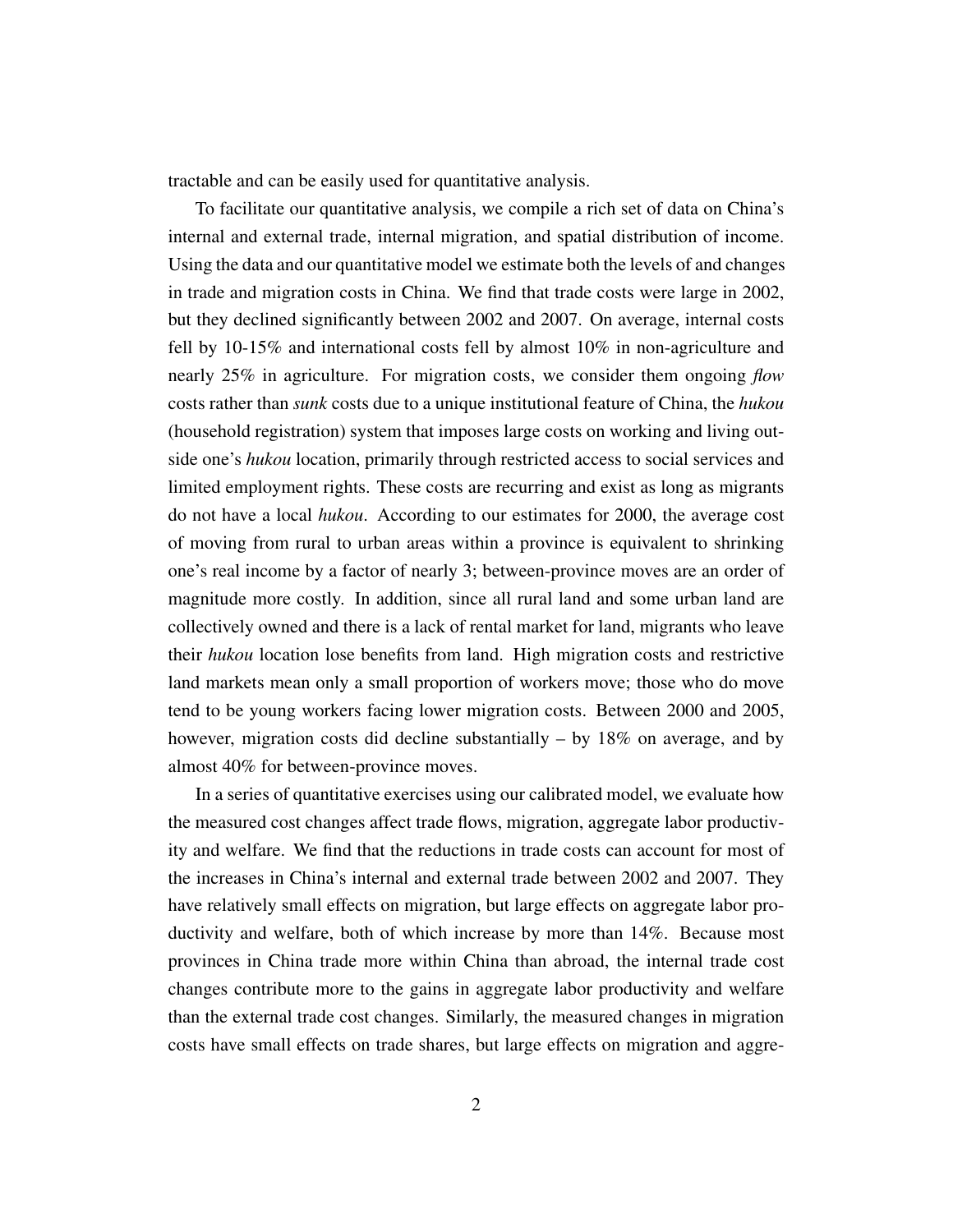gate labor productivity and welfare. In response to the migration cost reductions, the stock of within-province and between-province migrants increase by roughly 15% and 82%, respectively. Most of the increases are rural-to-urban. Largely due to the reallocation of labor from agriculture to non-agriculture, aggregate labor productivity increases by around  $5\%$ . Aggregate welfare increases even more, by  $11\%$ , due to the direct welfare effect of the reductions in migration costs.

Despite the recent decline in trade and migration costs, the scope for further cost reductions remains large in China. We find that moving China's internal trade costs to levels measured in Canada yields welfare gains of roughly 12%. Gains are even larger if we lower the migration costs to levels such that one-third of Chinese workers move beyond their province of registration (a level consistent with U.S. migration rates), with real GDP per worker increasing by nearly 13% and welfare by 46%. Finally, we quantify the effects of allowing for private land ownership and a fully functioning land rental market so migrants no longer give up the returns to land when they move. We find that the number of migrant workers would significantly increase and the resulting welfare gain would be nearly 12%.

Our paper contributes to two broad literatures. First, there is a growing literature linking international trade flows with the spatial distribution of labor and economic activity within countries, such as [Cosar and Fajgelbaum](#page-39-1) [\(2012\)](#page-39-1); [Dix-Carneiro and](#page-39-2) [Kovak](#page-39-2) [\(2014\)](#page-39-2); [Allen and Arkolakis](#page-38-2) [\(2014\)](#page-38-2); [Redding](#page-40-4) [\(2016\)](#page-40-4) and [Caliendo et al.](#page-38-3) [\(2015\)](#page-38-3). There are notable papers exploring internal migration costs, such as [Morten](#page-40-5) [and Oliveira](#page-40-5) [\(2018\)](#page-40-5) and [Bryan and Morten](#page-38-4) [\(2018\)](#page-38-4); internal trade costs, such as [Ghani et al.](#page-39-3) [\(2016\)](#page-39-3); and empirical investigations of trade's effect on internal migration, such as [McCaig and Pavcnik](#page-40-6) [\(2018\)](#page-40-6) for Vietnam or [Aguayo-Tellez and](#page-37-0) [Muendler](#page-37-0) [\(2010\)](#page-37-0) and [Hering and Paillacar](#page-39-4) [\(2016\)](#page-39-4) for Brazil. There is also a large urban-economics literature investigating the role of international trade in altering the spatial distribution of firms and factors within a country, such as [Hanson](#page-39-5) [\(1998\)](#page-39-5). Little work has been done, however, investigating China's expansion of both trade and internal migration – perhaps the largest and fastest ever recorded. Second, the recent macro-development literature has emphasized differences in aggregate total factor productivity (TFP) as a key source of large cross-country income differences [\(Klenow and Rodriguez-Clare,](#page-40-7) [1997;](#page-40-7) [Hall and Jones,](#page-39-6) [1999;](#page-39-6) [Caselli,](#page-38-5) [2005\)](#page-38-5)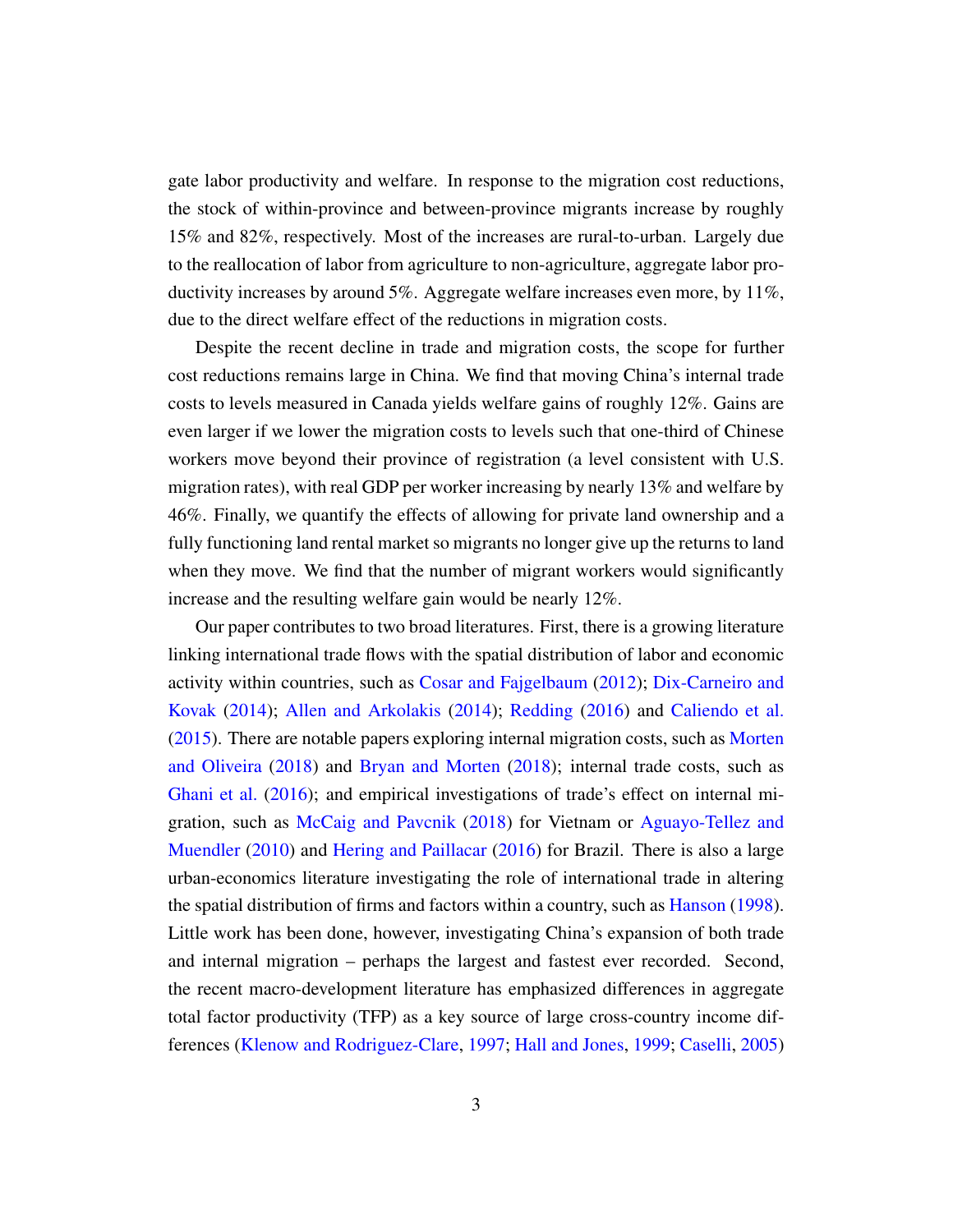and misallocation of inputs as an important reason for low levels of aggregate TFP in poor countries [\(Banerjee and Duflo,](#page-38-6) [2005;](#page-38-6) [Restuccia and Rogerson,](#page-40-8) [2008;](#page-40-8) [Hsieh](#page-39-7) [and Klenow,](#page-39-7) [2009;](#page-39-7) [Bartelsman et al.,](#page-38-7) [2013\)](#page-38-7). We study specific sources of misallocation in an important developing economy, a valuable research area highlighted by [Restuccia and Rogerson](#page-40-9) [\(2013\)](#page-40-9). [Brandt et al.](#page-38-8) [\(2013\)](#page-38-8) use a general equilibrium model to quantify the aggregate productivity loss due to misallocation of labor and capital across space in China, but the sources of misallocation are not modeled. In contrast, we model trade and migration costs as specific sources of misallocation. [Ngai et al.](#page-40-10) [\(2016\)](#page-40-10) investigate the impact of the *hukou* system on labor mobility in China, but their analysis is at a more aggregate level and without detailed modeling of trade and migration across space. [Caliendo et al.](#page-38-9) [\(2017b\)](#page-38-9) investigate the impact of internal and external distortions in a world economy with input-output linkages and also find that the impacts of internal distortions are much larger than international distortions.

## 2 Data, Facts and Back-of-the-Envelope Calculation

We first describe our data and highlight key facts about the Chinese economy. We then discuss migration and trade policies in place around 2000 and how they subsequently changed. Finally, we conduct some back-of-the-envelope calculations to illustrate the potential gains from these policy changes to motivate our more comprehensive quantitative analysis to come. There are 31 provinces in mainland China. We exclude Tibet in all that follows due to limited data and divide the other 30 provinces into agricultural and non-agricultural sectors.

### 2.1 Spatial Distribution of Income

Comparing real incomes across provinces and sectors is no trivial task. We need data on GDP, employment, and price levels for each province and sector. Official statistics published in the annual China Statistical Yearbook (CSY) reports nominal GDP and employment data for agriculture, industry and services in each of China's provinces, which we aggregate to agriculture and non-agriculture. The CSY also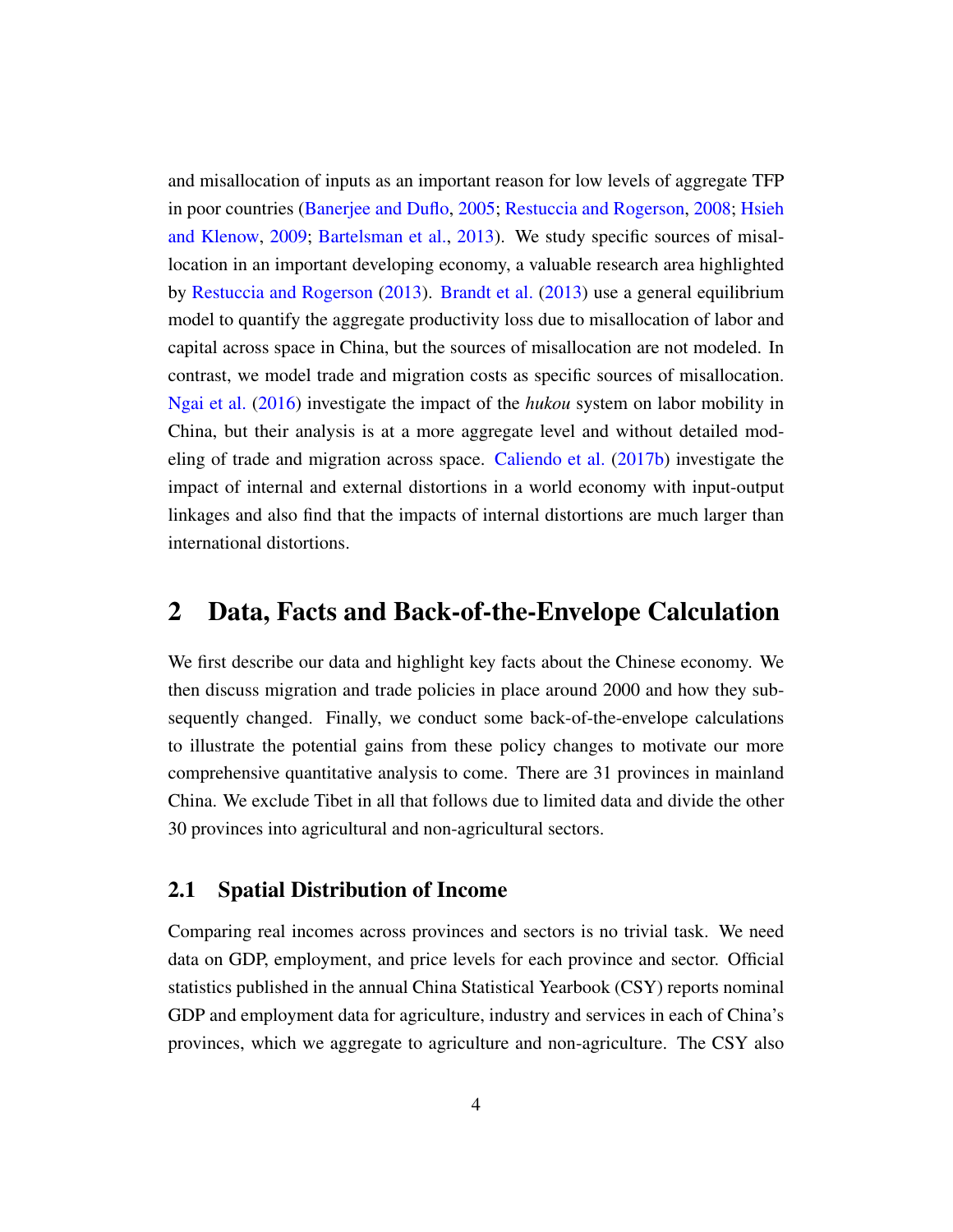<span id="page-5-0"></span>

#### <span id="page-5-1"></span>Figure 1: Spatial Distribution of Real Incomes and Migration in 2000

Note: Displays choropleths of relative real income levels for each of China's provinces and the migrant share of total employment. Dark reds indicate both high relative real incomes and large migrant shares of employment.

reports both the rural and urban consumer price indices for each province. In addition, for a few years in the 1990s the CSY reported retail prices of major consumer products in provincial capital cities and procurement prices of agricultural products in rural areas by province. [Brandt and Holz](#page-38-10) [\(2006\)](#page-38-10) use these data and the consumption basket weights published by China's National Bureau of Statistics (NBS) to construct rural and urban price levels in 1990 for each province. We combine these 1990 price levels and the published CPI indices to calculate the price levels in other years, and then calculate real incomes by deflating agricultural GDP and non-agricultural GDP with rural and urban price levels, respectively.

With this data in hand, we find large regional income inequality in China. The ratio of the average real GDP per worker of the top five provinces to that of the bottom five provinces, for example, was 4:1 in 2000. In general, the coastal provinces in the eastern region had substantially higher levels of real GDP per worker than provinces in the central and western regions. In Figure [1a](#page-5-0) we plot the real GDP per worker for the 30 provinces in China in 2000. For comparison, we plot in Figure [2a](#page-6-0) the distribution of GDP per worker across US states along with the distribution across China's provinces. Since we do not have price level information for the US,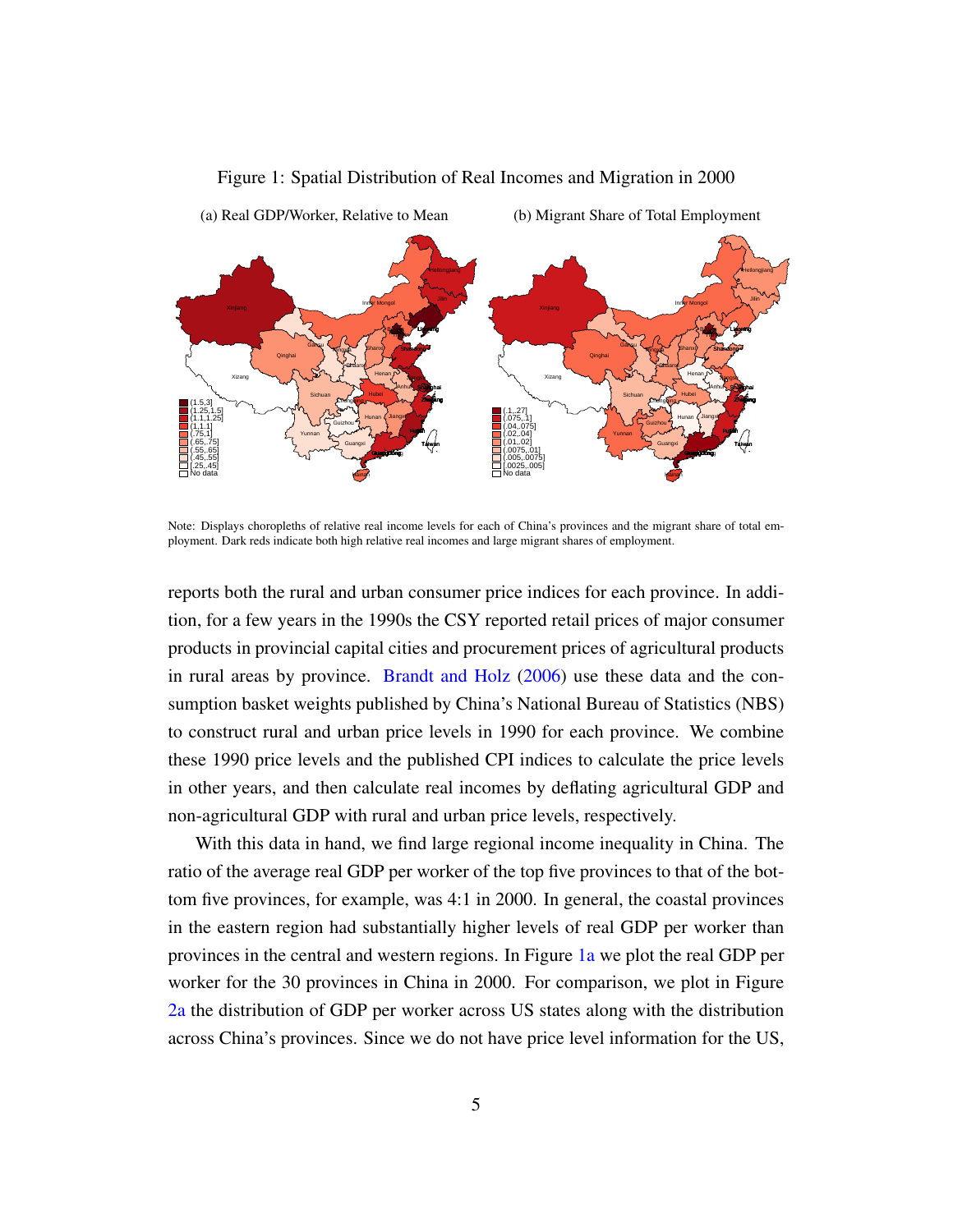

#### <span id="page-6-1"></span>Figure 2: Spatial Distribution of GDP per Worker (2000)

<span id="page-6-0"></span>(a) Across Regions within China and the USA (b) Across China's Regions within Ag and Nonag

Note: Displays distribution of nominal GDP per worker across regions. Panel (a) compares aggregate values across China's provinces relative to the distribution across US states. Panel (b) displays values across regions of China within agriculture and non-agricultural sectors. Data for the US are from the BEA's state-level GDP and employment data. All data are for the year 2000.

we use nominal GDP per worker for both countries in the plot. It is clear that the dispersion of income is substantially larger in China than in the US. We also plot in [2b](#page-6-1) the cross-province distribution of GDP per worker within China's agricultural and non-agricultural sectors. The large dispersion of income within sectors and higher incomes in the non-agricultural sector are evident. Even after controlling for price differences between rural and urban areas, the real GDP per worker in the non-agricultural sector was still much higher than that in the agricultural sector in all the provinces; the average ratio of the real GDP per worker in the two sectors within a province was 4:1. An important reason for the large real income differences across provinces and sectors in China is a *hukou* system that imposes severe restrictions on worker movements within China.

## 2.2 Migration Policies and Migration Patterns

In 1958, the Chinese government formally instituted a household registration system to control population mobility. [Chan](#page-39-8) [\(2010\)](#page-39-8) provides a detailed discussion of the system; we summarize its key features here. Each Chinese citizen is assigned a *hukou* (registration status), classified as "agricultural (rural)" or "non-agricultural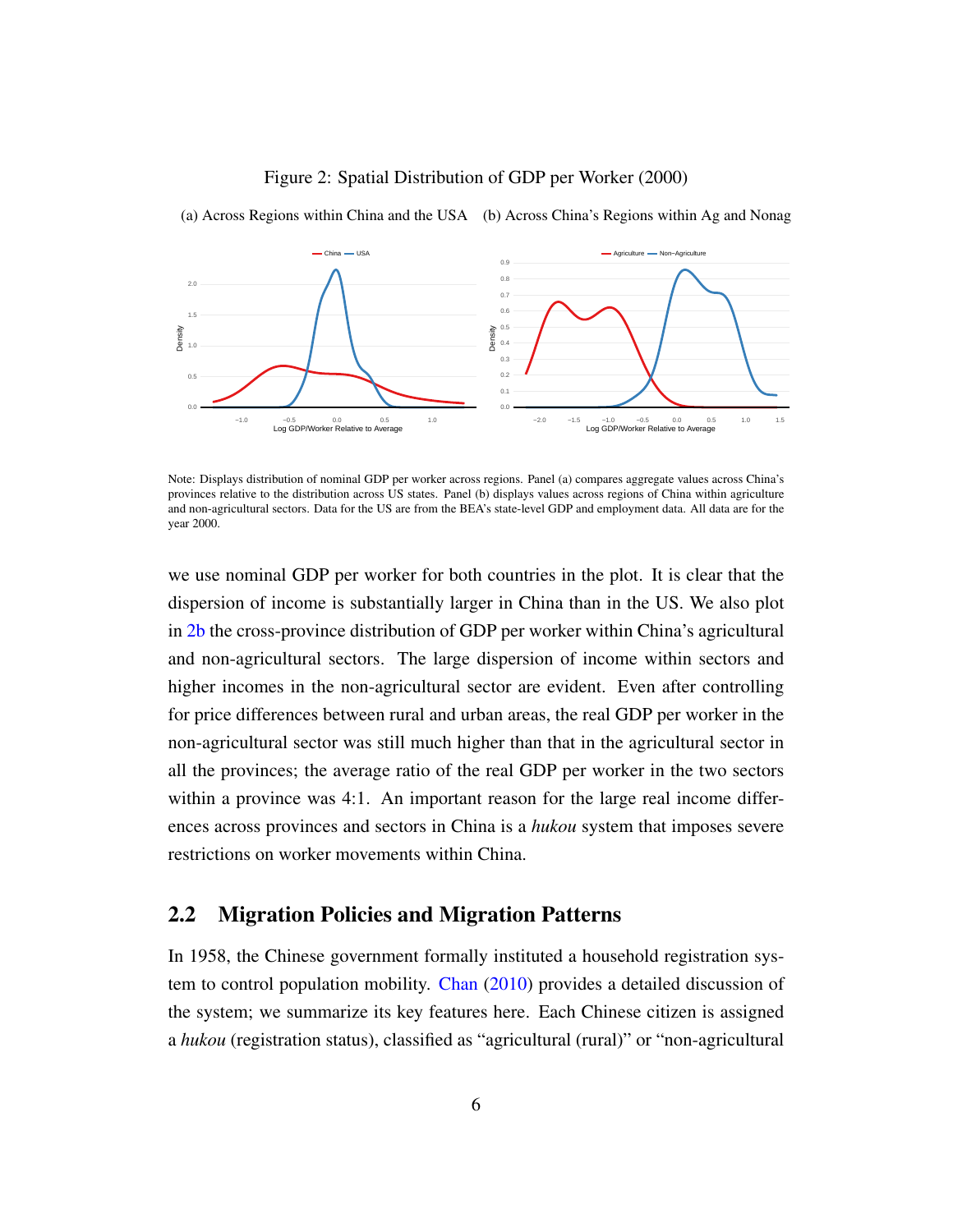(urban)" in a specific administrative unit that is at or lower than the county or city level. Individuals need approvals from local governments to change the category (agricultural or non-agricultural) or location of *hukou*, and it is extremely difficult to obtain such approvals. Before the economic reform started in 1978, working outside one's *hukou* location or category was prohibited. This prohibition was relaxed in the 1980s, but prior to 2003 workers without local *hukou* still had to apply for a temporary residence permit. This was difficult, so many did not and risked arrest and deportation by the local authorities.

As the demand for migrant workers in manufacturing, construction, and labor intensive service industries increased, many provinces, especially the coastal provinces, eliminated the requirement of temporary residence permit for migrant workers after 2003. There was also a nation-wide administrative reform in 2003 that greatly streamlined the process for getting a temporary residence permit in other provinces. These policy changes made it much easier for a worker to leave their *hukou* location and work somewhere else as a migrant worker. However, even with a temporary residence permit, migrant workers without local *hukou* have very limited access to local public services and face much higher costs for health care and for their children's education. So despite the reforms, the costs of being a migrant worker remain high, especially for out-of-province migrants and older workers for whom having access to public services is more important. Not surprisingly, there are more within-province than between-province migrants, most migrant workers are young and without children, and the average duration of their stay outside the *hukou* location is only seven years [\(Meng,](#page-40-11) [2012\)](#page-40-11).

We construct our own data on within- and between-province migration. The main sources of labor market data are the annual Rural Household Surveys and Urban Household Surveys conducted by the NBS. However, these residence-based surveys are known to underestimate migration. For studying migration, researchers have generally used the individual-level Population Census, as do we.<sup>[1](#page-0-0)</sup> Specifically, we use the 1% sample of the 2000 Census and the 20% sample of the 2005 1%

<sup>&</sup>lt;sup>1</sup>The new Longitudinal Survey on Rural Urban Migration in China (RUMiC) provides a more accurate picture of migration, but covers only nine provinces and fifteen cities. The survey results are largely consistent with the Population Census. [Meng](#page-40-11) [\(2012\)](#page-40-11) provides an overview of the labor market data in China and [Chan](#page-39-9) [\(2013\)](#page-39-9) discusses migration data.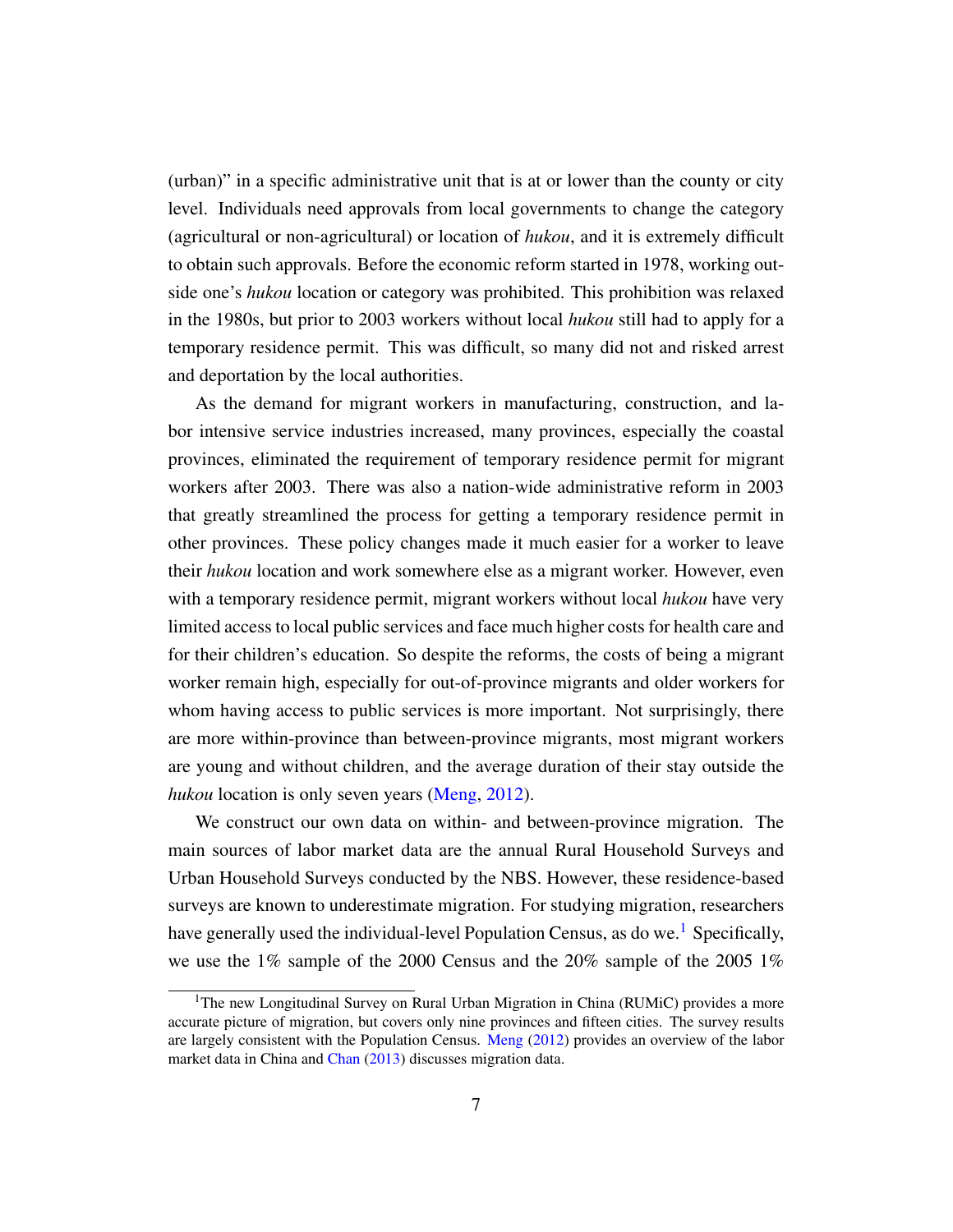<span id="page-8-0"></span>

|                                                             |                    | Inter-Provincial |                    | Intra-Provincial     |
|-------------------------------------------------------------|--------------------|------------------|--------------------|----------------------|
|                                                             | <b>2000</b>        | 2005             | 2000               | 2005                 |
| Total Migrant Stock (millions)<br>Share of Total Employment | 26.5               | 49.0             | 90.1               | 120.4                |
| <b>Total Migrants</b><br>Ag-to-Nonag Migrants               | $4.2\%$<br>$3.4\%$ | $7.2\%$<br>5.6%  | $14.3\%$<br>13 1\% | $17.7\%$<br>$16.4\%$ |

Table 1: Stock of Migrant Workers in China

Notes: Migrants are defined based on their their *hukou* location. Inter-provincial migrants are workers registered in another province from where they are employed. Intra-provincial migrants are workers registered in the same province where they are employed, but are either non-agricultural workers holding agricultural *hukou* or vice-versa.

Mini-Census as our data source for migration. Any worker in a province other than the province of their *hukou* is classified as an inter-provincial migrant. Any worker within their *hukou* province but in an occupation other than their *hukou* category (agricultural or non-agricultural) is classified as an intra-provincial migrant.

Table [1](#page-8-0) presents the total number of inter-provincial and intra-provincial migrant workers for 2000 and 2005 and their shares of total employment. Most of the intra-provincial migrant workers are rural-to-urban migrants who have agricultural *hukou* but work outside agriculture. Partly due to the migration policy changes, the numbers of inter- and intra-provincial migrant workers have both increased significantly between 2000 and 2005, and most of the increases are rural-to-urban migrants. By 2005, there were 49 million workers who moved across provincial boundaries and 120 million workers who switched sectors within a province. While migration of this magnitude is unprecedented, as a share of total employment it is less impressive. Despite large income disparity across provinces, inter-provincial migrant workers accounted for only 4.2% of total employment in 2000 and 7.2% in 2005. There is heterogeneity across provinces, of course. Figure [1b](#page-5-1) plots the migrant share of total provincial employment in 2000. Richer provinces in coastal regions tend to have higher migrant worker shares than poorer interior provinces, and provinces with more inter-provincial migrant workers also tend to have higher intra-provincial migrant workers.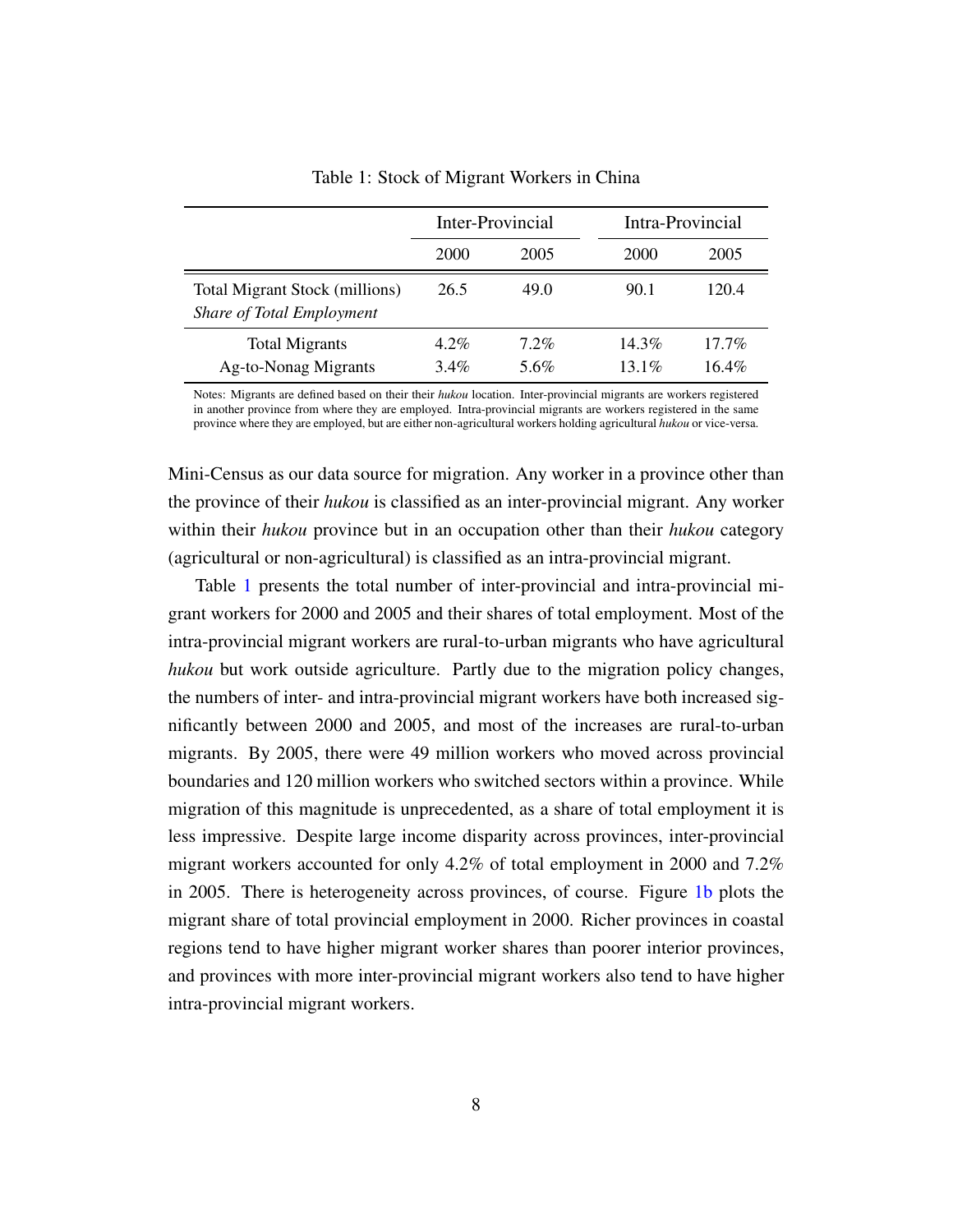## 2.3 Trade Policies and Trade Patterns

China's international trade liberalization and WTO accession are well known; its internal trade liberalization is not. Several researchers have documented high internal trade costs in China in the 1990s [\(Young,](#page-40-1) [2000;](#page-40-1) [Poncet,](#page-40-2) [2005\)](#page-40-2). And others link local market protection to the size of a province's state sector [\(Bai et al.,](#page-38-11) [2004\)](#page-38-11). Since 2000, these trade barriers have fallen significantly. Some of the reduction was due to deliberate policy reforms, such as when the state council under then premier Zhu Rongji issued a 2001 directive prohibiting local governments from engaging in local market protections. More important, as a result of various SOE reforms, the size of the state sector has declined and therefore the local governments have less incentives to engage in local market protections. Improved transport infrastructure and logistics also helped lower internal trade costs.

To construct the trade data we use in our analysis, we turn to the inter-regional input-output tables for 2002 and 2007 constructed by [Li](#page-40-12) [\(2010\)](#page-40-12) and [Zhang and Qi](#page-40-13) [\(2012\)](#page-40-13). These tables are constructed based on the data from the NBS's Provincial Input-Output Tables, Surveys of the Sources of Material Inputs for Industrial Enterprises, and the Surveys of Initial Destinations of Industrial Output, and the information on goods transportation by railways in China. [Li](#page-40-12) [\(2010\)](#page-40-12) reports bilateral trade flows for all provinces and for a variety of sectors in 2002. For changes in trade flows, [Zhang and Qi](#page-40-13) [\(2012\)](#page-40-13) provide the bilateral trade flows between eight aggregate regions in both 2002 and 2007.

From these data, Table [2](#page-10-0) reports aggregate bilateral trade between eight regions in China and the rest of the world (see the Appendix for a list of provinces by region). To ease comparisons, we normalize all flows by the importing region's total expenditures, resulting in a table of expenditure shares  $\pi_{ni} = x_{ni}/\sum_{i=1}^{N}$  $\sum_{i=1}^{N} x_{ni}$ , where *xni* is the spending by region *n* on goods from region *i*. In addition, we report a region's share of expenditures on goods from all other regions within China in the last column, and each region's "home-share"  $\pi_{nn}$  – which is the fraction of spending allocated to local producers – along the diagonal.

While the regions in China generally import more from abroad than from any particular region within China, the total imports from the rest of China are still higher than imports from abroad for most of the regions. The Central Coast and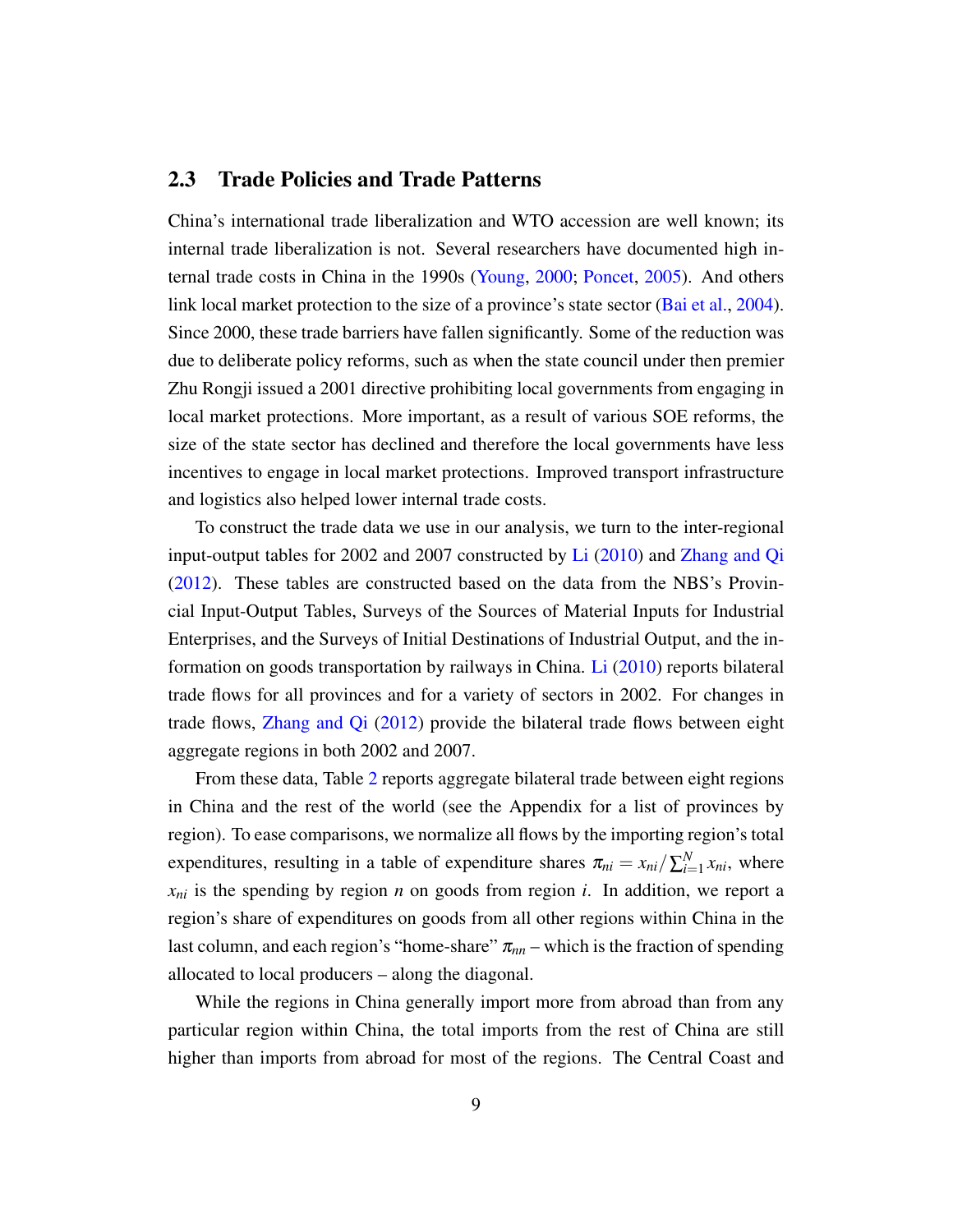<span id="page-10-0"></span>

|                       |                |                    |                |                  | Exporter       |                   |                |                |        | Total          |
|-----------------------|----------------|--------------------|----------------|------------------|----------------|-------------------|----------------|----------------|--------|----------------|
| Importer              | North-<br>east | Beijing<br>Tianjin | North<br>Coast | Central<br>Coast | South<br>Coast | Central<br>Region | North-<br>west | South-<br>west | Abroad | Other<br>Prov. |
| Year 2002             |                |                    |                |                  |                |                   |                |                |        |                |
| Northeast             | 87.9           | 0.7                | 1.0            | 0.8              | 1.3            | 1.1               | 0.8            | 0.9            | 5.5    | 6.6            |
| Beijing/Tianjin       | 3.9            | 63.4               | 9.4            | 3.0              | 2.6            | 3.3               | 1.4            | 1.2            | 11.9   | 24.8           |
| North Coast           | 1.8            | 3.3                | 79.8           | 3.4              | 1.8            | 3.8               | 0.9            | 0.8            | 4.4    | 15.8           |
| <b>Central Coast</b>  | 0.2            | 0.2                | 0.6            | 81.0             | 1.5            | 2.4               | 0.5            | 0.5            | 13.3   | 5.7            |
| <b>South Coast</b>    | 0.5            | 0.4                | 0.5            | 2.6              | 72.3           | 1.9               | 0.4            | 1.5            | 19.8   | 7.9            |
| <b>Central Region</b> | 0.6            | 0.3                | 1.1            | 4.8              | 2.3            | 87.8              | 0.7            | 0.7            | 1.8    | 10.4           |
| <b>Northwest</b>      | 2.0            | 0.8                | 2.1            | 3.3              | 4.5            | 3.6               | 77.4           | 3.8            | 2.6    | 20.0           |
| Southwest             | 0.9            | 0.3                | 0.4            | 1.8              | 4.3            | 1.4               | 0.9            | 88.0           | 2.0    | 10.0           |
| Abroad                | 0.0            | 0.0                | 0.0            | 0.1              | 0.2            | 0.0               | 0.0            | 0.0            | 99.6   |                |
| Year 2007             |                |                    |                |                  |                |                   |                |                |        |                |
| Northeast             | 78.7           | 2.0                | 2.0            | 0.9              | 2.7            | 1.0               | 1.4            | 0.9            | 10.4   | 10.9           |
| Beijing/Tianjin       | 3.8            | 62.3               | 10.1           | 1.5              | 2.4            | 1.8               | 2.1            | 0.7            | 15.5   | 22.2           |
| North Coast           | 2.1            | 5.8                | 76.8           | 1.5              | 1.5            | 3.7               | 2.3            | 0.8            | 5.5    | 17.7           |
| <b>Central Coast</b>  | 1.1            | 0.7                | 1.4            | 76.8             | 1.8            | 4.8               | 1.7            | 0.9            | 10.8   | 12.4           |
| South Coast           | 1.5            | 0.9                | 1.7            | 5.2              | 68.5           | 3.6               | 1.8            | 2.8            | 14.1   | 17.4           |
| <b>Central Region</b> | 1.7            | 1.4                | 4.5            | 4.9              | 4.0            | 73.0              | 2.9            | 1.8            | 5.9    | 21.1           |
| Northwest             | 2.3            | 2.2                | 4.8            | 2.7              | 5.5            | 3.6               | 65.6           | 3.6            | 9.8    | 24.6           |
| Southwest             | 1.6            | 1.2                | 1.7            | 1.7              | 8.4            | 1.9               | 3.2            | 73.8           | 6.6    | 19.6           |
| Abroad                | 0.0            | 0.1                | 0.1            | 0.4              | 0.2            | 0.0               | 0.0            | 0.0            | 99.1   |                |

Table 2: Internal and External Trade Shares of China

Note: Displays the share of each importing region's total spending allocated to each source region. See the appendix for the mapping of provinces to regions. The column "Total Other Prov." reports the total spending share each importing region allocated to producers in other provinces of China. The diagonal elements (the "home share" of spending), the share imported from abroad, and the share imported from other provinces will together sum to 100%.

South Coast regions are the exceptions. In 2002, their imports from abroad were significantly higher than imports from the rest of China; they also had substantial international exports. Interior regions of China have much higher home-shares than coastal regions. In 2002, the central region's home share was 0.88 compared to only 0.72 for the south coast and 0.63 for Beijing and Tianjin.

Due to the internal and external trade liberalizations, all regions in China became more open between 2002 and 2007, as evidenced by declining home shares. For most regions, this was due to increases in import shares both from the rest of China and abroad. But, again, the Central Coast and South Coast regions are exceptions. Their import shares from abroad declined during this period due to increases in imports from the rest of China. Overall, internal trade increased more than external during this period. On average, a region's share of spending allocated to imports from the rest of China increased by nearly 7 percentage points while the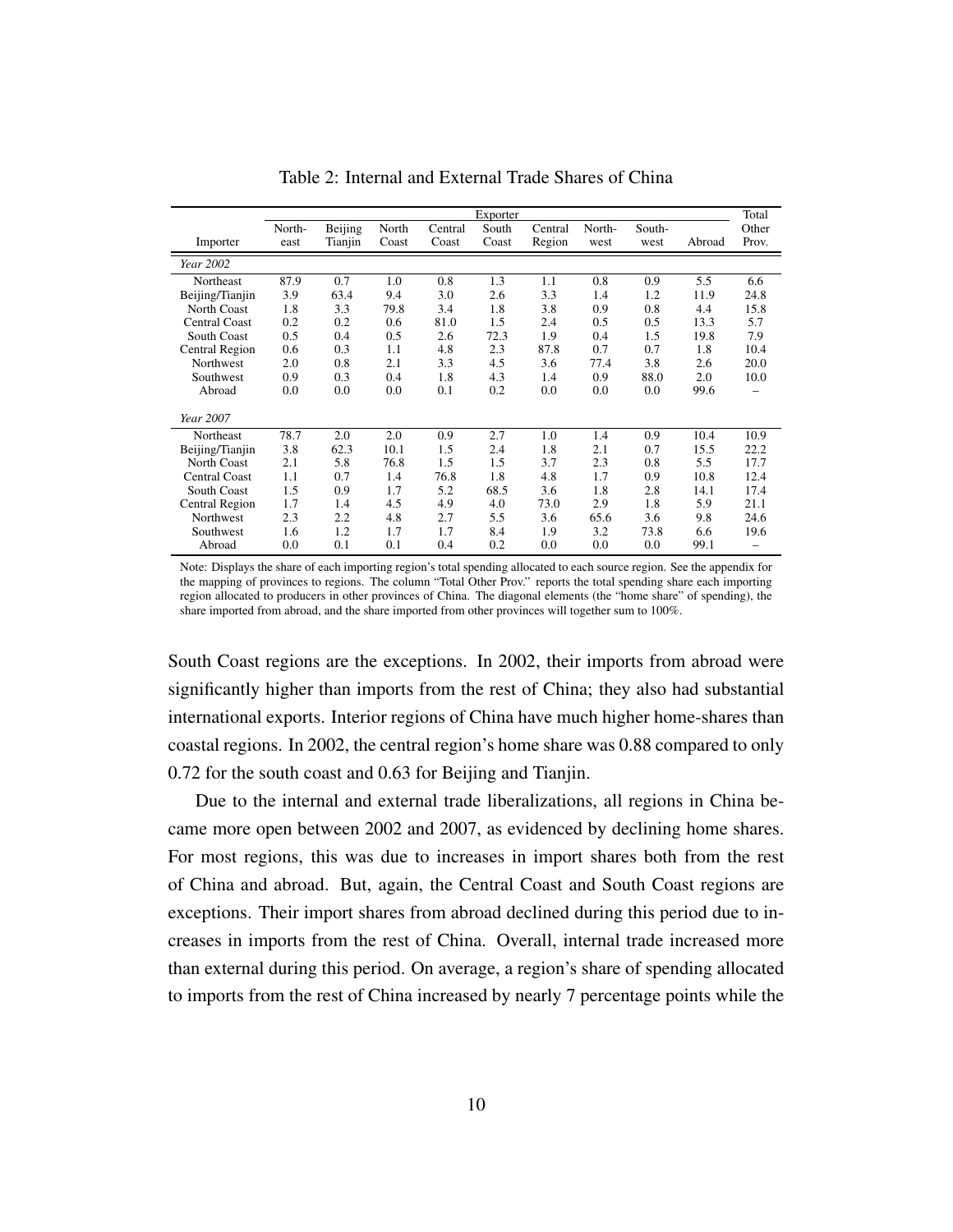share imported from abroad increased by only 1 percentage point.<sup>[2](#page-0-0)</sup>

## 2.4 Potential Gains from Migration and Trade

What have migration and trade cost reductions meant for China's economy? Before turning to our full general equilibrium model, we illustrate potential gains from increases in migration and trade flows with a back-of-the-envelope calculation based on a simple model. The calculation shows increases in migration and internal trade contributed more to aggregate GDP growth during the period than increases in international trade did. We will confirm this result with our full model to come.

Let  $y_n^j$  and  $l_n^j$  be the real GDP per worker and employment share in region *n* and sector *j*, and aggregate GDP per worker as  $y = \sum_{n,j} y_n^j l_n^j$ . Following some shock that affects sectoral or regional GDP and employment, the relative change in aggregate GDP per worker is

$$
\hat{y} = \sum_{n,j} \omega_n^j \hat{y}_n^j \hat{l}_n^j = 1 + \sum_{n,j} \omega_n^j g_{y_n^j} + \sum_{n,j} \omega_n^j g_{l_n^j} + \sum_{n,j} \omega_n^j g_{y_n^j} g_{l_n^j}
$$

where  $\hat{x} = x'/x$  denotes relative changes in variable *x*,  $g_x = \hat{x} - 1$  its growth rate, and  $\omega_n^j \sim y_n^j l_n^j$  region *n* and sector *j*'s share of initial aggregate GDP. Migration affects aggregate GDP through the change in employment shares  $g_{l_n^j}$  – positively if workers migrate to relatively high GDP regions or sectors, and negatively otherwise. Trade affects aggregate GDP through its effect on  $g_{y_n^j}$ . Though more difficult to quantify than migration, [Arkolakis et al.](#page-38-12) [\(2012\)](#page-38-12) show that within a broad class of models aggregate gains from trade can be captured by changes in a region's home-share combined with an elasticity of trade parameter  $\theta$ , which is typically estimated to be around 4. Specifically,

$$
\hat{y}_n^j = \hat{A}_n^j \left( \hat{\pi}_{nn}^j \right)^{-1/\theta},
$$

<sup>2</sup>Trade shares reported here are at the regional level only. For 2002, we compute trade shares for each province and sector and find, consistent with the regional data, interior provinces have higher home-shares than coastal provinces, and most provinces trade more within China than from abroad with the exception of the coastal provinces.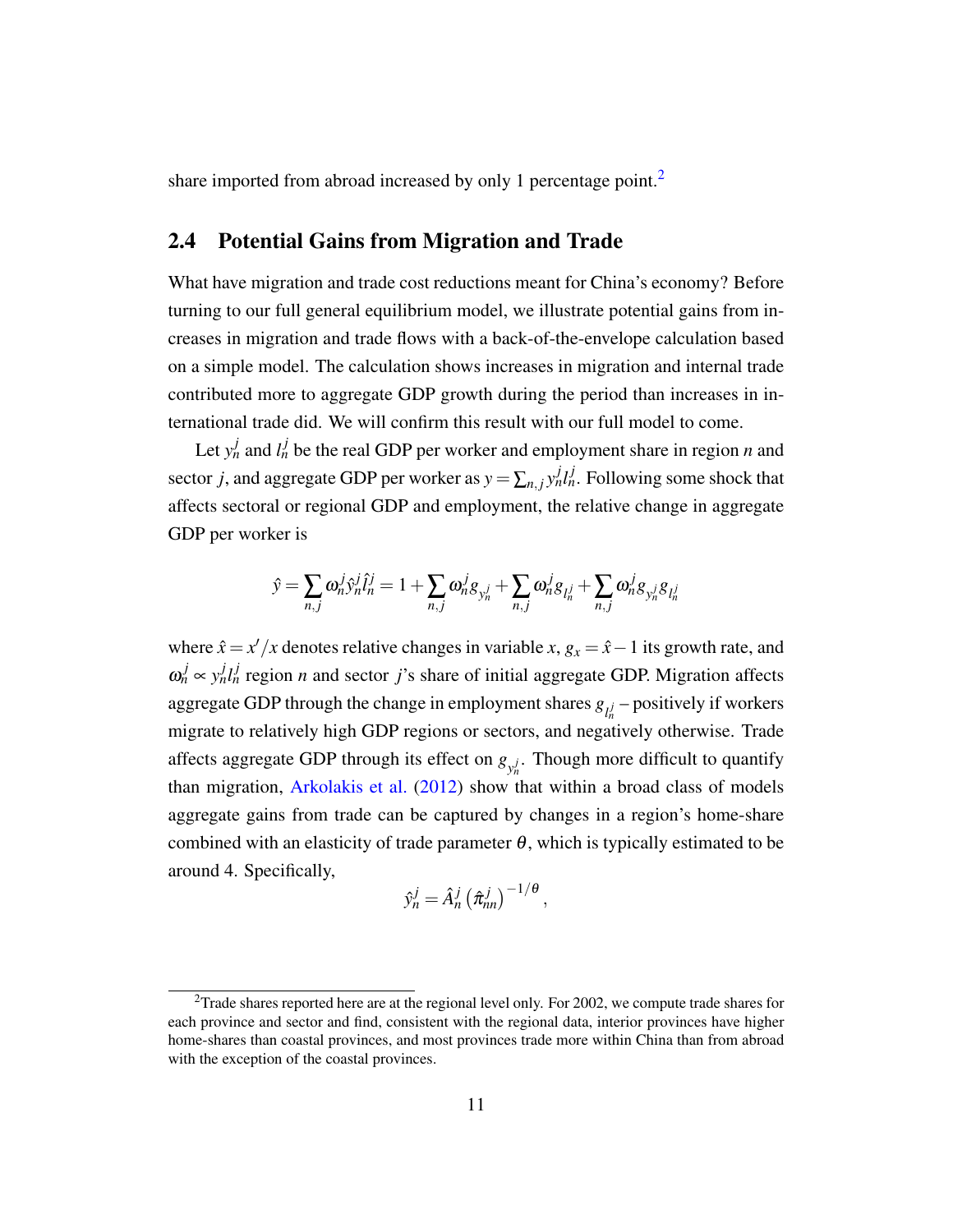where  $A_n^j$  is region-*n*-sector-*j*'s labor productivity under autarky. So, we have

$$
g_{y_n^j} \approx g_{A_n^j} - \frac{1}{\theta} \frac{\triangle \pi_{nn}^j}{\pi_{nn}^j}.
$$

We can further distinguish changes in home shares as due to changes in (1) spending allocated to other Chinese provinces, which we denote  $\pi_{nc}^{j}$ , and (2) spending allocated to international imports, which we denote  $\pi_{nw}^{j}$ . Since all shares must sum to one, we have  $\triangle \pi_{nn}^j = -\triangle \pi_{nc}^j - \triangle \pi_{nw}^j$  and  $g_{y_n^j} \approx \frac{1}{\theta}$ θ  $\int \triangle \pi_{nc}^j$  $\frac{\Delta \pi_{nc}^j}{\pi_{nn}^j} + \frac{\Delta \pi_{nw}^j}{\pi_{nn}^j}$  $\overline{\pi_m^j}$  $+g_{A_n^j}$ . Together with the earlier expression for  $\hat{y}$ , and our data on trade and migration,

$$
g_{y} = \sum_{n,j} \omega_{n}^{j} \frac{1}{\theta} \frac{\Delta \pi_{nc}^{j}}{\pi_{nn}^{j}} + \sum_{n,j} \omega_{n}^{j} \frac{1}{\theta} \frac{\Delta \pi_{nw}^{j}}{\pi_{nn}^{j}} + \sum_{n,j} \omega_{n}^{j} g_{l_{n}^{j}} + \sum_{n,j} \omega_{n}^{j} g_{A_{n}^{j}} + \sum_{n,j} \omega_{n}^{j} g_{A_{n}^{j}} + \sum_{n,j} \omega_{n}^{j} g_{A_{n}^{j}} + \sum_{n,j} \omega_{n}^{j} g_{A_{n}^{j}} + \sum_{n,j} \omega_{n}^{j} g_{A_{n}^{j}} + \sum_{n,j} \omega_{n}^{j} g_{A_{n}^{j}} + \sum_{n,j} \omega_{n}^{j} g_{A_{n}^{j}} + \sum_{n,j} \omega_{n}^{j} g_{A_{n}^{j}} + \sum_{n,j} \omega_{n}^{j} g_{A_{n}^{j}} + \sum_{n,j} \omega_{n}^{j} g_{A_{n}^{j}} + \sum_{n,j} \omega_{n}^{j} g_{A_{n}^{j}} + \sum_{n,j} \omega_{n}^{j} g_{A_{n}^{j}} + \sum_{n,j} \omega_{n}^{j} g_{A_{n}^{j}} + \sum_{n,j} \omega_{n}^{j} g_{A_{n}^{j}} + \sum_{n,j} \omega_{n}^{j} g_{A_{n}^{j}} + \sum_{n,j} \omega_{n}^{j} g_{A_{n}^{j}} + \sum_{n,j} \omega_{n}^{j} g_{A_{n}^{j}} + \sum_{n,j} \omega_{n}^{j} g_{A_{n}^{j}} + \sum_{n,j} \omega_{n}^{j} g_{A_{n}^{j}} + \sum_{n,j} \omega_{n}^{j} g_{A_{n}^{j}} + \sum_{n,j} \omega_{n}^{j} g_{A_{n}^{j}} + \sum_{n,j} \omega_{n}^{j} g_{A_{n}^{j}} + \sum_{n,j} \omega_{n}^{j} g_{A_{n}^{j}} + \sum_{n,j} \omega_{n}^{j} g_{A_{n}^{j}} + \sum_{n,j} \omega_{n}^{j} g_{A_{n}^{j}} + \sum_{n,j} \omega_{n}^{j} g_{A_{n}^{j}} + \sum_{n,j} \omega_{n}^{j} g_{A_{n}
$$

.

This simple expression decomposes aggregate growth into contributions from rising internal trade, international trade, migration and the residual (which is mainly productivity growth, but also includes the quantitatively small interaction term  $g_{y_n^j}g_{l_n^j}$ . We find migration contributes nearly 11% to China's aggregate labor productivity growth between 2000 and 2005, holding all other factors fixed. Increases in internal trade add 4.9% and international trade 0.5%. Migration matters because workers moved to the higher productivity regions and, more important, sector. The large productivity gap between agriculture and non-agriculture and the reallocation of labor from agriculture to non-agriculture accounts for about 90% of the gains from migration. As for the gains from trade, internal trade contributes much more to growth than external trade, because the increase in the share of internal trade for a province is on average much larger than the increase in the share of external trade.

While the decomposition is illustrative about the potential gains from trade and migration, it ignores several important issues that may have significant impact on the quantitative evaluation of growth contributions. First, it does not take into account the equilibrium relationship between trade and migration: trade may induce changes in migration and migration may lead to changes in trade. Second, without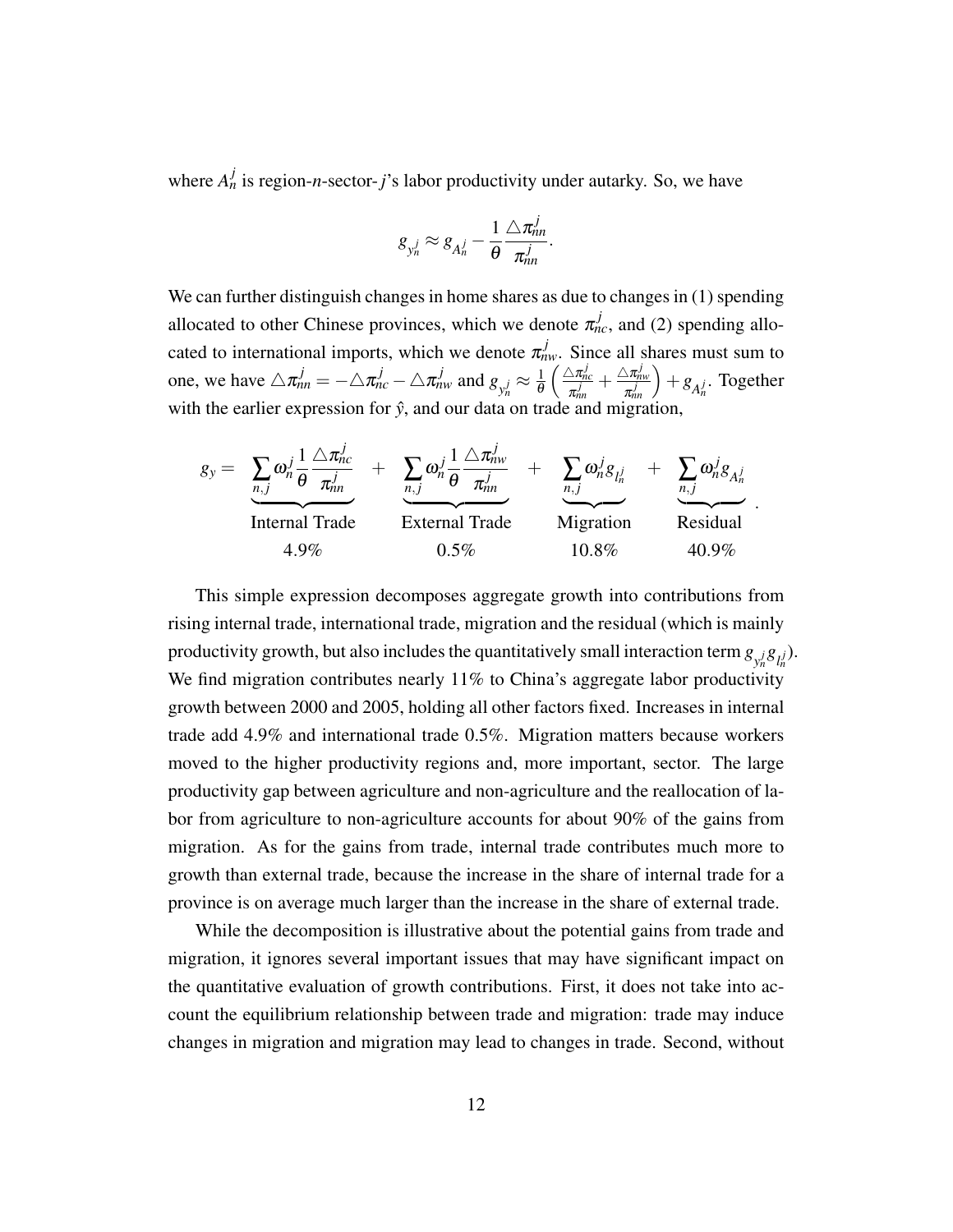a structural model we cannot quantify how much of the increases in trade and migration were due to the reductions in migration and trade costs. Third, we treated agriculture and non-agriculture symmetrically and ignored intermediate inputs and input-output linkages, which may have important effects on the magnitude of the gains from trade. Finally, we may have overestimated gains from migration by ignoring differences in fixed factor endowments (land) and regional comparative advantage. We turn next to a general equilibrium model that explicitly deals with all these issues, and use it to quantify the changes in the underlying migration and trade costs and their contributions to growth.

# 3 Quantitative Model

Our general equilibrium model of trade and migration builds on work by [Eaton and](#page-39-0) [Kortum](#page-39-0) [\(2002\)](#page-39-0), [Ahlfeldt et al.](#page-38-1) [\(2015\)](#page-38-1) and [Redding](#page-40-4) [\(2016\)](#page-40-4). The model features two tradable sectors and multiple regions of China between which goods and labor may flow. Our main departure from these papers is that we introduce between-region migration frictions and within-region rural-to-urban migrations.

There are  $N + 1$  regions representing China's N provinces plus the world, indexed by  $n \in \{1, ..., N+1\}$ . Each region has two sectors: agriculture and nonagriculture, denoted by  $j \in \{ag, na\}$ . Each region-sector is also endowed with a fixed factor (land, structures), denoted by  $\overline{S}_{n}^{j}$  $n_n$ , that is used for housing and production. Throughout the paper, we use a subscript *ni* to denote a flow (of spending or of workers) that goes from region *n* to region *i*. So the first subscript represent the origination region, and the second subscript the destination region. Similarly, we use a superscript *jk* to denote a flow that goes from sector *j* to sector *k*.

## 3.1 Worker Preferences

Workers can move across provinces and sectors within China, but not internationally. Each worker is registered to a province and assigned either an agricultural or a non-agricultural *hukou*. There are  $\bar{L}_n^j$  workers with *hukou* in region *n* and sector *j*. Workers derive utility from final goods and residential housing. Let  $v_{in}^{kj}$  be the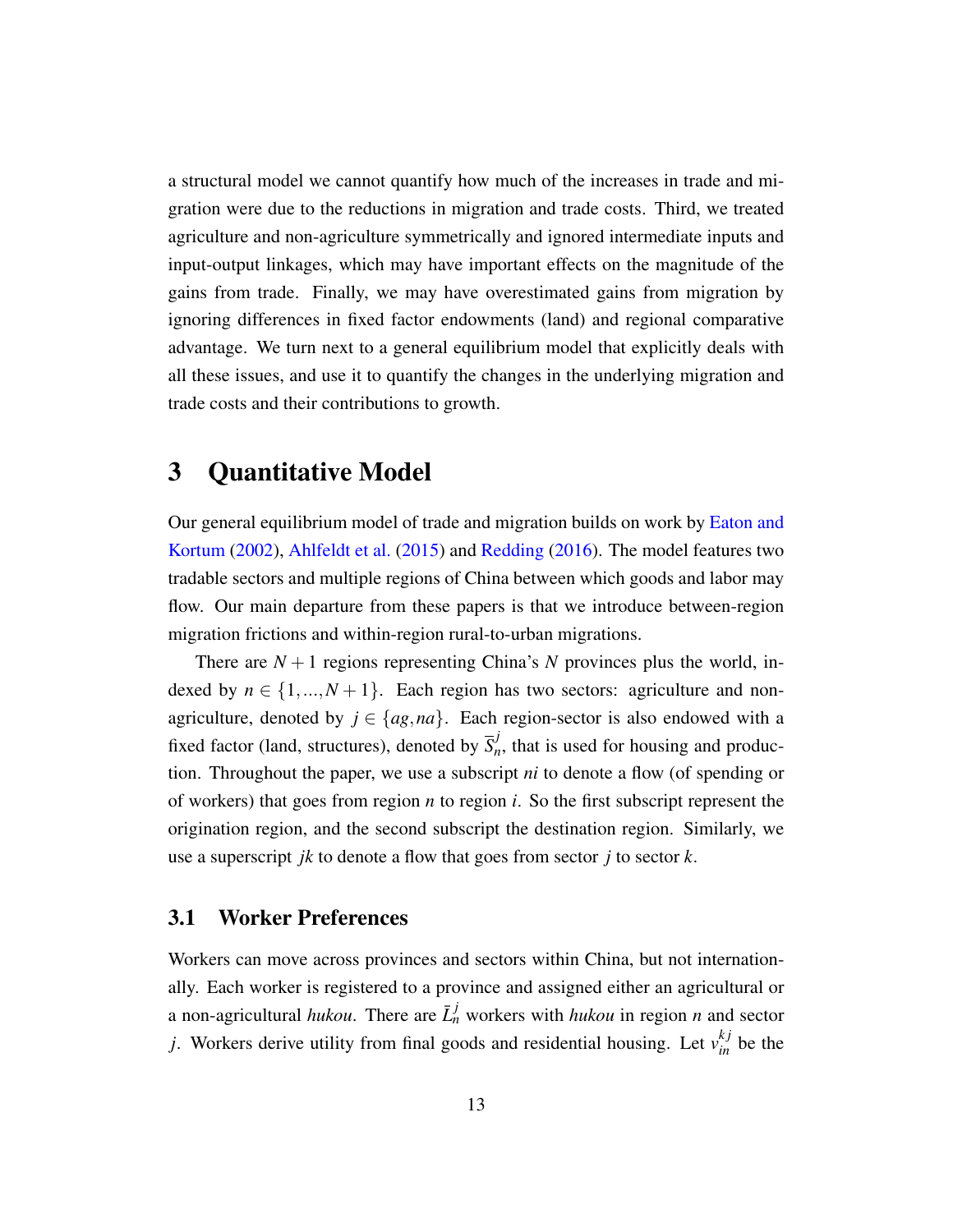nominal income of a worker with *hukou* registration in region *i* and sector *k*, but works in region *n* and sector *j*. The worker maximizes the Cobb-Douglas utility<sup>[3](#page-0-0)</sup>

$$
u_n^j = \varepsilon_n^j \left[ \left( C_n^{j,ag} \right)^{\psi^{ag}} \left( C_n^{j,na} \right)^{\psi^{na}} \right]^\alpha \left( S_n^{j,h} \right)^{1-\alpha}, \tag{1}
$$

subject to a budget constraint  $P_n^{j,ag}C_n^{j,ag}+P_n^{j,na}C_n^{j,na}+r_n^jS_n^{j,h} \leq v_{in}^{kj}$ , where  $C_n^{j,ag}$ and  $C_n^{j,na}$  are consumption of agricultural and non-agricultural goods with prices  $P_n^{j,ag}$  and  $P_n^{j,na}$ , respectively, and  $S_n^{j,h}$  housing structureas with a price  $r_n^j$ . The parameters  $(\alpha, \psi^{ag}, \psi^{na})$  are preference weights such that  $\alpha \in (0,1)$  and  $\psi^{ag} =$  $1 - \psi^{na} \in (0, 1)$ , and  $\varepsilon_n^j$  is an idiosyncratic preference shifter that is i.i.d across workers, sectors and regions. Let  $L_{in}^{kj}$  be the number of such workers, and therefore  $L_n^j = \sum_{k \in \{ag,na\}} \sum_{i=1}^N$  $\sum_{i=1}^{N} L_{in}^{kj}$  is the total number of workers working in region *n* and sector *j*, and  $v_n^j = \sum_{k \in \{ag, na\}} \sum_{i=1}^N$  $\int_{i=1}^{N} v_{in}^{kj} L_{in}^{kj} / L_{n}^{j}$  the average income there. Then, it is straightforward to show final demand for good *j* by workers in region *n* is

<span id="page-14-0"></span>
$$
D_n^j = \alpha \psi^j \sum_{k \in \{ag, na\}} v_n^k L_n^k. \tag{2}
$$

,

Similarly, final demand for housing there is  $(1 - \alpha) \sum_{k \in \{ag, na\}} v_n^k L_n^k$ .

### 3.2 Production, Trade and Goods Prices

Agricultural and non-agricultural goods are composites of a continuum of horizontally differentiated varieties  $y_n^j(v)$ , where  $j = \{ag, na\}$  and  $v \in [0,1]$ . A perfectly competitive firm produces good *j* using the CES technology

$$
Y_n^j = \left(\int_0^1 y_n^j(v)^{(\sigma-1)/\sigma} dv\right)^{\sigma/(\sigma-1)}
$$

where  $\sigma$  is the elasticity of substitution across varieties. Each variety  $v$  may be sourced from local producers or imported, whichever minimizes costs. The good  $Y_n^j$ is either consumed directly by households or used as intermediate inputs by produc-

<sup>&</sup>lt;sup>3</sup>The homothetic preferences greatly simplifies the analysis. In the Appendix, we expand the model to allow subsistence food requirements. All our main results hold.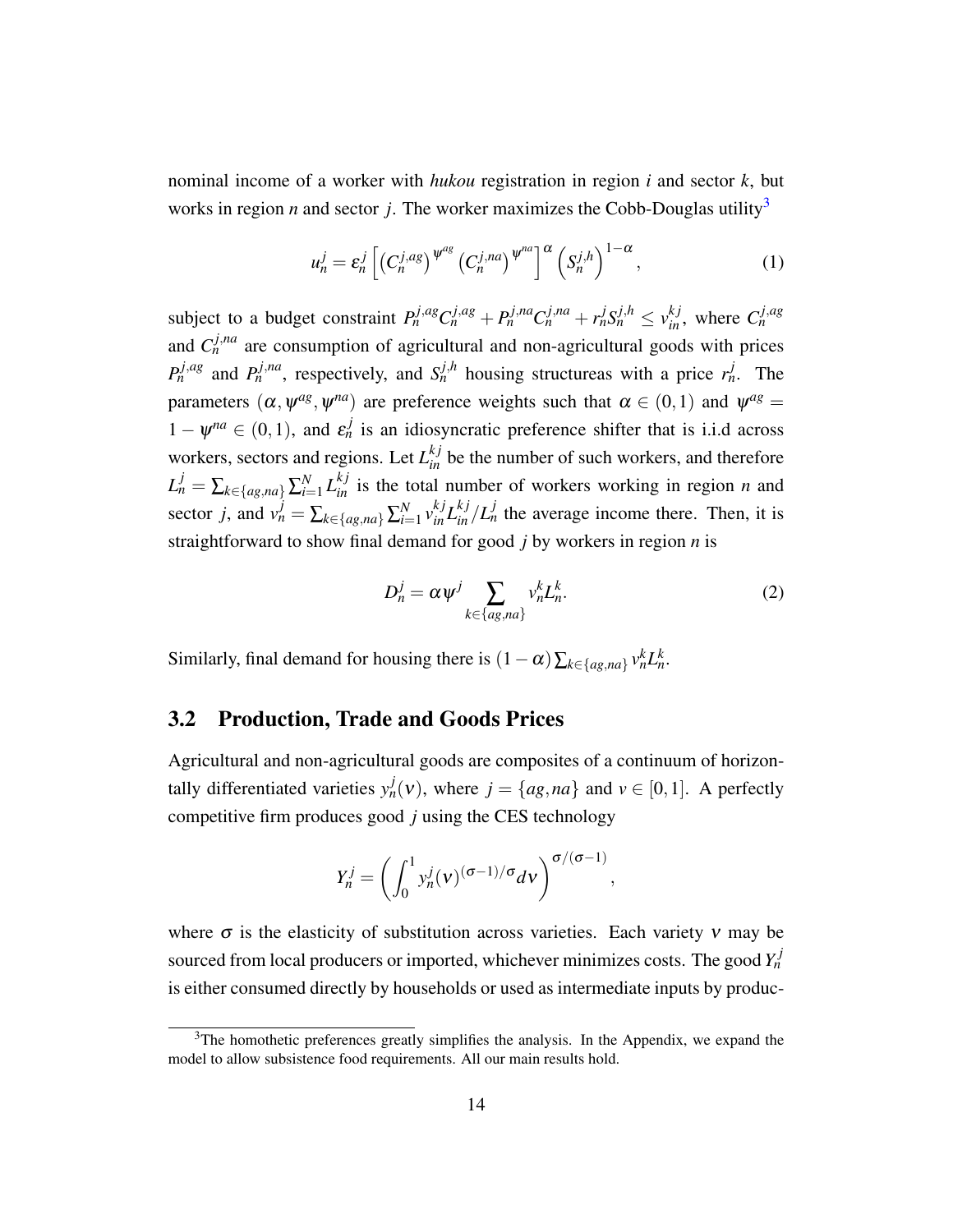ers of differentiated varieties. These varieties are produced by perfectly competitive firms using labor, intermediate inputs, and land with Cobb-Douglas technologies. The marginal cost of production for a firm with productivity  $\varphi$  is therefore

<span id="page-15-0"></span>
$$
c_n^j(\varphi) \propto \frac{1}{\varphi} \left[ w_n^j \frac{\beta^j r_n^j \eta^j}{\left( \prod_{k \in \{ag, na\}} P_n^k \sigma^{jk} \right)} \right],
$$
 (3)

where  $\beta^j$  and  $\eta^j$  are labor and land shares, and  $\sigma^{jk}$  share for intermediate input from sector *k* such that  $\beta^{j} + \eta^{j} + \sum^{k} \sigma^{jk} = 1$ . Also,  $w_n^{j}$  is the wage,  $r_n^{j}$  the rental cost of land, and  $P_n^k$  the price of intermediate input from sector  $k$ , which is the same as the price of the final good  $Y_n^k$ . For notation convenience, we follow [Caliendo and](#page-38-13) [Parro](#page-38-13) [\(2012\)](#page-38-13) and define  $c_n^j$  the term in the brackets in equation [3.](#page-15-0)

Producers in one region that sell to consumers in another incur a cost; those that sell within a region don't. Costs are iceberg and one must ship  $\tau_{ni}^j$  units from region *i* for one unit to arrive in region *n*. Consumer prices are therefore  $p_{ni}^j(\varphi) = \tau_{ni}^j c_n^j(\varphi)$ . Facing these prices, buyers opt for the cheapest source. As in [Eaton and Kortum](#page-39-0) [\(2002\)](#page-39-0), we assume that  $\varphi$  is distributed Frechet with CDF  $F_n^j(\varphi) = e^{-T_n^j \varphi^{-\theta}}$ . Then equilibrium trade shares are

<span id="page-15-1"></span>
$$
\pi_{ni}^j = \frac{T_i^j \left(\tau_{ni}^j c_i^j\right)^{-\theta}}{\sum_{m=1}^{N+1} T_m^j \left(\tau_{nm}^j c_i^j\right)^{-\theta}},\tag{4}
$$

where  $\pi_{ni}^{j}$  is the fraction of region *n* spending allocated to sector *j* goods produced in region *i* (trade shares), and final goods prices are

<span id="page-15-2"></span>
$$
P_n^j = \gamma \left[ \sum_{i=1}^{N+1} T_i^j \left( \tau_{ni}^j c_i^j \right)^{-\theta} \right]^{-1/\theta}, \tag{5}
$$

where  $\gamma$  is a constant, and the productivity parameter  $T_i^j$ *i* . [4](#page-0-0)

<sup>&</sup>lt;sup>4</sup>The productivity parameter reflects both TFP and capital intensity. [Brandt et al.](#page-38-8) [\(2013\)](#page-38-8) show that average capital intensity does not vary much across the Chinese provinces, so spatial misallocation of capital is not a quantitatively important issue and we abstract it here.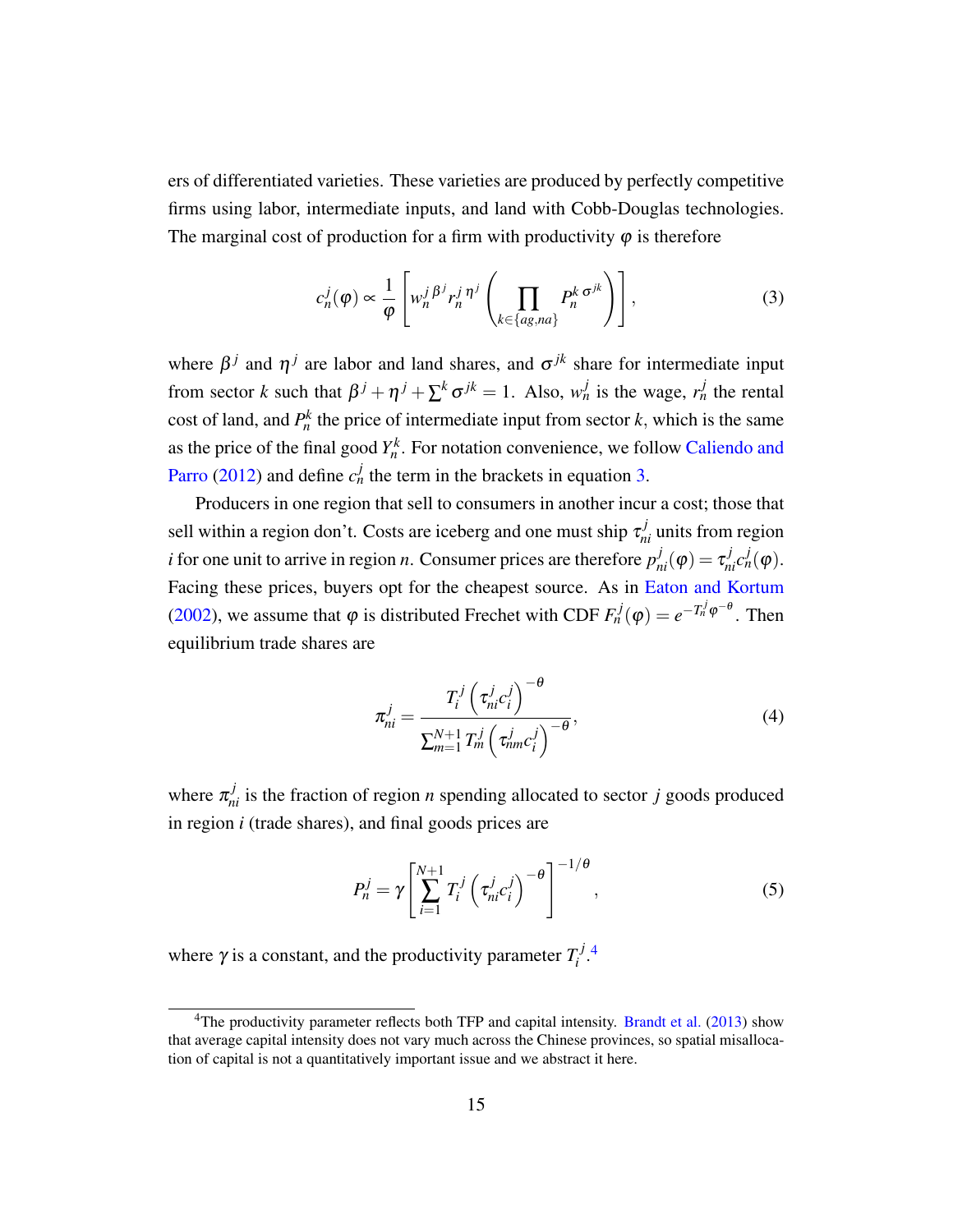Let  $X_n^j$  be total expenditures on good *j* by region *n*. Total revenue is then

<span id="page-16-2"></span>
$$
R_n^j = \sum_{i=1}^{N+1} \pi_{in}^j X_i^j.
$$
 (6)

Combined with demand for intermediates by producers, we have

<span id="page-16-3"></span>
$$
X_n^j = D_n^j + \sum_k \sigma^{kj} R_n^k. \tag{7}
$$

## <span id="page-16-1"></span>3.3 Incomes of Workers

Land is not tradable and is owned in common by local residents. This assumption is broadly consistent with the institutional features of China, and implies that migrant workers have no claim to fixed factor income. Consumer preferences and production technologies are Cobb-Douglas, so total spending on the fixed factor is  $(1-\alpha)v_n^j L_n^j + \eta^j R_n^j = (1-\alpha)v_n^j L_n^j + \eta^j \beta^{j-1} w_n^j L_n^j$ . Given a total fixedfactor endowment of  $\overline{S}_{n}^{j}$ *n*<sup>*j*</sup>, the market clearing condition for the fixed-factor is  $r_n^j \overline{S}_n^j = 0$  $(1 - \alpha)v_n^j L_n^j + \eta^j \beta^{j-1} w_n^j L_n^j$ . Add fixed-factor income to labor income we have  $v_n^j L_n^j = (1 - \alpha)v_n^j L_n^j + \eta^j \beta^{j-1} w_n^j L_n^j + w_n^j L_n^j$ . Solving for  $v_n^j L_n^j$  yields

$$
v_n^j L_n^j = \frac{\eta^j + \beta^j}{\alpha \beta^j} w_n^j L_n^j.
$$

And the total fixed-factor income in region *n* sector *j* is

$$
r_n^j \overline{S}_n^j = \left[ \frac{(1 - \alpha)\beta^j + \eta^j}{\alpha \beta^j} \right] w_n^j L_n^j. \tag{8}
$$

As only workers with local *hukou* receive fixed-factor income, the income of a local worker in region *n* and sector *j* is  $v_{nn}^{j j} = w_n^j + r_n^j \overline{S}_n^j / L_{nn}^{j j}$  and the income of a migrant worker is simply  $w_n^j$ . If we define

<span id="page-16-0"></span>
$$
\delta_{ni}^{jk} = \begin{cases} 1 + \left(\frac{(1-\alpha)\beta^j + \eta^j}{\alpha \beta^j}\right) \frac{L_n^j}{L_{nn}^{jj}} & \text{if } n = i \text{ and } j = k \\ 1 & \text{if } n \neq i \text{ or } j \neq k \end{cases}
$$
(9)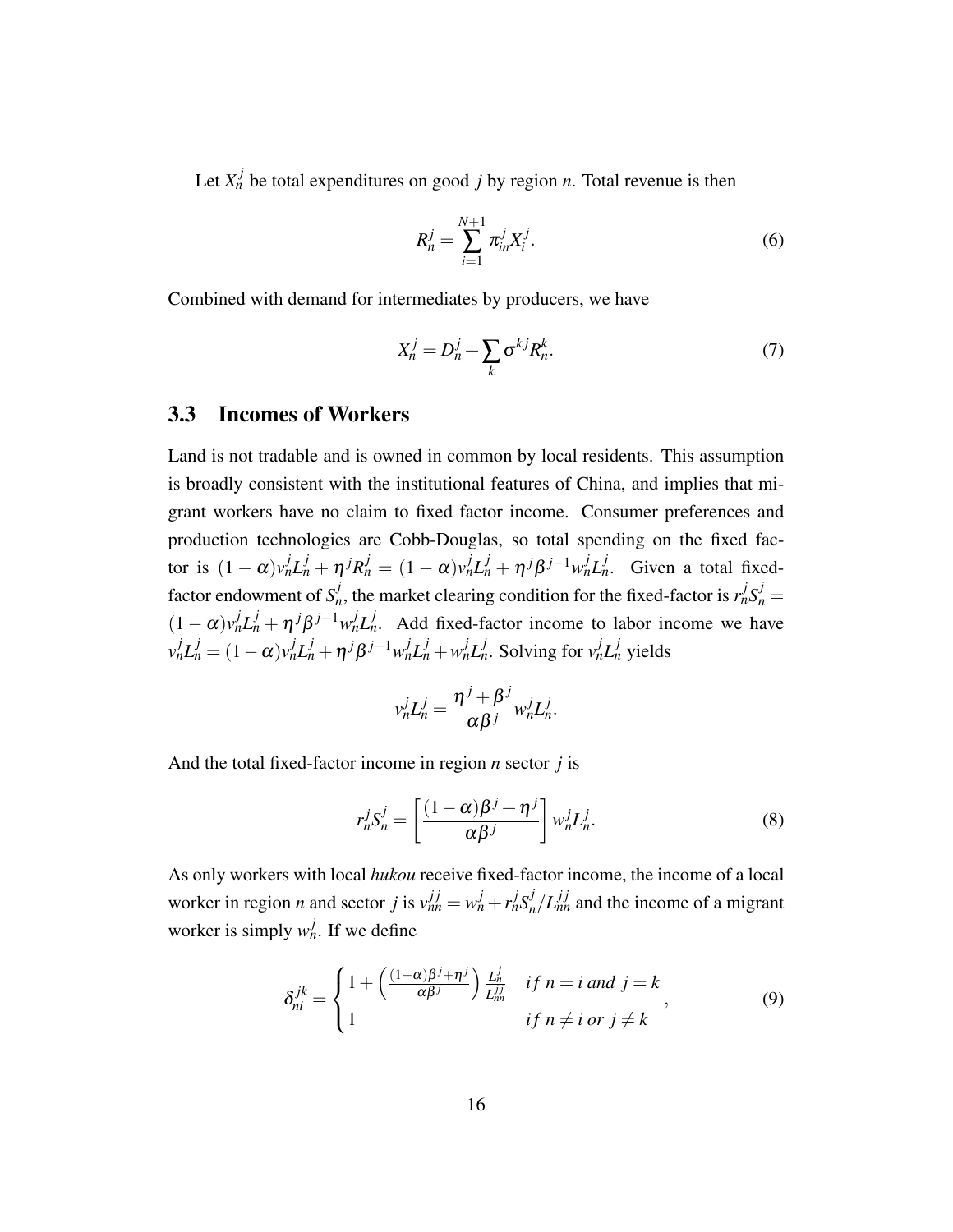as the effective fixed-factor "rebate rate" to workers, then we can write the incomes of workers registered in region *n* and sector *j* as  $v_{ni}^{jk} = \delta_{ni}^{jk} w_i^k$ . Note this differs from rebates proportional to wages [\(Redding,](#page-40-4) [2016\)](#page-40-4) or lump-sum rebates [\(Caliendo](#page-38-14) [et al.,](#page-38-14) [2017a\)](#page-38-14) found in the literature. Our assumption is motivated by the actual land ownership institution in China, which has an important negative effect on migration.

## 3.4 Internal Migration

Let  $m_{ni}^{jk}$  denote the share of workers registered in  $(n, j)$  who migrated to  $(i, k)$ , where  $\sum_{k} \sum_{i=1}^{N} m_{ni}^{jk} = 1$ . These workers face migration costs. First, migrants forego land returns in their home region and rely only on labor income. Second, migrants incur a utility cost that lowers welfare by a factor  $\mu_{ni}^{jk}$ . Finally, workers differ in their location preferences  $\varepsilon_n^j$ , which are i.i.d. across workers, regions, and sectors.

Given real wages  $V_i^k \equiv w_i^k / \left( P_i^{ag} \Psi^{ag} P_i^{na} \Psi^{na} \right)$  $\int_{i}^{na} \frac{\psi^{na}}{\psi^{na}} \int_{i}^{k} \frac{1-\alpha}{i}$  in all regions and sectors, workers from  $(n, j)$  choose  $(i, k)$  to maximize their welfare  $\varepsilon_i^k \delta_{ni}^{jk} V_i^k / \mu_{ni}^{jk}$ . The law of large numbers implies that the proportion of workers who migrate to region  $(i, k)$ is

$$
m_{ni}^{jk} = Pr\left(\varepsilon_i^k \delta_{ni}^{jk} V_i^k / \mu_{ni}^{jk} \geq \max_{i',k'} \left\{\varepsilon_{i'}^{k'} \delta_{ni'}^{jk'} V_{i'}^{k'} / \mu_{ni'}^{jk'} \right\}\right).
$$

This proportion can be solved explicitly if preferences over locations follow a Frechet distribution with CDF  $F_{\varepsilon}(x) = e^{-x^{-\kappa}}$ , where  $\kappa$  governs the degree of dispersion across individuals. A large  $\kappa$  implies small dispersion.

<span id="page-17-1"></span>**Proposition 1** Given real wages for each region and sector  $V_i^k$ , migration costs between all region-sector pairs  $\mu^{jk}_{ni}$ , land rebates through  $\delta^{jk}_{ni}$ , and a Frechet distri*bution*  $F_{\varepsilon}(x)$  *of the heterogeneous preferences, the share of*  $(n, j)$ *-registered workers who migrate to*  $(i, k)$  *is* 

<span id="page-17-0"></span>
$$
m_{ni}^{jk} = \frac{\left(V_i^k \delta_{ni}^{jk}/\mu_{ni}^{jk}\right)^{\kappa}}{\sum_{k'} \sum_{i'=1}^N \left(V_{i'}^{k'} \delta_{ni'}^{jk'}/\mu_{ni'}^{jk'}\right)^{\kappa}},\tag{10}
$$

*and total employment at*  $(i, k)$  *is*  $L_i^k = \sum_j \sum_{n=1}^N m_{ni}^{jk} \overline{L}_n^j$ .

**Proof:** See the appendix.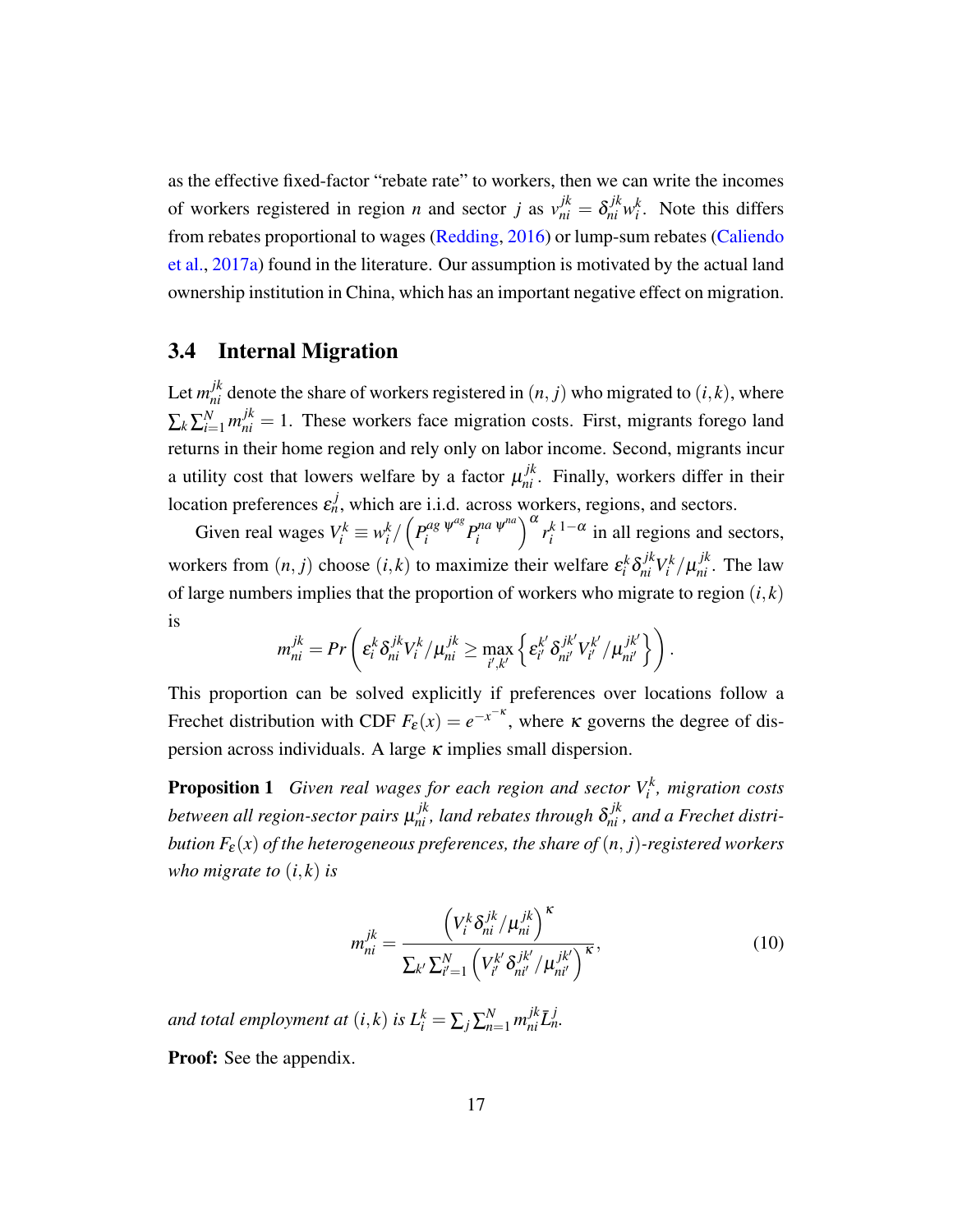While our assumptions about migration costs are particular, they do not drive the results. We could have alternatively modeled migration costs as affecting worker productivity, or allowed for heterogeneous productivity. We explore these possibilities in the appendix. Our main quantitative results are robust to these different modeling assumptions about migration.

## 3.5 Solving the Model

To ease our quantitative analysis and calibration, we follow [Dekle, Eaton, and Ko](#page-39-10)[rtum](#page-39-10) [\(2007\)](#page-39-10) and solve for counterfactual *changes*. Let  $\hat{x} = x'/x$  be the equilibrium relative change in variable *x* in response to some exogenous change in model parameters. As this approach is increasingly familiar in quantitative trade research, we provide the relevant expressions in the appendix. Here, we present only the changes in aggregate welfare and real GDP.

<span id="page-18-0"></span>Proposition 2 *Given changes in migration and real incomes, the change in aggregate welfare is*

$$
\hat{W} = \sum_{j} \sum_{n=1}^{N} \omega_n^j \hat{V}_n^j \hat{\delta}_{nn}^{jj} \left(\hat{m}_{nn}^j\right)^{-1/\kappa},\tag{11}
$$

 $w$ *here*  $\omega_n^j \propto \bar{L}_n^j V_n^j \delta_{nn}^{j,j} \left(\hat{m}_{nn}^j\right)^{-1/\kappa}$  is region n and sector j's initial contribution to *welfare. Similarly, the change in real GDP is*

$$
\hat{Y} = \sum_{j} \sum_{n=1}^{N} \phi_n^j \hat{V}_n^j \hat{L}_n^j,
$$
\n(12)

*where*  $\phi_n^j \propto V_n^j L_n^j$  is the contribution of region n and sector j to initial real GDP.

**Proof:** See the appendix.

Solving for relative changes eases the calibration by eliminating many fixed components of the model. We must calibrate parameters  $(\alpha, \psi^k, \beta^j, \eta^j, \sigma^{jk}, \theta, \kappa)$ and initial values  $(\pi_{ni}^j, m_{ni}^{jk}, \bar{L}_i^j)$  $i<sup>j</sup>$ ,  $V_i<sup>j</sup>$  $I_i^{(1)}$ ) only. And our quantitative analysis requires only changes in trade and migration costs, not levels, so our results are robust to any bias in estimated trade and migration cost levels that are constant over time.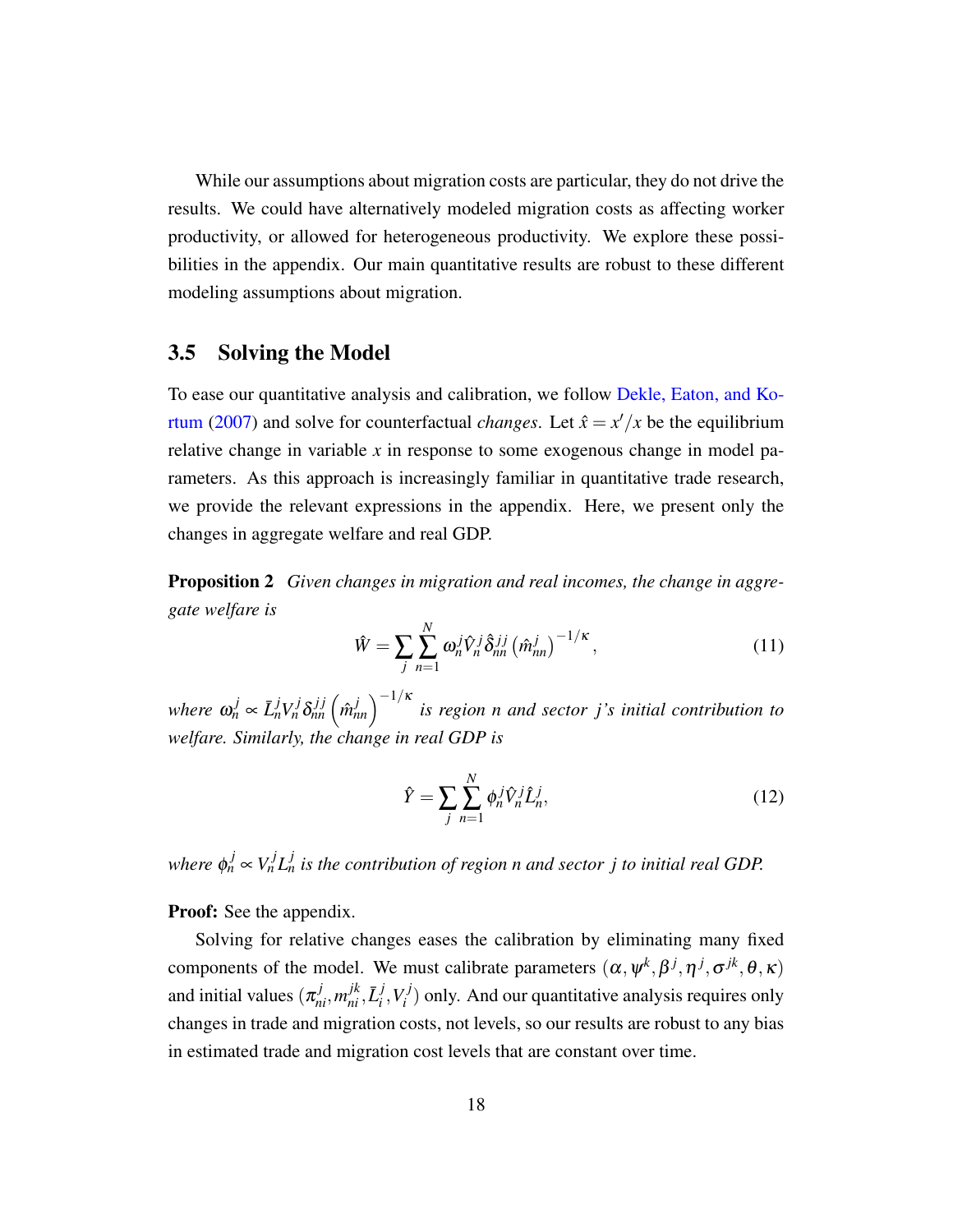<span id="page-19-0"></span>

| Parameter                          | Set To       | Description                         |
|------------------------------------|--------------|-------------------------------------|
| $(\beta^{ag}, \beta^{na})$         | (0.29, 0.22) | Labor's share of output             |
| $(\eta^{ag}, \eta^{na})$           | (0.28, 0.03) | Land's share of output              |
| $(\sigma^{ag,na}, \sigma^{na,ag})$ | (0.60, 0.06) | Intermediate input shares           |
| $\psi^{ag}$                        | 0.095        | Agriculture's share of final demand |
| $\alpha$                           | 0.87         | Goods' expenditure share            |
| θ                                  | 4            | Elasticity of trade                 |
| ĸ                                  | 1.5          | Elasticity of migration             |
|                                    | Data         | Bilateral trade shares              |
| $m^{\prime}$<br>n                  | Data         | Bilateral migration shares          |
|                                    | Data         | Hukou registrations                 |

Table 3: Calibrated Model Parameters and Initial Values

Notes: Displays model parameters, their targets, and a description. See text for details.

## 3.6 Calibration

Besides the elasticities  $\theta$  and  $\kappa$ , the model calibration is straightforward. We briefly discuss our approach here and leave a detailed discussion to the appendix. The cal-ibration results are summarized in Table [3.](#page-19-0) Intermediate input shares  $\sigma^{jk}$  match our input-output data while the labor and land shares,  $\beta^j$  and  $\eta^j$ , also incorporate estimates from [Adamopoulos et al.](#page-37-1) [\(2017\)](#page-37-1). Agriculture's share of final demand  $\psi^{ag} = 0.095$  is also from our input-output data, and implies  $\psi^{na} = 0.905$ . For  $\alpha$ , we use consumer expenditure data from the most recent China Statistical Yearbook. The fraction of urban household spending on housing is  $11\%$  and for rural households is 15%. We set  $\alpha = 0.87$ , implying that the housing share of expenditures is 13%. The total registrants by province and sector  $(\bar{L}_n^j)$  and initial migration shares  $m_{ni}^{jk}$  are observable in China's 2000 Population Census. Total national employment for China is 636.5 million and we infer employment for the rest of the world  $(\sum_j L^j_N)$  $N_{N+1}$ ) at 2,103 million using the Penn World Table. Since we don't have trade data in 2000, we use trade shares generated from the 2002 China Regional Input-Output Tables to approximate the values of the trade shares  $\pi_{ni}^j$  in 2000. Finally, we use data on real GDP per worker by province and sector for  $V<sub>n</sub>$ . In the model, trade balance ensures real GDP and real income per worker are equivalent. We explore unbalanced trade in the appendix.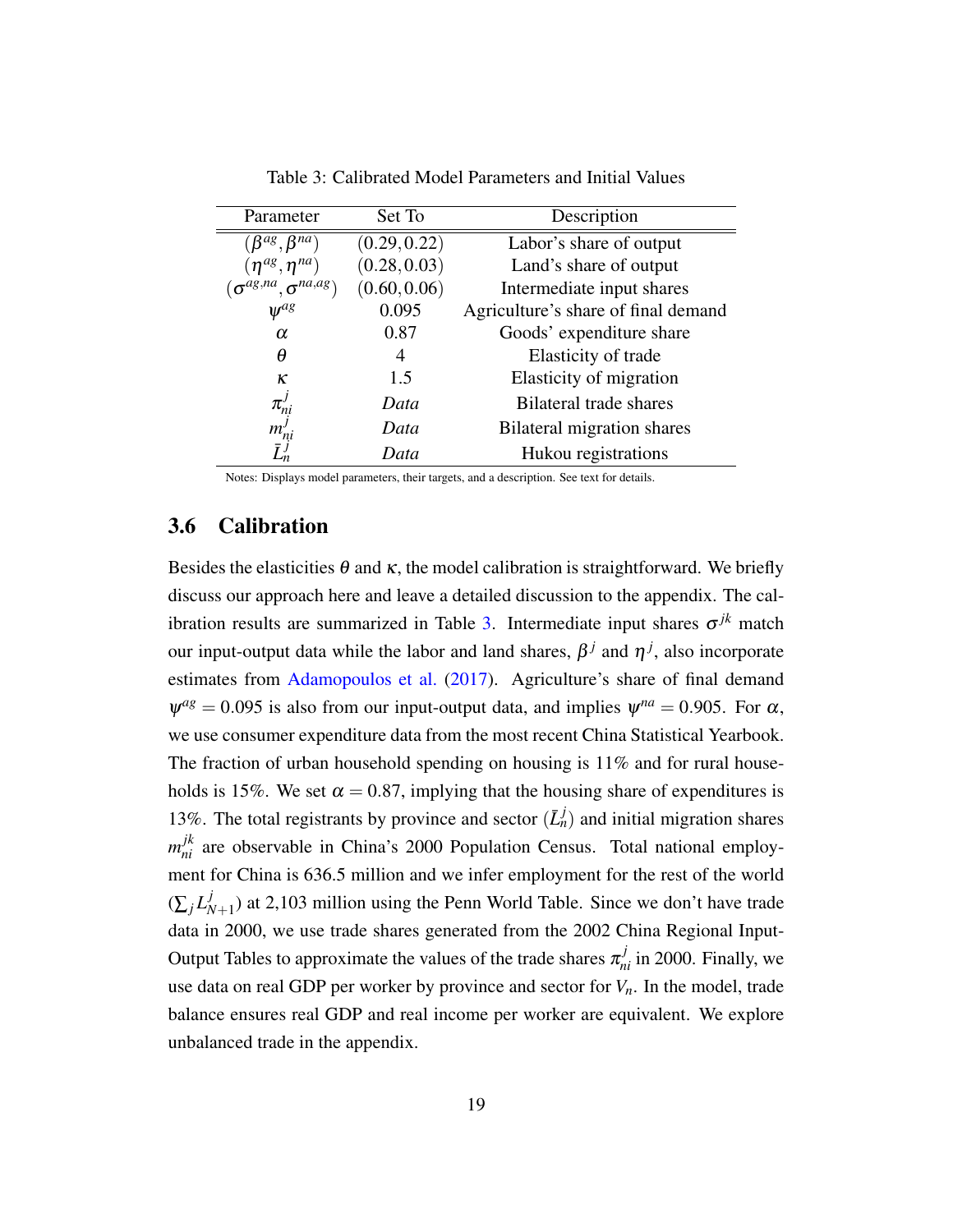#### 3.6.1 Cost-Elasticity of Trade

There is a large literature on the productivity dispersion parameter  $\theta$ . This parameter governs productivity dispersion across firms and, consequently, determines the sensitivity of trade flows to trade costs. For between countries, there are many estimates of this elasticity to draw upon. For example, [Simonovska and Waugh](#page-40-14) [\(2011\)](#page-40-14) use cross-country price data to estimate  $\theta \approx 4$ . [Parro](#page-40-15) [\(2013\)](#page-40-15) estimates  $\theta \in [4.5, 5.2]$ for manufacturing using trade and tariff data. Based on this method, [Tombe](#page-40-16) [\(2015\)](#page-40-16) estimates  $\theta = 4.1$  for agriculture and 4.6 for non-agriculture. Within countries, however, there is little evidence to draw upon. Using firm-level productivity disper-sion in the US, [Bernard et al.](#page-38-15) [\(2003\)](#page-38-15) estimates  $\theta = 3.6$ . We set  $\theta = 4$  and explore alternative values in the appendix.

#### <span id="page-20-1"></span>3.6.2 Income-Elasticity of Migration

We estimate the migration elasticity empirically. Equation [10](#page-17-0) implies the share of workers from  $(n, j)$  that migrate to  $(i, k)$  is a function of real wage differences and migration costs. Specifically,  $m_{ni}^{jk}/m_{nn}^{jj} = \left(V_i^k/\delta_{nn}^{jj}\mu_{ni}^{jk}V_n^j\right)^k$ . To estimate  $\kappa$ , we make two alternative assumptions about migration costs: (1)  $\mu_{ni}^{jk} = \bar{\mu}_n^j d_{ni}^\rho \xi_{ni}^{jk}$ , where *d*<sub>ni</sub> is the distance between province *n* and *i*; or, more generally, (2)  $\mu_{ni}^{jk} = \bar{\mu}_n^j \bar{\mu}_{ni} \xi_{ni}^{jk}$ . Under these assumptions and given data on migration shares and real incomes, we estimate  $\kappa$  using the fixed effect regressions

$$
\ln\left(\frac{m_{ni}^{jk}}{m_{nn}^{jj}}\right) = \kappa \ln\left(V_i^k\right) - \rho \kappa \ln d_{ni} + \gamma_n^j + \varsigma_{ni}^{jk}, \text{ for } (n,i) \neq (i,k) \tag{13}
$$

or

<span id="page-20-0"></span>
$$
\ln\left(\frac{m_{ni}^{jk}}{m_{nn}^{jj}}\right) = \kappa \ln\left(V_i^k\right) + \gamma_{ni} + \gamma_n^j + \zeta_{ni}^{jk}, \text{ for } (n,i) \neq (i,k) \tag{14}
$$

where  $\gamma_n^j = -\kappa \ln \bar{\mu}_n^j - \kappa \ln \left( \delta_{nn}^{jj} V_n^j \right)$  is an origin province-sector fixed effect,  $\gamma_{ni} =$  $-\kappa \ln \bar{\mu}_{ni}$  is an origin-destination province-pair fixed effect,  $\zeta_{ni}^{jk} = -\kappa \ln \zeta_{ni}^{jk} + \vartheta_{ni}^{jk}$ , and  $\theta_{ni}^{j,k}$  is a measurement error term. Even after controlling for the fixed effects, destination income may still be influenced by other factors that are potentially re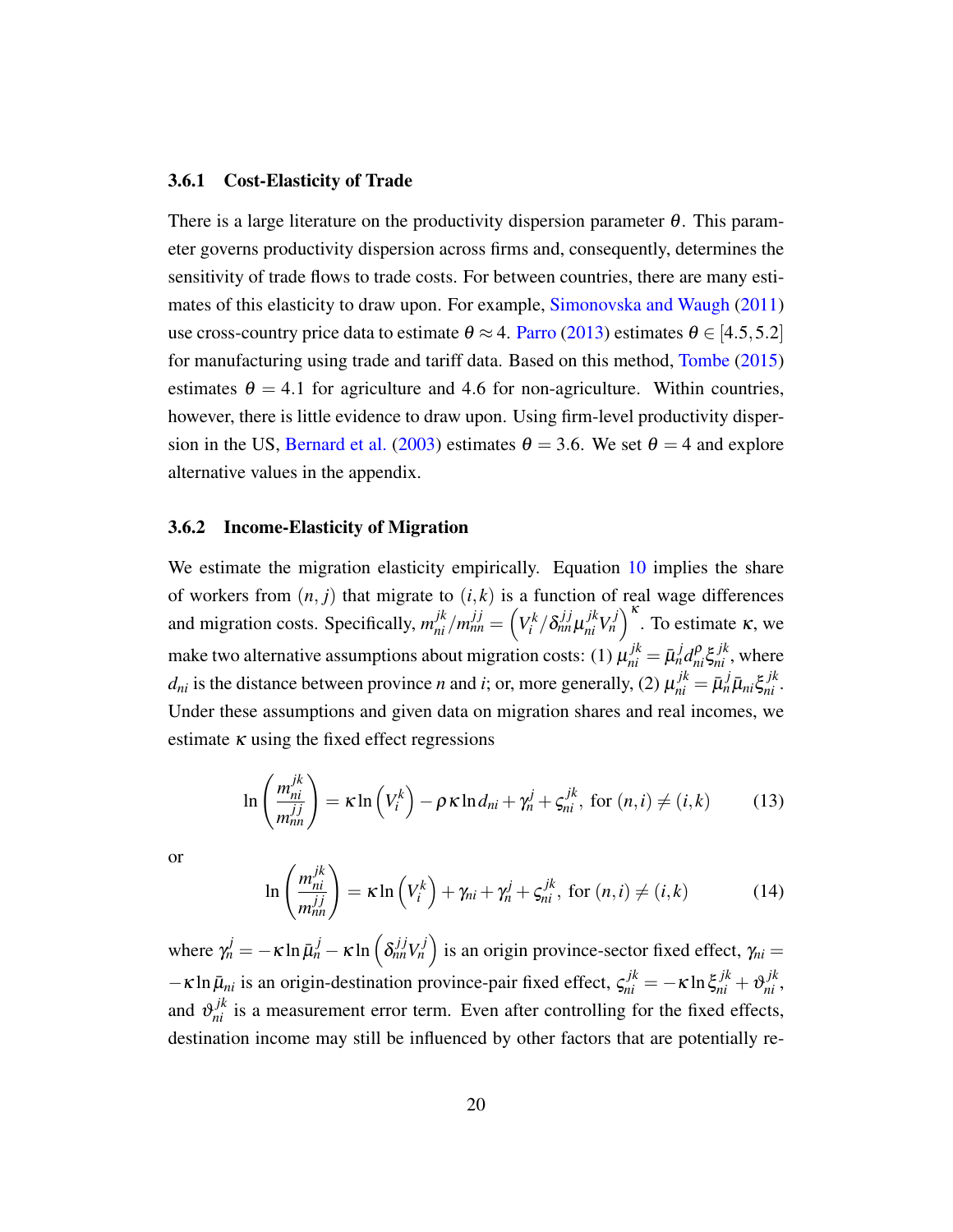lated to migration costs – such as a province's institutional quality. We therefore consider multiple instruments for income. The identification assumption is that these instruments are uncorrelated with the residual migration costs  $\xi_{ni}^{jk}$  and the measurment errors  $\mathfrak{v}_{ni}^{jk}$ .

First, we use the distance weighted average income of neighboring provinces. A region whose neighbors have high-income will tend to have high income, but the neighbor's income is plausibly exogenous to a given region's migration or income shocks. And second, we use a Bartik-style expected income instrument based on national average earnings by sector weighted by each province's distribution of employment across sectors. That is,  $\tilde{v}_n^j = \sum_{k=1}^K \bar{w}^k l_n^k$  instruments for province*n*'s income using only its employment share  $l_n^k$  and national average earnings in subsector-*k*, within both agriculture and non-agriculture. To implement this, we use detailed data on individual earnings from the 2005 Population Census by detailed sector. We aggregate these to the broader agriculture and non-agriculture sectors for each province as the IV for  $V_i^k$ . In 2000, the Census does not provide the necessary income information but the China Urban Household Survey does (for a subset of provinces). We estimate equation [14](#page-20-0) using two-stage least squares and report the results in Table [4.](#page-22-0) We also explore controlling for distance between *n* and *i* instead of province-pair fixed effects (at the cost of losing observations for within province, betwen sector migration), though the estimated  $\kappa$  is similar. In the table, regressions 5 and 6 use data from 2005 while the others use data from 2000.

Our estimates vary between 1.19 and 1.61, so we opt to set  $\kappa = 1.5$  and explore a range of  $\kappa \in [1,3]$  in the appendix. These estimates are in line with the literature. [Fajgelbaum et al.](#page-39-11) [\(2018\)](#page-39-11), for example, use variation in U.S. state taxes to estimate the elasticity of migration and a distance-weighted average of tax rates in other states to instrument for each state's own taxes. While their estimates vary across specifications, the closest to our setup corresponds to  $\kappa = 1.39$ . [Bryan and](#page-38-4) [Morten](#page-38-4) [\(2018\)](#page-38-4) is also comparable, though their model features worker productivity draws that vary across locations. They estimate their Frechet migration parameters with a regression of earnings on migration (the reverse of equation [14\)](#page-20-0) combined with information on the distribution of earnings across workers within an origindestination paid. They instrument for migration shares *mni* using all other regions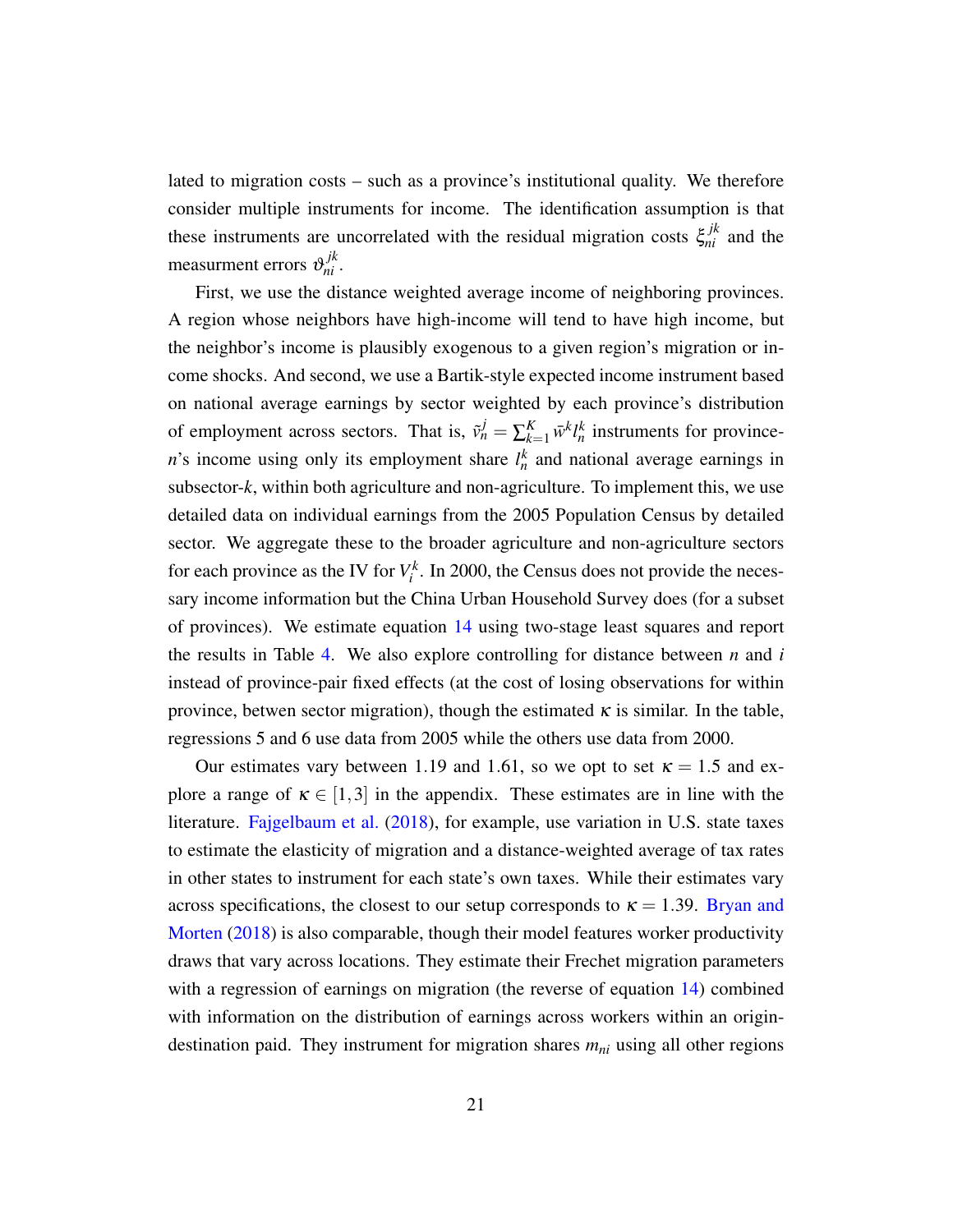<span id="page-22-0"></span>

|                                                                                                                                                                                                                                                                                                                                                                                                                                                                                                                        |                           |               |                           |                         | $\geq$                         |                        |                                  |                     |
|------------------------------------------------------------------------------------------------------------------------------------------------------------------------------------------------------------------------------------------------------------------------------------------------------------------------------------------------------------------------------------------------------------------------------------------------------------------------------------------------------------------------|---------------------------|---------------|---------------------------|-------------------------|--------------------------------|------------------------|----------------------------------|---------------------|
|                                                                                                                                                                                                                                                                                                                                                                                                                                                                                                                        | <b>OLS</b>                |               | Neighboring<br>Income     |                         | <b>Expected</b> Income         | 2005 Census Data       | Expected Income<br>2000 UHS Data |                     |
|                                                                                                                                                                                                                                                                                                                                                                                                                                                                                                                        | $\widehat{\Xi}$           | $\widehat{c}$ | $\widehat{c}$             | $\widehat{\mathcal{F}}$ | $\overline{6}$                 | $\widehat{\mathbf{e}}$ | $\widehat{C}$                    | $\circledS$         |
| Destination Real Income $V_i^k$                                                                                                                                                                                                                                                                                                                                                                                                                                                                                        | $.32***$                  | $.33***$      | $1.40***$                 | $1.40***$               | $1.20***$                      | 1.19***                | $1.61***$                        | $.28***$            |
|                                                                                                                                                                                                                                                                                                                                                                                                                                                                                                                        | [0.02]                    | [0.02]        | [0.03]                    | [0.02]                  | [0.03]                         | [0.02]                 | [0.08]                           | [0.03]              |
| Distance                                                                                                                                                                                                                                                                                                                                                                                                                                                                                                               | $-1.50***$                |               | $-1.51***$                |                         | $-1.39***$                     |                        | $-1.51***$                       |                     |
|                                                                                                                                                                                                                                                                                                                                                                                                                                                                                                                        | [0.04]                    |               | [0.04]                    |                         | [0.04]                         |                        | [0.06]                           |                     |
| origin-destination province-pair FEs                                                                                                                                                                                                                                                                                                                                                                                                                                                                                   | $\mathsf{S}^{\mathsf{o}}$ | Yes           | $\mathsf{S}^{\mathsf{O}}$ | Yes                     | $\mathop{\mathsf{S}}\nolimits$ | Yes                    | $\frac{1}{2}$                    | Yes                 |
| origin province-sector FEs                                                                                                                                                                                                                                                                                                                                                                                                                                                                                             | Yes                       | Yes           | Yes                       | Yes                     | Yes                            | Yes                    | Yes                              | Yes                 |
| Obs.                                                                                                                                                                                                                                                                                                                                                                                                                                                                                                                   | 3480                      | 3540          | 3480                      | 3540                    | 3480                           | 3540                   | 1972                             | 2006                |
| $R^2$                                                                                                                                                                                                                                                                                                                                                                                                                                                                                                                  | 0.608                     | 0.852         | 0.607                     | 0.852                   | 0.615                          | 0.848                  | 0.616                            | 0.847               |
|                                                                                                                                                                                                                                                                                                                                                                                                                                                                                                                        |                           |               |                           |                         |                                |                        |                                  |                     |
| First-Stage: Dep. Var. is Income Gap                                                                                                                                                                                                                                                                                                                                                                                                                                                                                   |                           |               |                           |                         |                                |                        |                                  |                     |
| Neighboring Income                                                                                                                                                                                                                                                                                                                                                                                                                                                                                                     |                           |               | $1.02***$                 | $1.02***$               |                                |                        |                                  |                     |
| Expected Income (2005)                                                                                                                                                                                                                                                                                                                                                                                                                                                                                                 |                           |               | [0.01]                    | [0.005]                 | $0.49***$                      | $0.48***$              |                                  |                     |
|                                                                                                                                                                                                                                                                                                                                                                                                                                                                                                                        |                           |               |                           |                         | [0.004]                        | [0.002]                |                                  |                     |
| Expected Income (2000)                                                                                                                                                                                                                                                                                                                                                                                                                                                                                                 |                           |               |                           |                         |                                |                        | $2.30***$<br>[0.013]             | 5.07****<br>[0.005] |
|                                                                                                                                                                                                                                                                                                                                                                                                                                                                                                                        |                           |               |                           |                         |                                |                        |                                  |                     |
| F-Stat                                                                                                                                                                                                                                                                                                                                                                                                                                                                                                                 |                           |               | 167                       | 59                      | 455                            | 75                     | $\pm$                            |                     |
| other provinces. The second IV is a Bartik-style instrument of expected incomes using only variation in within-nonagricultural and within-agriculture composition<br>of employment and national average earnings by sub-sector. For 2000, we use a subset of provinces for which the Urban Household Survey provides income data by<br>Note: Displays the results of various regressions to estimate the income-elasticity of migration. The first IV uses uses the distance-weighted average income of all<br>sector. |                           |               |                           |                         |                                |                        |                                  |                     |

Table 4: The Income-Elasticity of Migration in China Table 4: The Income-Elasticity of Migration in China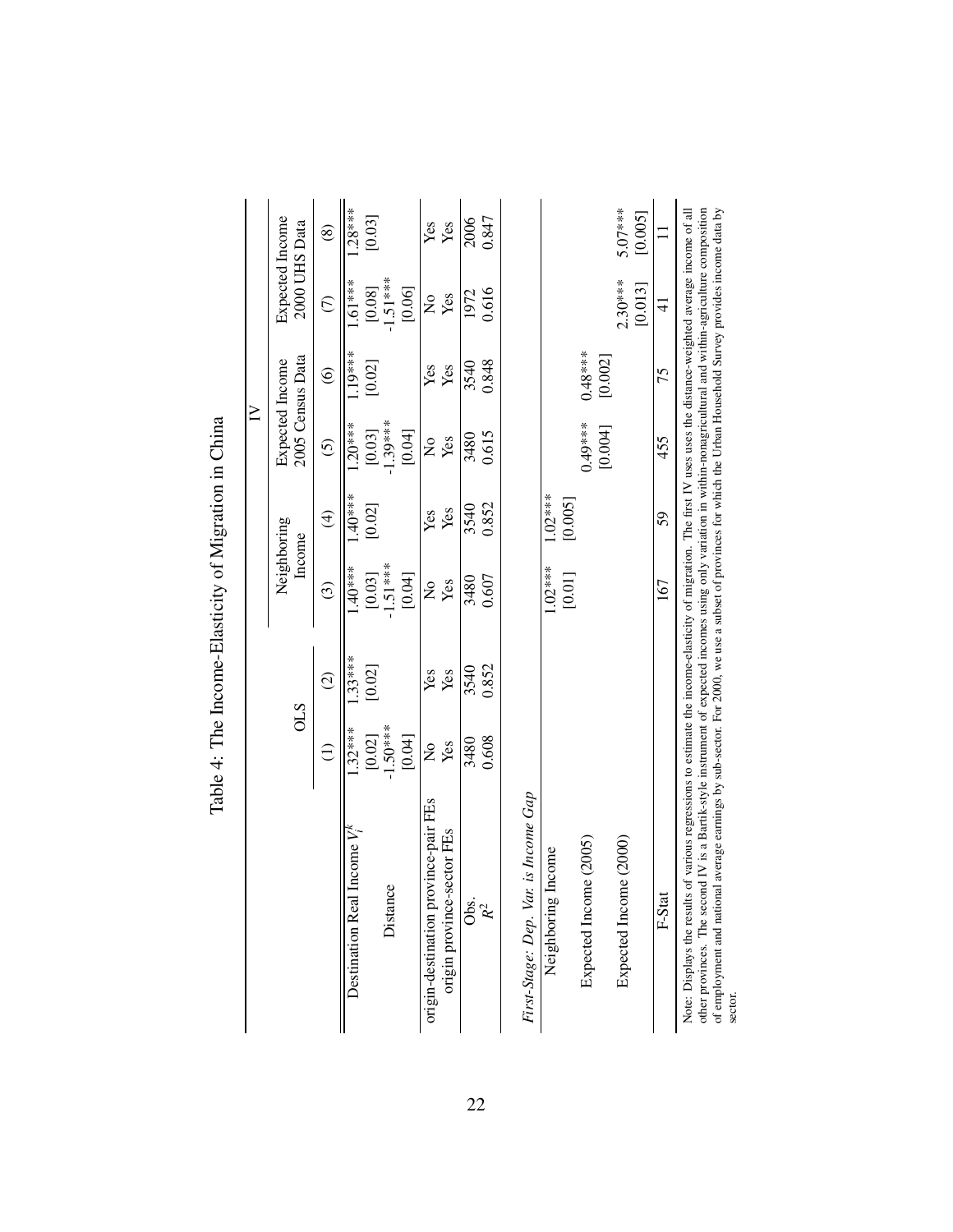*m*<sub>(−*n*)*i*</sub>, similar to our first instrument but for migration shares. Their estimates for Indonesia would correspond to  $\kappa = 2.7$  in our model. In the appendix, we explore a similar setup where workers differ in productivity rather than preferences. In that setting,  $\kappa$  maps directly into observable moments of the individual earnings distribution and we find  $\kappa = 2.54$ .

# 4 Inferring Migration and Trade Costs

In this section, we quantify the migration and trade costs within China and trade costs between China's provinces and the rest of the world.

### <span id="page-23-0"></span>4.1 Migration Costs

Equation [10](#page-17-0) provides a simple representation of migration decisions through which we infer migration costs. Given migration shares and initial real incomes,

$$
\mu_{ni}^{jk} = \frac{1}{\delta_{nn}^{jj}} \left(\frac{V_i^k}{V_n^j}\right) \left(\frac{m_{nn}^{jj}}{m_{ni}^{jk}}\right)^{1/\kappa} \quad \text{for } n \neq i,
$$

where  $\delta_{nn}^{jj}$  is from Equation [9.](#page-16-0) We use the full set of migration cost changes between all province-sector pairs in the quantitative analysis to come. In Table [5](#page-25-0) we summarize these costs, their changes between 2000 and 2005, and the initial migrant stocks in 2000. Migration costs  $\mu_{ni}^{jk}$  in 2000 averages 2.8. The loss of land income from a worker's home region  $\delta_{nn}^{jj}$  averages 1.9. Thus, the overall cost of migration  $\delta_{nn}^{jj} \mu_{ni}^{jk}$  averages around 5.3. Migration costs are largest for those switching provinces. For agricultural to non-agricultural switches, costs average 25.2 for workers also migrating across provinces and only 2.2 for those remaining within their home province. In terms of changes, by 2005 migration costs declined to 82% of their level in 2000. Costs of switching provinces fell the most, from 25.2 to 15.4, and the cost of switching sectors within one's home province fell from 2.2 to 1.8.

While the estimated migration costs are large, they relate to factors that we think are important for migration and are broadly consistent with evidence from individ-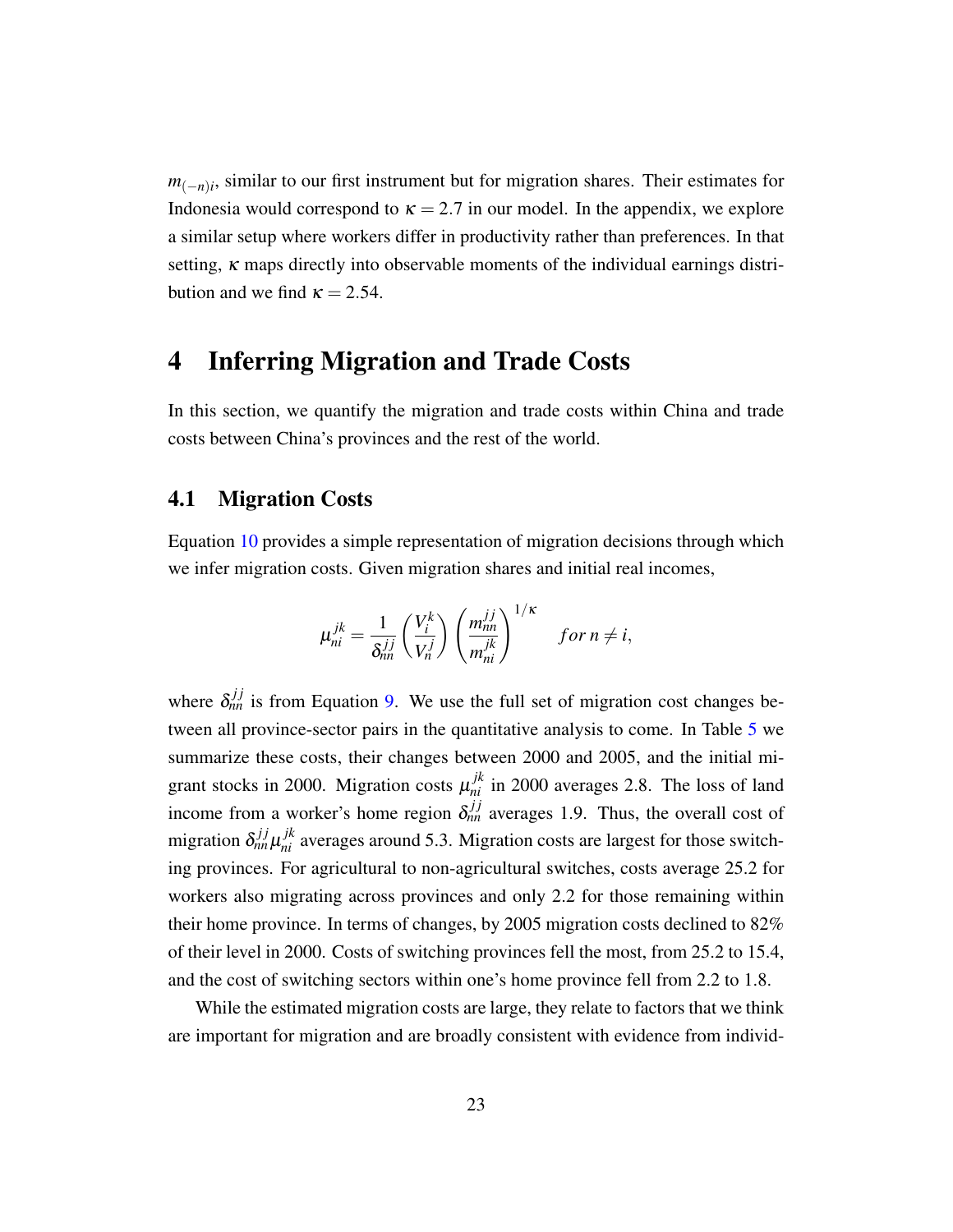ual survey data. First, our estimated migration costs are strongly correlated with the distance between regions. When we regress log migration costs on log distance, controling for origin fixed effects, we find a distance-elasticity of 1. Second, Census 2005 provides sufficient data so that we can estimate  $\mu_{ni}^{jk}$  by age. Given a region and sector's real income per worker  $V_n^j$ , we can apportion this across workers in agecohort *c* based on observed wages. Given  $V_{n,c}^{j}$  and cohort-specific migration shares *m jk*  $j_{ni,c}^k$ , we estimate cohort-specific migration costs  $\mu_{ni,c}^{jk}$  $\int_{ni,c}^{jk}$  and find these increase with age. For migrants under age 24, their costs average around 1.5, which is significantly lower than the average cost across all age groups reported in Table [5.](#page-25-0) We report details of the distance regressions and age-cohort analysis in the appendix. Finally, the 2002 China Household Income Project surveys rural-urban migrants and asks what they currently earn and what they could earn if they were still in their home village. The typical respondent earns roughly 4 times what they believe they would earn at home, suggesting substantial migration costs exist to maintain such a large gap.[5](#page-0-0) These are costs for workers who *did* migrate; costs for those who did not could be much higher.

Part of our measured migration costs may also be attributed to workers' location preferences that vary systematically across provinces. For example, if amenity values are higher in certain low income provinces then, holding migration costs constant, there would be less migration from these low income provinces to high income ones. Since our model has no amenity differences across provinces, the model implied migration costs may be too large. However, our quantitative analysis relies only on changes in migration costs, and therefore this potential bias migration cost levels will not affect our results as long as the systematic location differences did not change over the period we study.

What is behind the measured change in migration costs? First, the national administrative reform in 2003 that either streamlined the process or eliminated for migrants to get temporary residence permits is one important factor. Second, reforms to China's *hukou* system may also play a key role. [Kinnan et al.](#page-40-17) [\(2017\)](#page-40-17) examines these reforms in details and document major reforms to the *hukou* system that took

<sup>&</sup>lt;sup>5</sup>Some of the gap may reflect selection based on individuals' comparative advantage, which cannot be controled given the data limitation of the survey.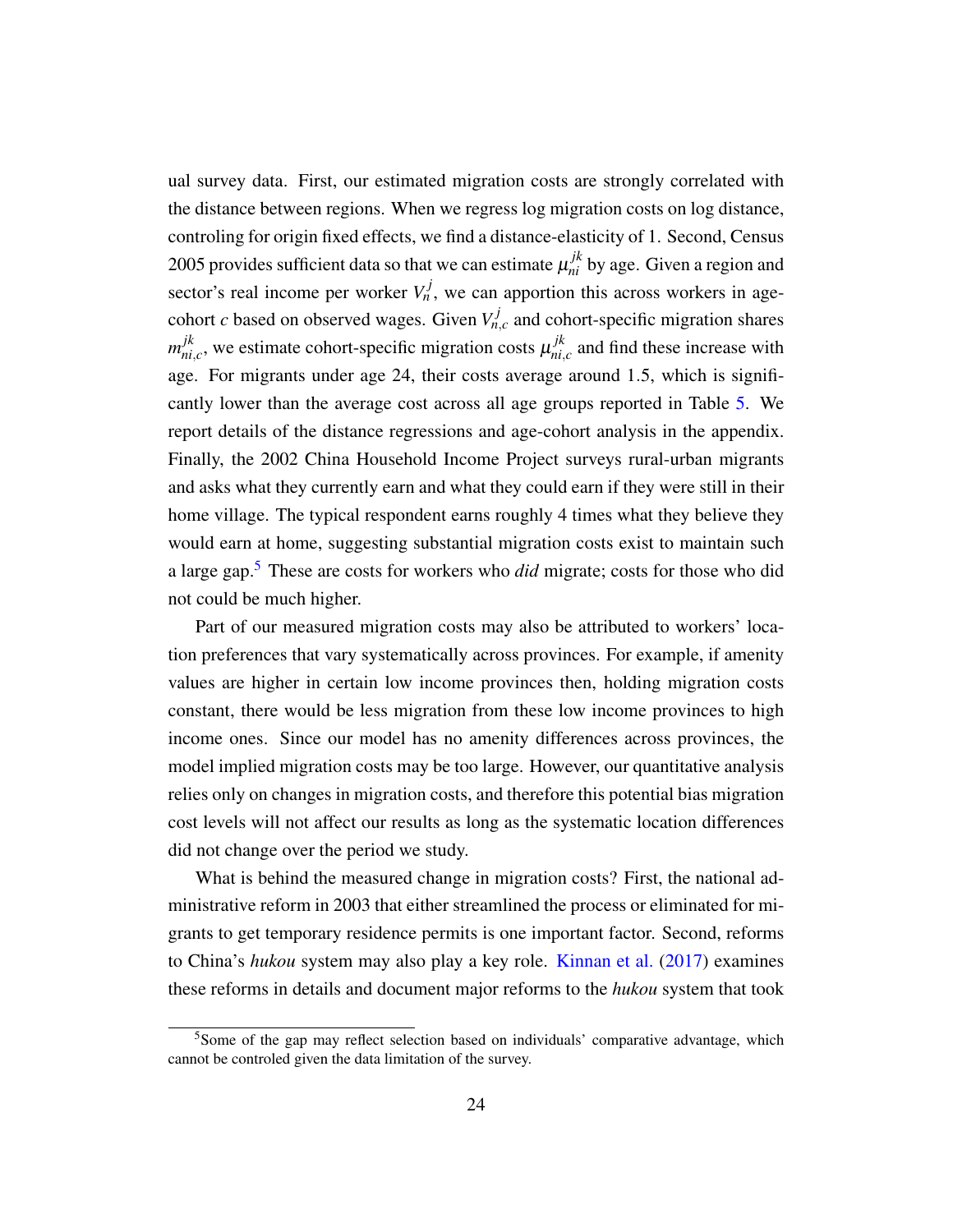<span id="page-25-0"></span>

|               |                                                                                                                                                                                                                                |                  | Average Migration Costs $\mu_{in}^{kj}$ |                    |
|---------------|--------------------------------------------------------------------------------------------------------------------------------------------------------------------------------------------------------------------------------|------------------|-----------------------------------------|--------------------|
|               | Initial Share<br>of Employment                                                                                                                                                                                                 | Level in<br>2000 | Level in<br>2005                        | Relative<br>Change |
| Overall       | 0.174                                                                                                                                                                                                                          | 2.82             | 2.31                                    | 0.82               |
|               | Agriculture to Non-agriculture Migration Cost Changes                                                                                                                                                                          |                  |                                         |                    |
| Overall       | 0.16                                                                                                                                                                                                                           | 2.63             | 2.16                                    | 0.82               |
| Within Prov.  | 0.13                                                                                                                                                                                                                           | 2.21             | 1.83                                    | 0.83               |
| Between Prov. | 0.03                                                                                                                                                                                                                           | 25.21            | 15.43                                   | 0.61               |
|               | <b>Between Provinces Migration Cost Changes</b>                                                                                                                                                                                |                  |                                         |                    |
| Overall       | 0.04                                                                                                                                                                                                                           | 24.75            | 15.08                                   | 0.61               |
| Within Ag.    | 0.003                                                                                                                                                                                                                          | 47.67            | 42.22                                   | 0.89               |
| Within Nonag. | 0.01                                                                                                                                                                                                                           | 21.02            | 12.2                                    | 0.58               |
|               | material and the state of the state of the state of the state of the state of the state of the state of the state of the state of the state of the state of the state of the state of the state of the state of the state of t |                  |                                         | 1.0005             |

Table 5: Migration Rates and Average Migration Costs

Notes: Displays migration-weighted harmonic means of migration costs in 2000 and 2005. The migrant share of employment summarizes  $m_{ni}^{jk}$  in 2000. We use initial period weights to average the 2005 costs to capture only changes in costs and not migration patterns.

place in Beijing, Zhejiang, Shanghai, Jiangsu, and Shandong during the period of our analysis. These regions began allowing migrants to receive a local resident permit if they have an apartment, a stable job, and (in the case of Shanghai) a special skill. Consistent with their finding, we find our measure of migration costs fell more for migrants moving to these five provinces than for migrants moving to other provinces (22% vs 15%). Finally, there had been significant investment in highways during this period. Many rural counties were newly connected to highways, making it much easier for rural migrants to move. Indeed, we find that the farther apart are two provinces, the larger the reduction in our measured migration cost between them, implying that geographical distance contributed less to migration costs in 2005 than in 2000.

#### <span id="page-25-1"></span>4.2 Trade Costs

To estimate trade costs, we follow [Head and Ries](#page-39-12) [\(2001\)](#page-39-12) to back-out trade costs between region *n* and *i* for sector *j* goods using only observable trade shares and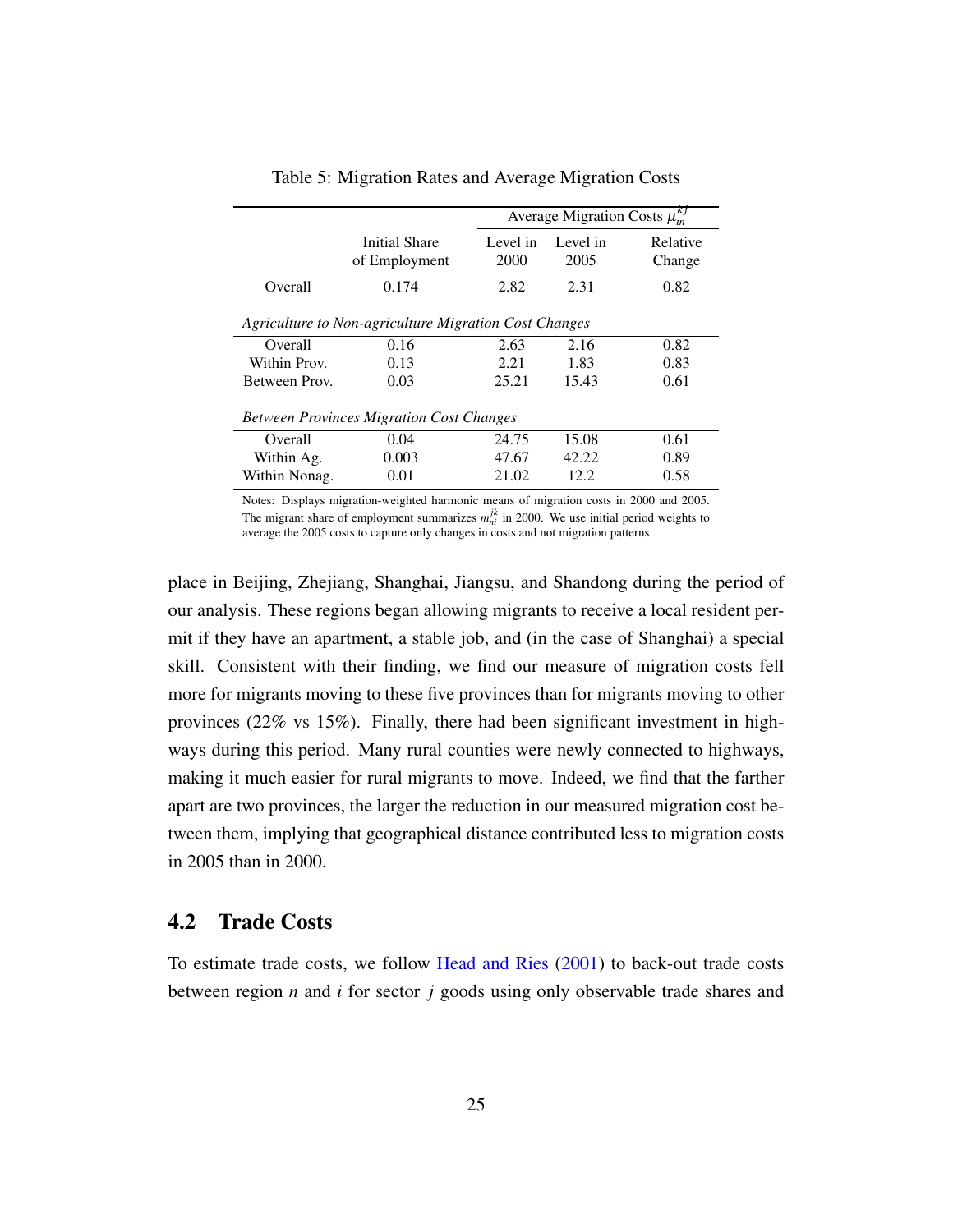<span id="page-26-1"></span>

|                                              |                |                    |                |                  | Exporter       |                   |                |                |        |
|----------------------------------------------|----------------|--------------------|----------------|------------------|----------------|-------------------|----------------|----------------|--------|
| Importer                                     | North-<br>east | Beijing<br>Tianjin | North<br>Coast | Central<br>Coast | South<br>Coast | Central<br>Region | North-<br>west | South-<br>west | Abroad |
| Average Trade Cost Levels in 2002            |                |                    |                |                  |                |                   |                |                |        |
| Northeast                                    |                | 2.61               | 2.89           | 3.65             | 2.71           | 3.32              | 2.57           | 3.36           | 3.43   |
| Beijing/Tianjin                              | 2.60           |                    | 1.92           | 3.13             | 2.44           | 3.08              | 2.66           | 3.44           | 2.84   |
| North Coast                                  | 2.79           | 1.87               |                | 2.69             | 2.51           | 2.58              | 2.53           | 3.61           | 3.30   |
| <b>Central Coast</b>                         | 3.80           | 3.27               | 2.89           |                  | 2.21           | 2.27              | 2.70           | 3.34           | 2.43   |
| <b>South Coast</b>                           | 3.74           | 3.39               | 3.59           | 2.91             |                | 3.03              | 3.08           | 2.93           | 2.62   |
| Central Region                               | 3.18           | 2.94               | 2.53           | 2.15             | 2.06           |                   | 2.46           | 3.12           | 4.08   |
| <b>Northwest</b>                             | 3.02           | 3.07               | 2.96           | 2.94             | 2.50           | 2.95              |                | 2.89           | 4.61   |
| Southwest                                    | 3.10           | 3.20               | 3.47           | 2.95             | 1.96           | 3.08              | 2.38           |                | 4.25   |
| Abroad                                       | 4.94           | 4.10               | 4.75           | 3.37             | 2.63           | 6.05              | 5.79           | 6.32           |        |
| Average Trade Cost Changes from 2002 to 2007 |                |                    |                |                  |                |                   |                |                |        |
| Northeast                                    |                | 0.91               | 0.90           | 0.84             | 0.83           | 0.88              | 0.92           | 0.88           | 0.81   |
| Beijing/Tianjin                              | 0.84           |                    | 0.89           | 0.91             | 0.89           | 0.80              | 0.75           | 0.85           | 0.78   |
| North Coast                                  | 0.87           | 0.93               |                | 1.00             | 0.87           | 0.78              | 0.72           | 0.77           | 0.80   |
| <b>Central Coast</b>                         | 0.76           | 0.88               | 0.92           |                  | 0.88           | 0.82              | 0.74           | 0.85           | 0.81   |
| <b>South Coast</b>                           | 0.77           | 0.93               | 0.87           | 0.92             |                | 0.81              | 0.72           | 0.80           | 0.92   |
| Central Region                               | 0.88           | 0.91               | 0.85           | 0.96             | 0.90           |                   | 0.78           | 0.84           | 0.75   |
| Northwest                                    | 0.99           | 0.92               | 0.85           | 0.96             | 0.88           | 0.86              |                | 0.87           | 0.68   |
| Southwest                                    | 0.89           | 0.94               | 0.83           | 0.97             | 0.85           | 0.82              | 0.78           |                | 0.74   |
| Abroad                                       | 0.88           | 0.93               | 0.92           | 0.98             | 1.05           | 0.77              | 0.64           | 0.79           |        |

Table 6: Bilateral Trade Costs in 2002 and the Change to 2007

Note: Displays the aggregate average trade costs in 2002 and the relative changes from 2002 to 2007. We aggregate the sectoral trade costs using expenditure weights, but use the sector specific estimates in the quantitative analysis.

the trade-cost elasticity  $\theta$ . Specifically,

<span id="page-26-0"></span>
$$
\bar{\tau}_{ni}^j \equiv \sqrt{\tau_{ni}^j \tau_{in}^j} = \left(\frac{\pi_{nn}^j \pi_{ii}^j}{\pi_{ni}^j \pi_{in}^j}\right)^{1/2\theta},\qquad(15)
$$

which is a direct result of equation [4,](#page-15-1) but can be generalized to a broad class of trade models. This method has a number of advantages. In particular,  $\bar{\tau}_{ni}^j$  is not affected by trade volumes or by third-party effects and applies equally well whether trade balances or not. Unfortunately, these trade cost estimates are symmetric in the sense that goods moving from *i* to *n* is as costly as moving goods from *n* to *i*. This matters, as [Waugh](#page-40-18) [\(2010\)](#page-40-18) demonstrates that international trade costs systematically differ depending on the direction of trade. To capture this, we presume trade cost asymmetries are exporter-specific such that  $\tau_{ni}^j = t_{ni}^j t_i^j$  $i$ <sup>*j*</sup>, where  $t_{ni}$ <sup>*j*</sup> are symmetric costs  $(t_{ni}^j = t_{in}^j)$  and  $t_i^j$  $i$ <sup> $j$ </sup> are costs of exporting. This and equation [15](#page-26-0) imply an Adjusted-Head-Ries Index  $\tau_{ni}^j = \bar{\tau}_{ni}^j \sqrt{t_i^j}$  $i / t_n^j$ , as in [Tombe](#page-40-16) [\(2015\)](#page-40-16).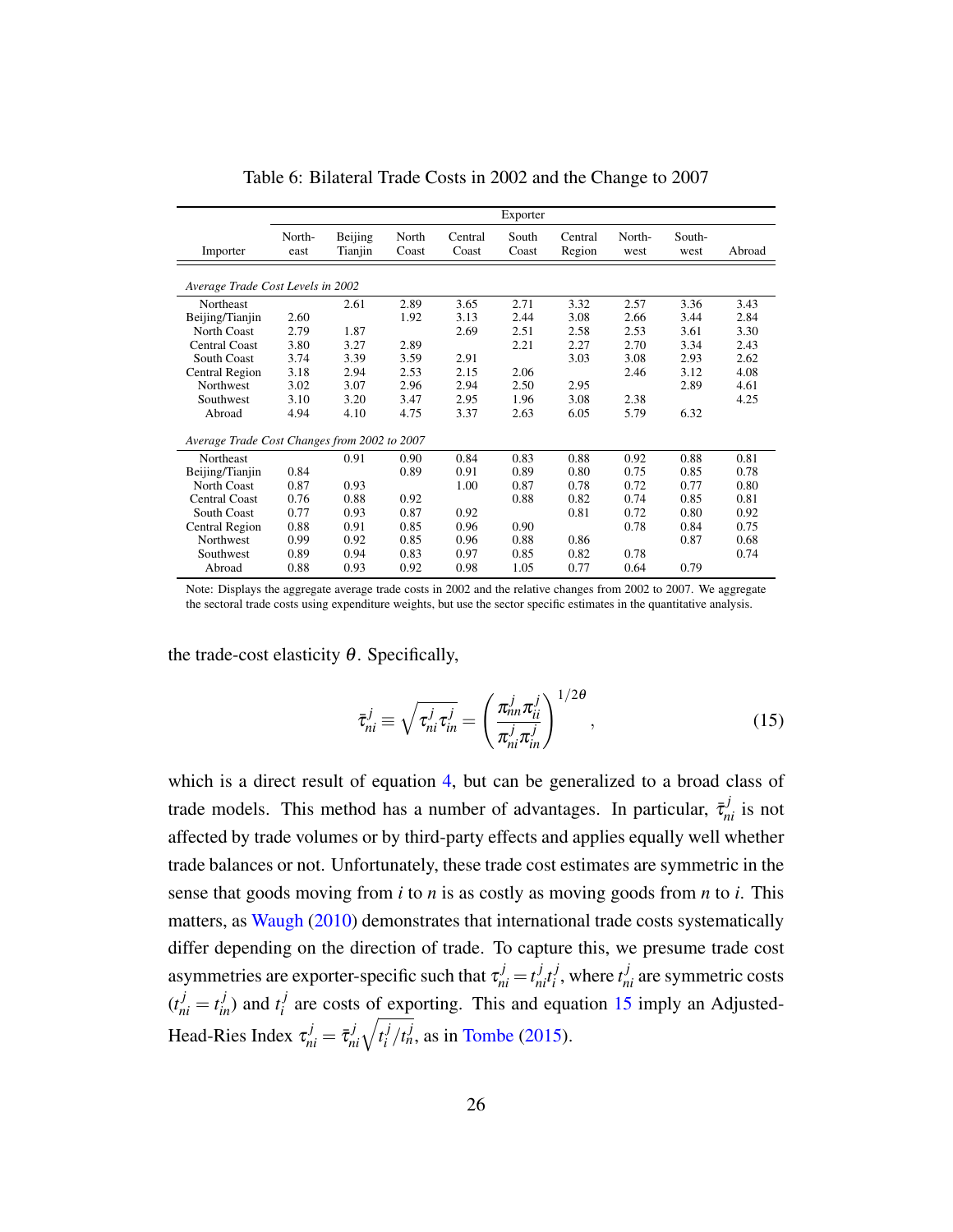To estimate asymmetric components of trade costs within China, we closely follow the existing international trade literature and therefore leave details to the appendix. Essentially, we use a standard gravity regression to infer asymmetries from fixed effects. Overall, we find that poor regions face the highest exporterspecific trade costs – consistent with existing cross-country evidence. We report average trade cost levels in 2002 and relative changes to 2007 in Table [6,](#page-26-1) and sector and year specific estimates in the appendix. Some notable patterns emerge. Both internal and external trade costs are largely decreasing. The trade-weighted relative change within China is  $\bar{\tilde{\tau}}_{ni}^{ag} = 0.87$  and  $\bar{\tilde{\tau}}_{ni}^{na} = 0.89$ . For trade between China and the world, the average changes are  $\bar{\tilde{\tau}}_{ni}^{ag} = 0.77$  and  $\bar{\tilde{\tau}}_{ni}^{na} = 0.92$ .

# 5 Quantitative Analysis

Our quantitative analysis explores the effect of measured changes in trade and migration costs starting from an initial equilibrium that fits the data in 2000. Before presenting the specific results, we summarize our main findings here. Overall, our full analysis is consistent with the back-of-the-envelope calculation in Section 2. Both methods show that, between 2000 and 2005, internal trade and internal migration contributed more to China's GDP growth and welfare than international trade. We do, however, discover some important new insights from the full model. First, increases in trade and migration were mainly due to the reductions in trade costs and migration costs, respectively, and the interaction effects between the two types of cost changes are small. Second, the gains from trade cost reductions are larger than the back-of-the envelope calculation because intermediate inputs in productions magnify those gains. Finally, the gain from migration cost reductions is smaller than the back-of-the-envelope calculation because land as a fixed factor and regional comparative advantage imply diminishing returns to migration.

## 5.1 Lower Migration Costs

From the initial equilibrium in 2000, we solve the changes in equilibrium outcomes by using the estimated changes in migration costs  $\hat{\mu}_{in}^{kj}$  from section [4.1,](#page-23-0) and hold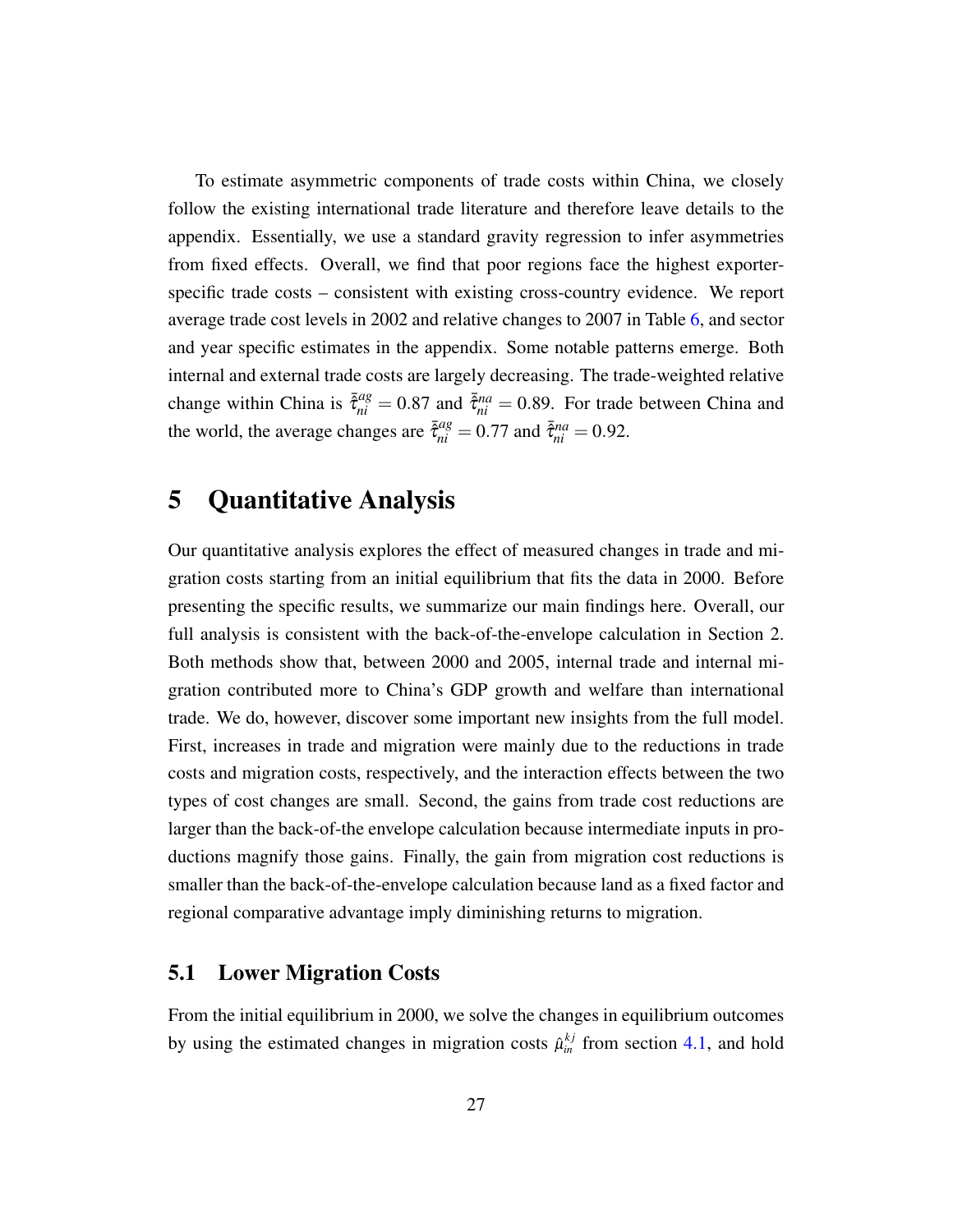<span id="page-28-0"></span>

|                                                       |          | <b>Trade Shares</b> |          | Migrant Stock  |                 |           |
|-------------------------------------------------------|----------|---------------------|----------|----------------|-----------------|-----------|
|                                                       |          | (p.p. Change)       | Within   | <b>Between</b> | <b>Real GDP</b> | Aggregate |
|                                                       | Internal | External            | Province | Province       | per worker      | Welfare   |
| A11                                                   | 0.1      | 0.1                 | 14.5%    | $80.8\%$       | 4.8%            | 11.1%     |
|                                                       | 0.1      | 0.2                 | $14.4\%$ | 85.6%          | 5.3%            | 8.4%      |
| No Land Inputs<br>& No Housing                        | 0.1      | 0.2                 | 13.8%    | $90.4\%$       | $6.5\%$         | 7.6%      |
| & $\theta \rightarrow \infty$                         | $-0.2$   | 0.1                 | $23.2\%$ | 119.2%         | 11.8%           | $6.2\%$   |
|                                                       |          |                     |          |                |                 |           |
| Agriculture to Non-agriculture Migration Cost Changes |          |                     |          |                |                 |           |
| Overall                                               | 0.1      | 0.1                 | 15.2%    | 52.9%          | $4.3\%$         | 9.1%      |
| <b>Within Provinces</b>                               | $-0.0$   | $-0.1$              | 22.8%    | $-9.7\%$       | $2.0\%$         | 5.9%      |
| <b>Between Provinces</b>                              | 0.1      | 0.2                 | $-7.0\%$ | 69.9%          | 2.8%            | 3.5%      |
|                                                       |          |                     |          |                |                 |           |
| <b>Between Provinces Migration Cost Changes</b>       |          |                     |          |                |                 |           |
| Overall                                               | 0.2      | 0.3                 | $-7.8\%$ | 97.9%          | $3.2\%$         | 5.5%      |
| Within Agriculture                                    | $-0.0$   | 0.0                 | $-0.1\%$ | $2.3\%$        | $-0.0\%$        | $0.1\%$   |
| Within Nonagriculture                                 | 0.1      | 0.1                 | $-1.0\%$ | $30.9\%$       | $0.7\%$         | 2.2%      |

Table 7: Effects of Various Migration Cost Changes

Notes: Displays aggregate response to various migration cost changes. All use migration cost changes as measured, though set  $\hat{\mu}_{ni}^{kj} = 1$  for certain  $(n,i,j,k)$  depending on the experiment. The change in internal and external trade shares are the expenditure weighted average changes in region's  $\sum_{n\neq i}\pi_{ni}^j$  and  $\pi_{nN}^j$ . The migrant stock is the number of workers living outside their province of registration.

trade costs and productivity parameters fixed  $(\hat{\tau}_{ni}^j = \hat{T}_n^j = 1$  for all *n* and *i*). We report the results in Table [7.](#page-28-0)

The stock of migrants increases dramatically when the changes in migration costs,  $\hat{\mu}_{ni}^{jk}$ , are as measured. The number of inter-provincial migrants increases by about  $81\%$  – from just over  $4\%$  to 7.5% of the labor force. This is equivalent to an increase of over 21 million migrant workers, most of them are rural-to-urban migrants. Within provinces, there are also substantial moves from agriculture to nonagriculture. The stock of non-agricultural workers with agricultural *hukou* within the same province increases by nearly 15%, from over 13% of the labor force to over 15.2%–nearly an increase of 12 million migrant workers. The national share of labor in agriculture declines by 3 percentage points. The large reallocation of labor benefits China as a whole: real GDP per worker and welfare rise 4.8% and 11.1%, respectively. The larger increase in the welfare is due to the direct effects of lower migration costs that directly increase the welfare of migrants.

Migrants flow towards higher income regions as the costs of doing so declines. In particular, the coastal provinces of Shanghai, Tianjin, Beijing, and Guangdong are the principle destinations. Shanghai's employment increases by over 300% in response to our measured change in migration costs, though from a relatively low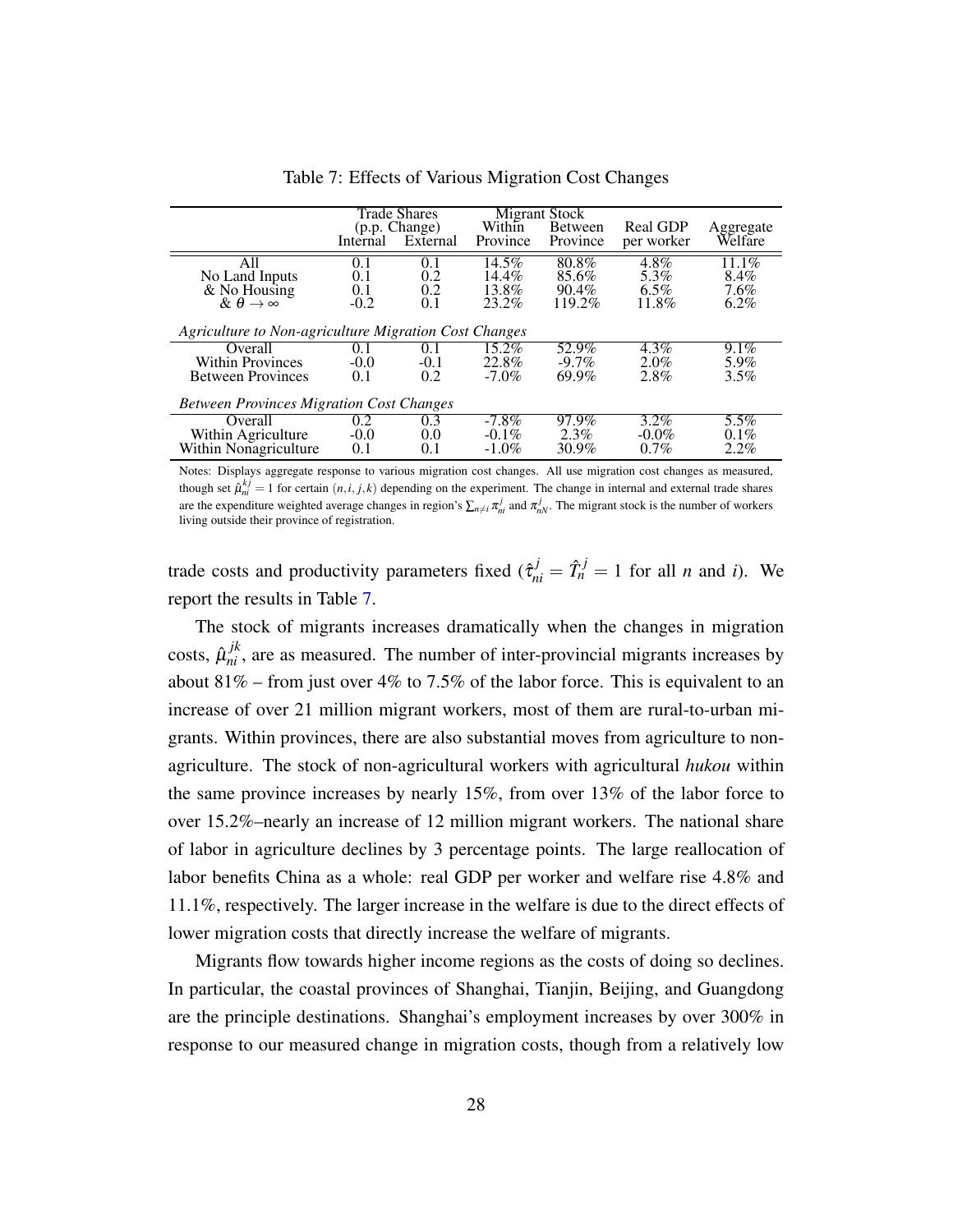base compared to the other provinces. In response, real incomes in provinces to which migrants move decline. As these are typically richer regions, regional income differences dramatically decline (by nearly a third). There is similar regional heterogeneity in the effect of migration cost reductions on trade flows. While international and internal trade shares increase by just over 0.1 percentage points on average (and provincial home shares  $\pi_{nn}^{j}$  decline by nearly 0.3 percentage points), there are substantial differences between individual provinces. Initially higher income (coastal) regions, which are the destination of migrants, see their trade increase significantly while lower income (interior) regions see decreased volumes.

Finally, we explore changes in migration costs within and between provinces and sectors. Within-province changes increase aggregate labor productivity by 2% and welfare by 5.9%. Lower costs of migration between sectors and provinces increase labor productivity by 2.8% and welfare by 3.5%. Overall, the aggregate productivity and welfare gains from the reductions in costs to rural-urban migration, both within- and between-provinces, are 4.3% and 9.1%, respectively. They are much larger than the gains from the changes in the costs of within-sector, betweenprovince migration, which are negligible for agriculture and 0.7% and 2.2%, respectively, for non-agriculture.

The 4.8% aggregate labor productivity gain from the reductions in migration costs is smaller in magnitude than the 10.8% gain we get from the back-of-theenvelope calculation. The gain is lower because of two diminishing return forces in our quantiative model that were ignored in the bank-of-the envelope calculation: land as a fixed factor and regional comparative advantage. When we assume there is no land input in production, the model implied aggregate labor produtivity gain increases from 4.8% to 5.3%. If we assume that there is no demand for housing, the gain increases to 6.5%. Finally, if we assume no land input, no housing and the goods produced in different regions are perfect substitutes ( $\theta \rightarrow \infty$ ), so that there is no regional comparative advantage, the aggregate labor productivity gain from migration cost reductions is 11.8%, close to the back-of-the-envelope estimate.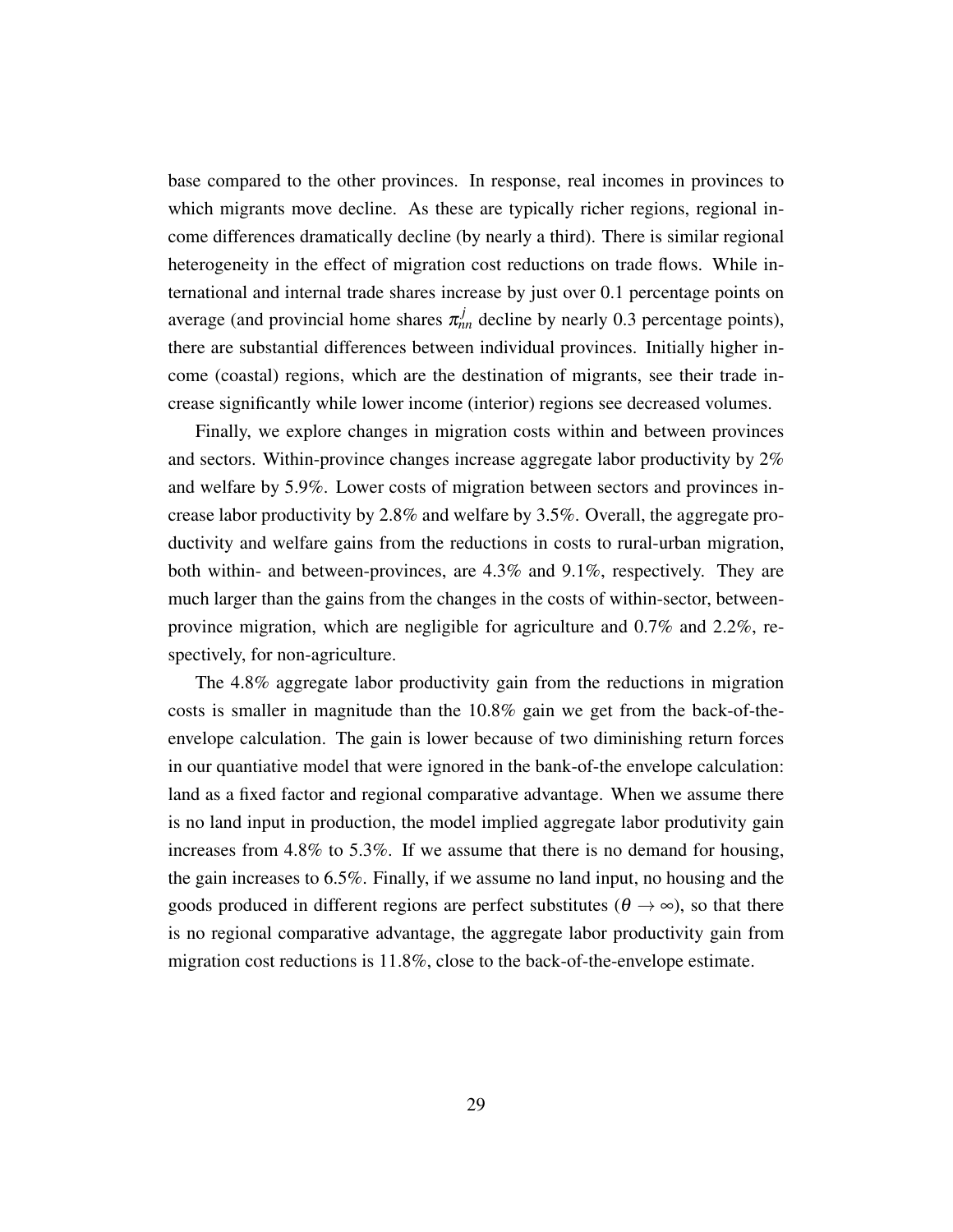<span id="page-30-0"></span>

|                                                   |          | <b>Trade Shares</b> |          | Migrant Stock |                 |           |
|---------------------------------------------------|----------|---------------------|----------|---------------|-----------------|-----------|
|                                                   |          | (p.p. Change)       | Within   | Between       | <b>Real GDP</b> | Aggregate |
|                                                   | Internal | External            | Province | Province      | per worker      | Welfare   |
| Internal Trade                                    | 9.2      | $-0.7$              | $0.8\%$  | $-1.8\%$      | 11.2%           | $11.3\%$  |
| <b>External Trade</b>                             | $-0.7$   | 3.9                 | 1.8%     | $2.4\%$       | $4.0\%$         | $2.9\%$   |
| All Trade                                         | 8.2      | 2.8                 | 2.5%     | $0.5\%$       | 15.2%           | 14.1%     |
|                                                   |          |                     |          |               |                 |           |
| No Change in Migration                            |          |                     |          |               |                 |           |
| Internal Trade                                    | 9.2      | $-0.8$              |          |               | 11.2%           | 11.2%     |
| <b>External Trade</b>                             | $-0.6$   | 3.7                 |          |               | $3.4\%$         | $3.4\%$   |
| All Trade                                         | 8.3      | 2.7                 |          |               | 14.5%           | 14.5%     |
| No Intermediate Inputs                            |          |                     |          |               |                 |           |
| Internal Trade                                    | 8.6      | $-0.5$              | $0.3\%$  | $-1.4\%$      | $3.0\%$         | 3.3%      |
| <b>External Trade</b>                             | $-0.7$   | 3.9                 | $1.5\%$  | $1.6\%$       | $1.1\%$         | $0.3\%$   |
| All Trade                                         | 7.6      | 3.2                 | $1.6\%$  | $0.1\%$       | $4.1\%$         | $3.5\%$   |
| No Intermediate Inputs and No Change in Migration |          |                     |          |               |                 |           |
| Internal Trade                                    | 8.8      | $-0.5$              |          |               | $3.1\%$         | $3.1\%$   |
| <b>External Trade</b>                             | $-0.7$   | 3.8                 |          |               | $0.7\%$         | $0.7\%$   |
| All Trade                                         | 7.8      | 3.1                 |          |               | $3.7\%$         | $3.7\%$   |

Table 8: Effects of Trade Cost Changes

Notes: Displays aggregate response to various trade cost changes. All use trade cost changes as measured, though set  $\hat{\tau}_{ni}^j = 1$  for certain  $(n, i, j)$  depending on the experiment. The change in internal and external trade shares are the expenditure weighted average changes in region's  $\sum_{n\neq i}\pi_{ni}^j$  and  $\pi_{nN}^j$ . The migrant stock is the number of workers living outside their province of registration.

#### 5.2 The Effect of Lower Trade Costs

We now solve the changes in equilibrium outcomes by using  $\hat{\tau}_{ni}^j$  from section [4.2](#page-25-1) and hold migration costs and productivity parameters fixed  $(\hat{\mu}_{ni}^j = \hat{T}_n^j = 1$  for all *n* and *i*). The top panel of Table [8](#page-30-0) displays the model implied changes in trade shares, migrant stocks, aggregate labor productivity and welfare. Changes in trade shares are expenditure weighted average changes across all provinces and sectors. With lower internal trade costs, the share of expenditures allocated to producers in other provinces within China increases by an average of over 9 percentage points while the share allocated to international producers falls by less than 1 percentage point. Lower external trade costs reveal the opposite pattern. Home shares fall in both cases, but by a much larger amount from the internal trade cost reductions.

In terms of migration, reductions in internal trade costs actually result in fewer workers living outside their home province. The total stock of inter-provincial migrants declines by -1.8% (equivalent to approximately 0.5 million workers). Intuitively, reductions in internal trade costs disproportionately lower goods prices in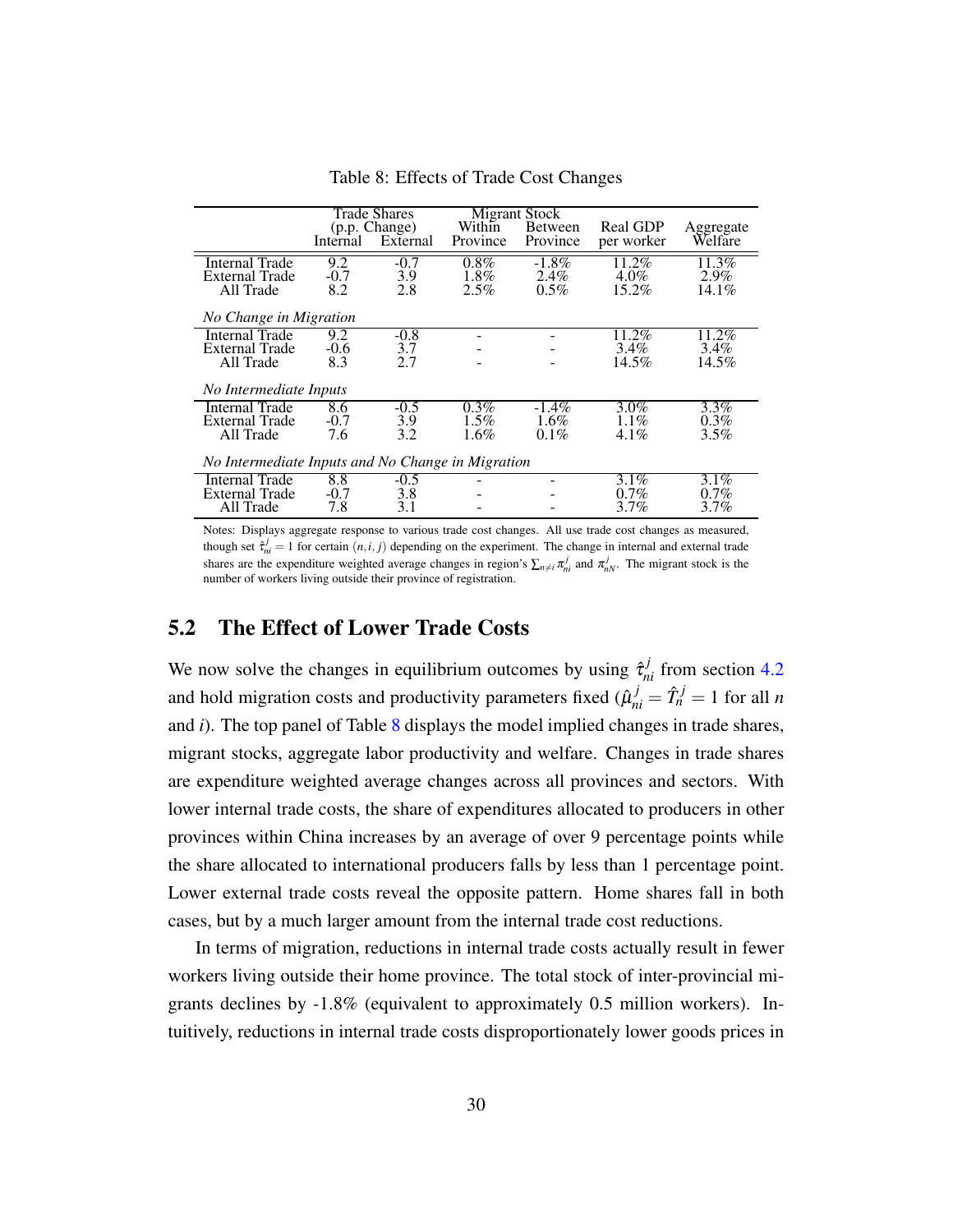poor, interior regions. The resulting increase in real income means that fewer workers are willing to migrate than before. On the other hand, the stock of workers who switch sectors within their home province increased by 0.8%. Overall, the impact of internal trade cost reductions on migration is small. The impact of international trade cost reduction is slightly larger. Richer coastal regions disproportionately benefit from lower international trade costs, so 2.4% more workers relocate there in addition to 1.8% more workers switching sectors within their home province.

In response to lower internal trade costs, aggregate labor productivity and welfare both dramatically increase by over 11%. In contrast, external trade cost reductions result in much smaller increases in aggregate labor productivity and welfare, 4% and 2.9%, respectively. The differential impacts are not due to any significant differences in the magnitude of cost reductions. To illustrate this, we simulate  $\hat{\tau}_{ni}^{j} = 0.9$  for both internal and external trade costs separately; aggregate welfare increases by 7.8% from internal trade cost reductions, but only 2.2% from external trade cost reductions. Instead, differences in the initial volume of trade is the cause. The direct effect of a trade cost reduction on welfare is that a smaller portion of traded goods will be lost (melted) due to the iceberg trade cost. And since most provinces in China allocate a larger share of their spending to goods from other provinces than to goods from abroad, the direct effect of trade cost reductions is larger for internal trade than for external trade. There are maybe other general equilibrium effects of trade cost reductions on trade shares and migration, but they are second order relative to the direct effect.<sup>[6](#page-0-0)</sup>

The magnitude of the gains from the trade cost reductions we report here are larger than the gains in Section 2's back-of-the envelope calculation. We investigate the sources of the difference by simulating a special case of our model with no intermediate input and no change in migrant stocks. The results are reported in the bottom panel of Table [8.](#page-30-0) In this case, the reductions in the internal and external trade costs result in similar changes in trade shares as in the benchmark case. However, their impact on the growth rates of the aggregate GDP per worker are much smaller,

 $6$ [Allen et al.](#page-38-16) [\(2014\)](#page-39-13) and [Fan et al.](#page-39-13) (2014) show in trade models like ours (but without migration), the first order effect of any bilateral trade cost change on welfare is the change in the iceberg trade cost times the share of expenditures allocated to the trade between the two partners.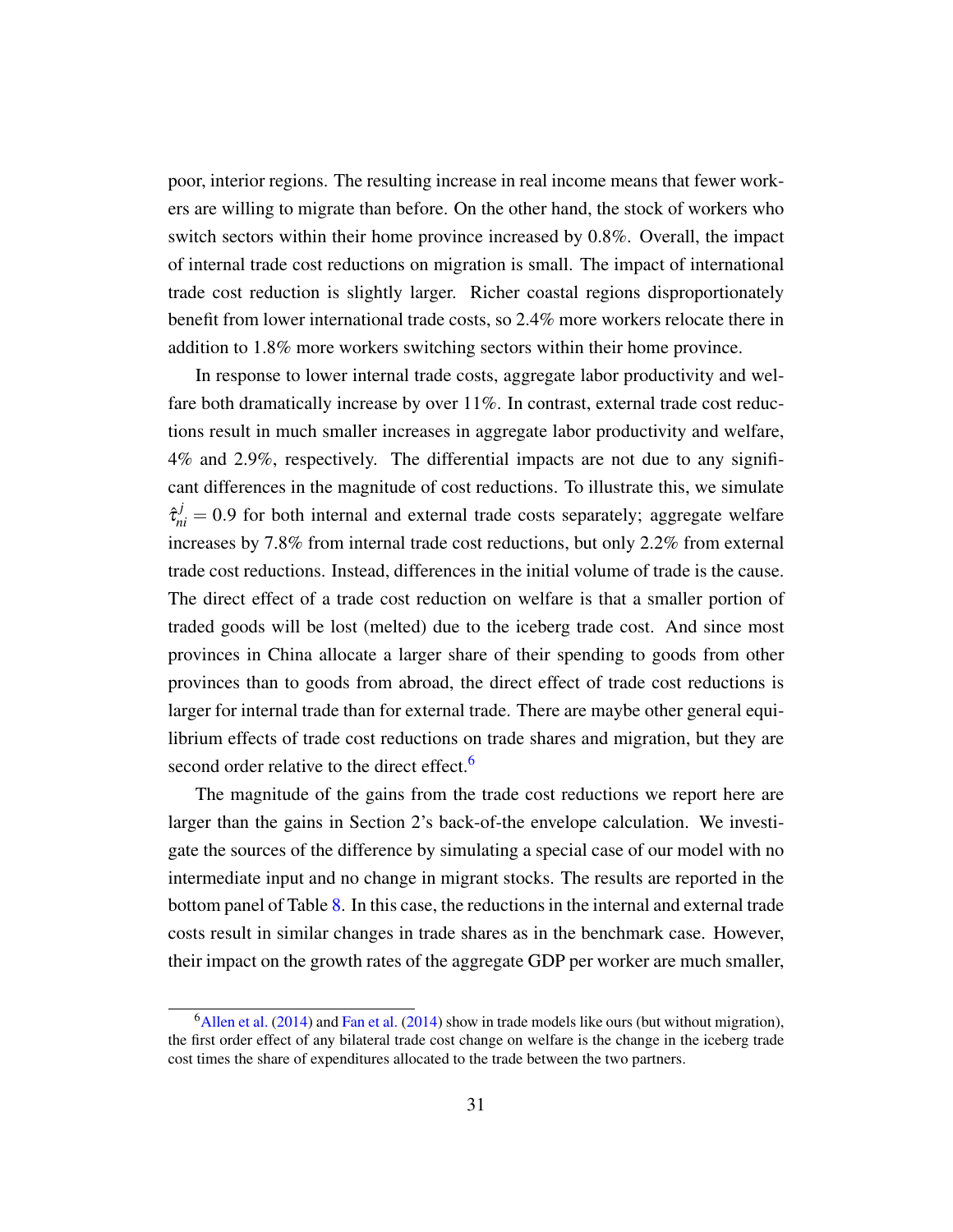3.1% and 0.7%, which are closer to the growth rates of 4.9% and 0.5% we get from the bank-of-the envelope calculation. We further investigate the roles played by endogenous migration and intermediate input in generating the larger gains from trade in our full model. The results are reported in the second and third panel of Table [8,](#page-30-0) respectively. When we shut down the endogenous migration responses to the trade cost reductions, by keeping the worker allocation across sectors and regions the same as that of the initial equilibrium in 2000, the model generates similar changes in trade shares and aggregate GDP growth rates as in the benchmark case. Endogenous migration is therefore not the reason for the larger gains, which is not surprising given the small migraion responses to trade costs changes we reported earlier. But when we allow for endogenous migration responses but assume no intermediate input in the production of tradable varieties, the model generates similar changes in trade shares as in the benchmark case but much lower aggregate GDP growth rates. Thus, the larger gains from trade cost reductions in our full model is mainly due to the importance of intermediate inputs in production.<sup>[7](#page-0-0)</sup>

## 5.3 Decomposing China's Recent Economic Growth

So far we have held the productivity parameters  $T_n^j$  constant. Not surprisingly, the implied change in real GDP per worker does not match data. We now calibrate changes  $\hat{T}_n^j$  such that, when migration and trade costs decline as measured, the resulting change in real GDP per worker in each province-sector matches data. The changes in  $T_n^j$  could be the results of changes in the average efficiency or average capital intensity of the firms in region *n* and sector *j*, or the changes in capital allocation among these firms, or some combination of these changes. With the calibrated changes in the productivity parameters, our model matches growth data by construction, so we can decompose China's overall growth into one of four components: changes in the productivity parameters, lower internal trade costs, lower international trade costs, and lower migration costs. The last component can be further decomposed into between- and within-province changes in migration costs. As the effect of changing one component depends on changes in the other, the order

 $<sup>7</sup>$  For more on intermediates and the gains from trade, see [Costinot and Rodriguez-Clare](#page-39-14) [\(2014\)](#page-39-14).</sup>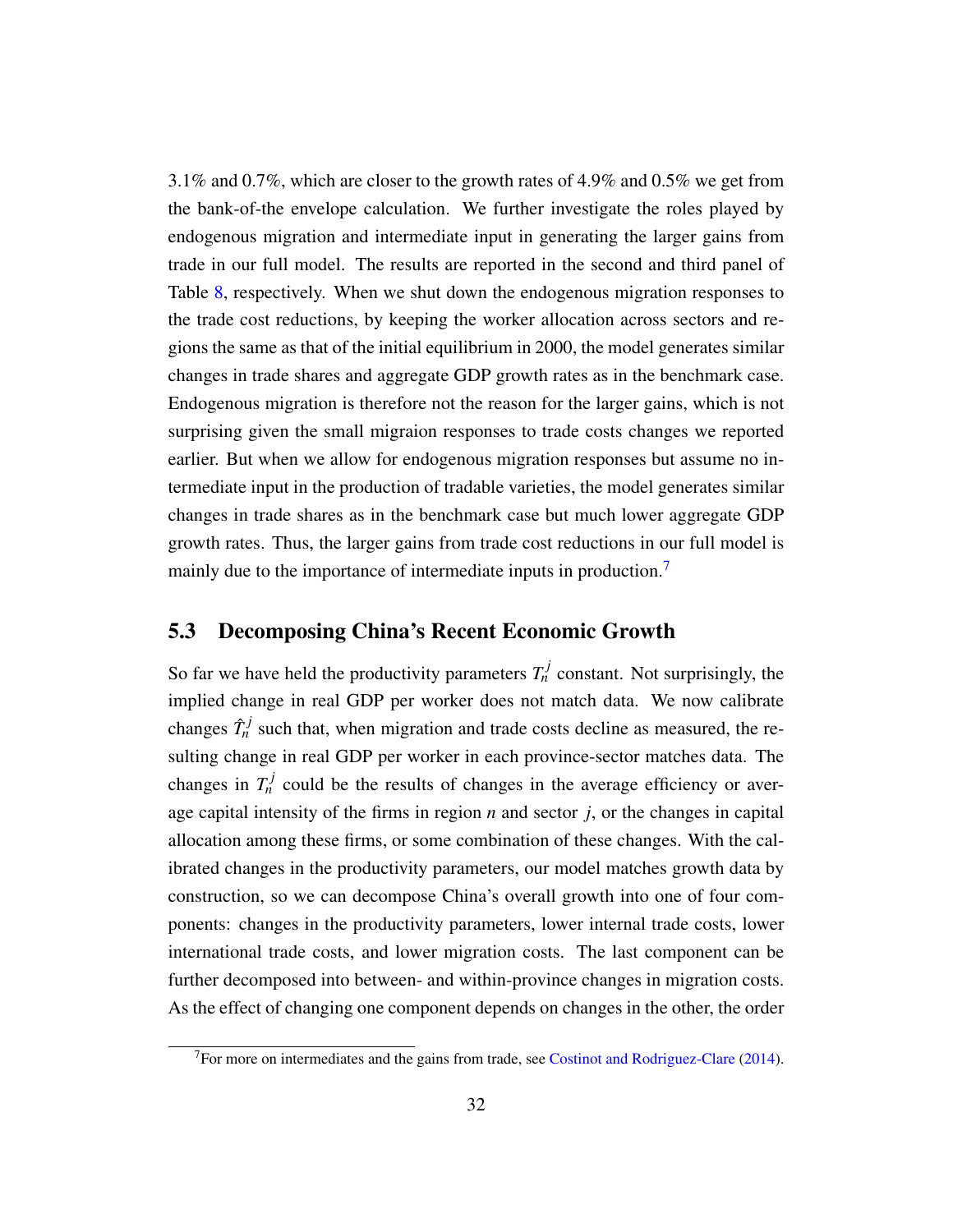|                                    | <b>Marginal Effects</b> |          |           |
|------------------------------------|-------------------------|----------|-----------|
|                                    | Real GDP per            | Share of | Standard  |
|                                    | Worker Growth           | Growth   | Deviation |
| Overall (All Changes)              | 57.1%                   |          |           |
| <b>Productivity Changes</b>        | 36.9%                   | 0.64     | $1.3\%$   |
| <b>Internal Trade Cost Changes</b> | 10.2%                   | 0.18     | $0.3\%$   |
| <b>External Trade Cost Changes</b> | $4.5\%$                 | 0.08     | $0.7\%$   |
| <b>Migration Cost Changes</b>      | 5.6%                    | 0.10     | $0.9\%$   |
| Of the Migration Cost Changes      |                         |          |           |
| Between-Province, Within-Nonag     | $0.9\%$                 | 0.02     | $0.4\%$   |
| Between-Province, Within-Ag        | $0.0\%$                 | 0.00     | $0.0\%$   |
| Between-Province, Ag-Nonag         | $3.2\%$                 | 0.06     | $0.9\%$   |
| Within-Province, Ag-Nonag          | $1.5\%$                 | 0.03     | $0.3\%$   |

<span id="page-33-0"></span>Table 9: Decomposing China's Aggregate Labor Productivity Growth

Notes: Decomposes the change in real GDP into contributions from productivity, internal trade cost changes, external trade cost changes, and migration cost changes. The bottom panel decomposes the change due to migration cost changes into various different types of migration. To attribute contributions from each component, we report the marginal contribution to aggregate growth of each component across all permutations. In the last column, we report the standard deviation of those growth rates across permutations. Shares may not sum to one due to rounding. The growth rates are continuously compounded rates.

in which each component is introduced matters in evaluating the marginal contri-bution of one particular component.<sup>[8](#page-0-0)</sup> In Table [9](#page-33-0) we report the average marginal contribution to aggregate growth of each component across all permutations.

Reductions in trade and migration frictions account for more than one-third of China's overall growth. Reductions in internal trade and migration costs contributes roughly 28% (15.8% out of the 57.1%). In stark contrast, international trade cost reductions account for only 8% of the overall growth  $(4.5\%$  out of the 57.1%). Of the contribution from migration cost changes, most is due to lower costs of switching from agricultural to non-agricultural sectors, and in particular for those also migrating across provinces. We display the standard deviation of each component's effect on GDP growth in the last column of Table [9.](#page-33-0) This reflects the extent to which the order of changes matters. Relative to the average, the variability of each component's marginal contribution across permutations is small.

 ${}^{8}$ In the appendix, we illustrate this by comparing the effects of migration and trade costs changes with and without changes in the productivity parameters.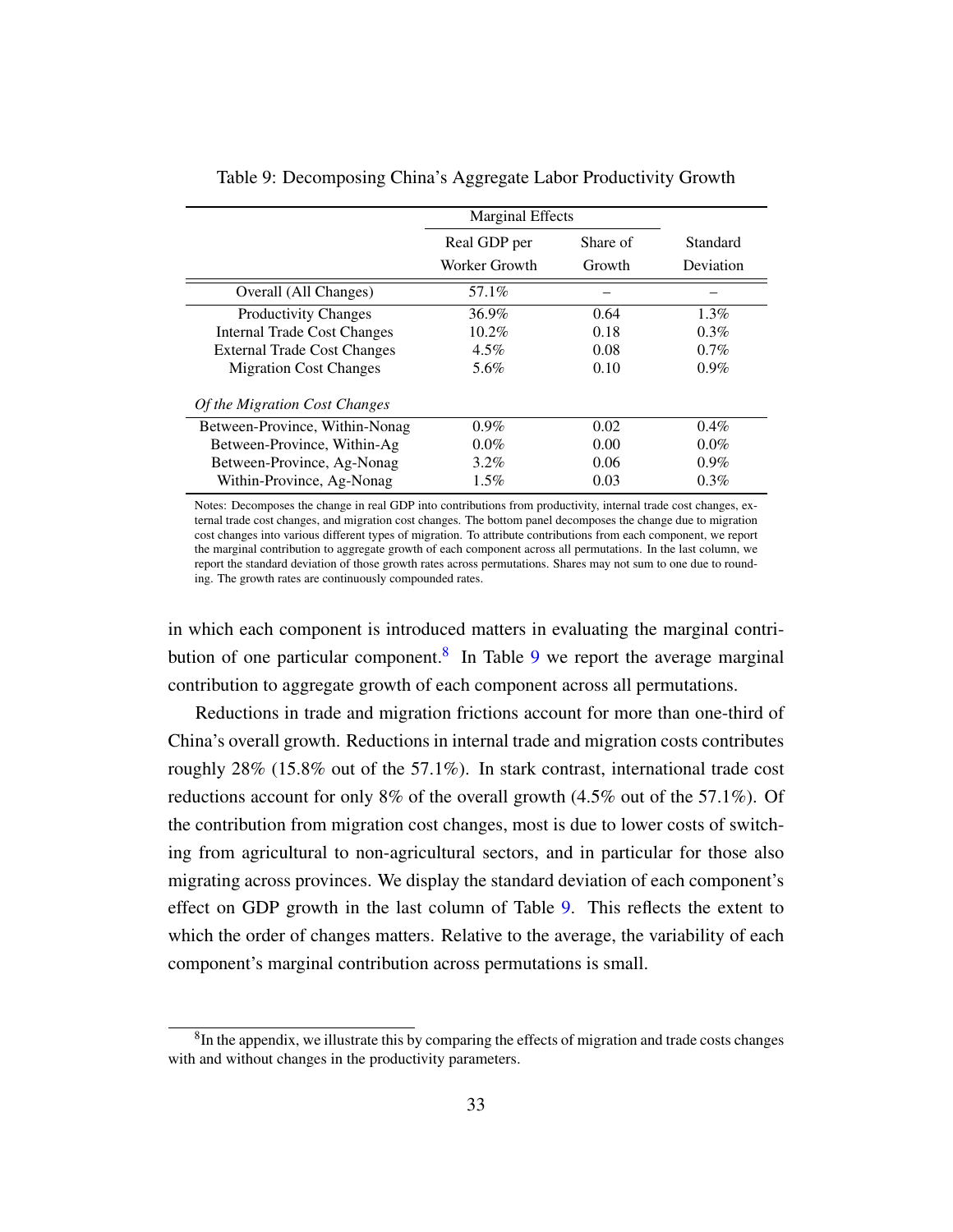|                                            |                       | Relative to 2005 Eq'm |
|--------------------------------------------|-----------------------|-----------------------|
|                                            | Change in<br>Real GDP | Aggregate<br>Welfare  |
| Average Internal Trade Costs as in Canada  | $12.5\%$              | 16.3%                 |
| A One-Third Inter-Provincial Migrant Share | 12.8%                 | 45.6%                 |
| <b>Both Together</b>                       | 26.0%                 | 69.2%                 |

<span id="page-34-0"></span>Table 10: Potential Gains from Further Trade and Migration Liberalization

Notes: Reports the change in real GDP and welfare that result from changing China's internal trade and migration costs such that average trade costs correspond to estimates for Canada, and one third of workers are outside there province of registration (a similar share as the United States). Percentage changes are expressed relative to the 2005 equilibrium.

# 6 Potential Gains from Further Reform

Another advantage of the quantitative model is that we can use it to evaluate the potential gains from further reform, to which we turn now.

#### 6.1 Further Reductions in Trade and Migration Costs

Our decomposition shows that reductions in trade and migration frictions and the resulting reduction in misallocation of labor had played a major role in China's growth between 2000 and 2005. How much additional scope is there for further reductions in trade and migration costs? Let's begin with internal trade costs. We choose Canada since Statistics Canada's internal trade data is superior to the U.S. commodity-flow survey. In particular, [Albrecht and Tombe](#page-38-17) [\(2016\)](#page-38-17) estimate Canada's internal trade costs separately for a variety of sectors. Reformulating their results to be consistent with our model, we find the trade-weighted average agricultural and non-agricultural trade costs of 94.9% and 149.1%, respectively. For China, the corresponding average internal trade cost in 2007 are 288.3% and 167.0%, respectively. Lowering China's costs to Canada's level would imply  $\hat{\tau}_{ni}^{ag} = \frac{1.949}{3.883} = 0.502$  and similarly  $\hat{\tau}_{ni}^{na} = 0.933$ . Note we change internal trade costs only and hold all else fixed. We simulate these additional changes in trade costs relative to our 2005 counterfactual equilibrium. We report the results in Table [10.](#page-34-0) We find China's real GDP and welfare could increase by a further 12.5% and 16.3% if average internal trade costs fell to Canada's level.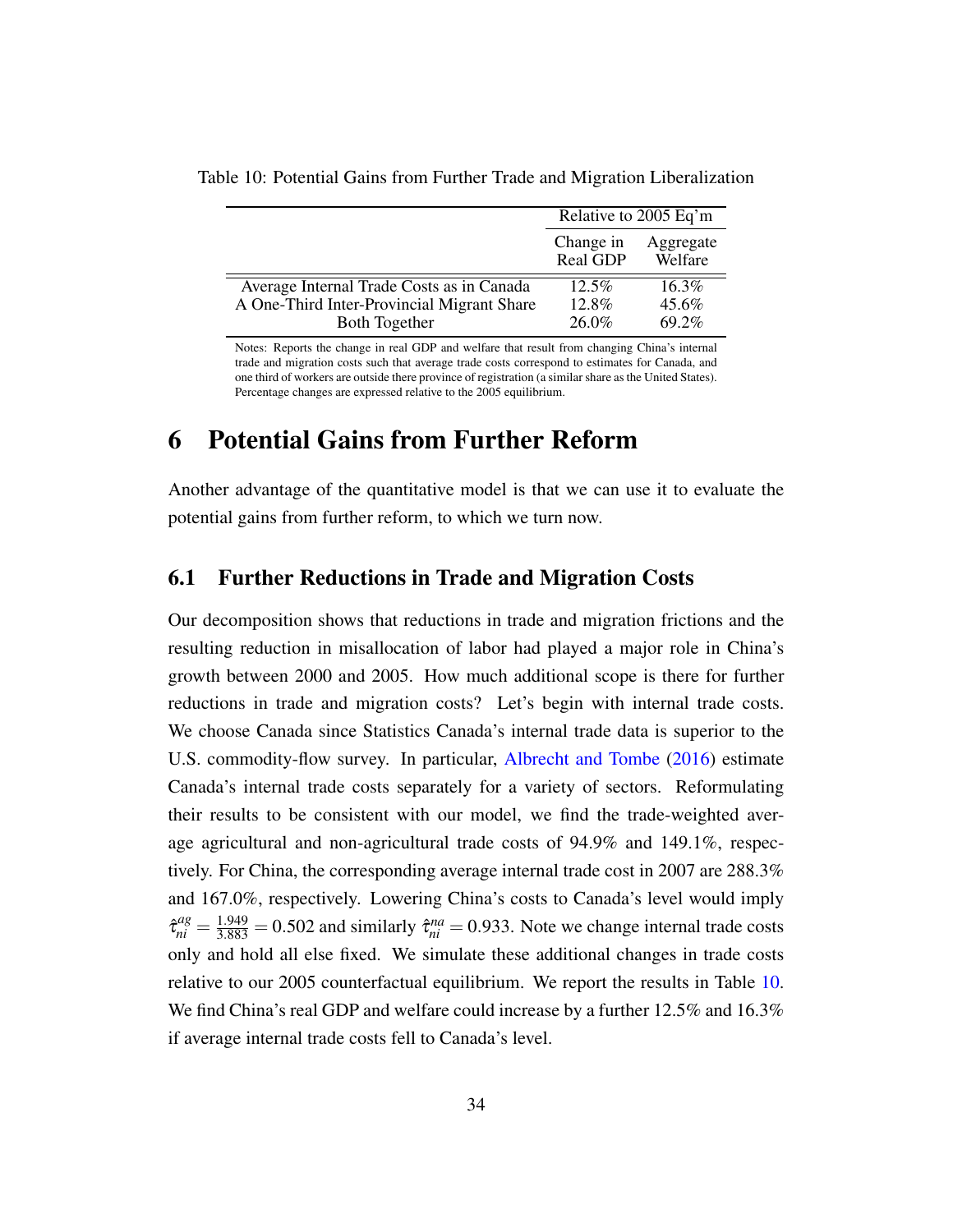Next, consider lowering migration costs in China such that migration flows rise substantially above their recent levels. Consider, for example, the United States where the share of individuals living outside of their state of birth is roughly onethird – substantially more than in China. We can explore the potential gains to China from lowering migration costs sufficiently to achieve this same one-third share of inter-provincial migrants. We find  $\hat{\mu}_{ni}^{jk} = 0.22$  for all  $n \neq i$  will deliver this share (note we do not change migration costs within provinces between sectors). The resulting increase in real GDP and welfare is 12.5% and 12.8%, respectively. The result suggests that there is scope for further migration reform in China and large potential gains from doing so.

#### 6.2 Land Reform

As current land ownership institution an important friction inhibiting labor mobility, we explore the effects of an alternative land ownership regime. All our prior analysis involved changing measured trade and migration costs, but land ownership remained with non-migrant local workers. Now, we explore the effect of allowing a worker to retain land ownership rights regardless of residency

We modify the model to provide workers from  $(n, j)$  an equal per-capita rebate  $r_n^j S_n^j / \bar{L}_n^j$  regardless of where they work. Previously, only non-migrant locals received this rebate. Thus, migrants gain while non-migrants lose so the equilibrium number of migrants will increase. To solve the new counterfactual of the model, let  $\rho_n^j = r_n^j S_n^j / \bar{L}_n^j$  be the land rebates per registrant of region *n* and sector *j*. From section [3.3,](#page-16-1) we have

$$
\delta_{ni}^{jk} = 1 + \frac{(1-\alpha)v_n^j L_n^j + \frac{\eta^j}{\beta^j} w_n^j L_n^j}{w_i^k \bar{L}_n^j}.
$$
\n(16)

Holding migration costs fixed,

$$
\frac{\hat{m}_{ni}^{jk}}{\hat{m}_{nn}^{jj}} = \left(\frac{\hat{\delta}_{ni}^{jk}\hat{V}_i^k}{\hat{\delta}_{nn}^{jj}\hat{V}_n^j}\right)^{\kappa},\tag{17}
$$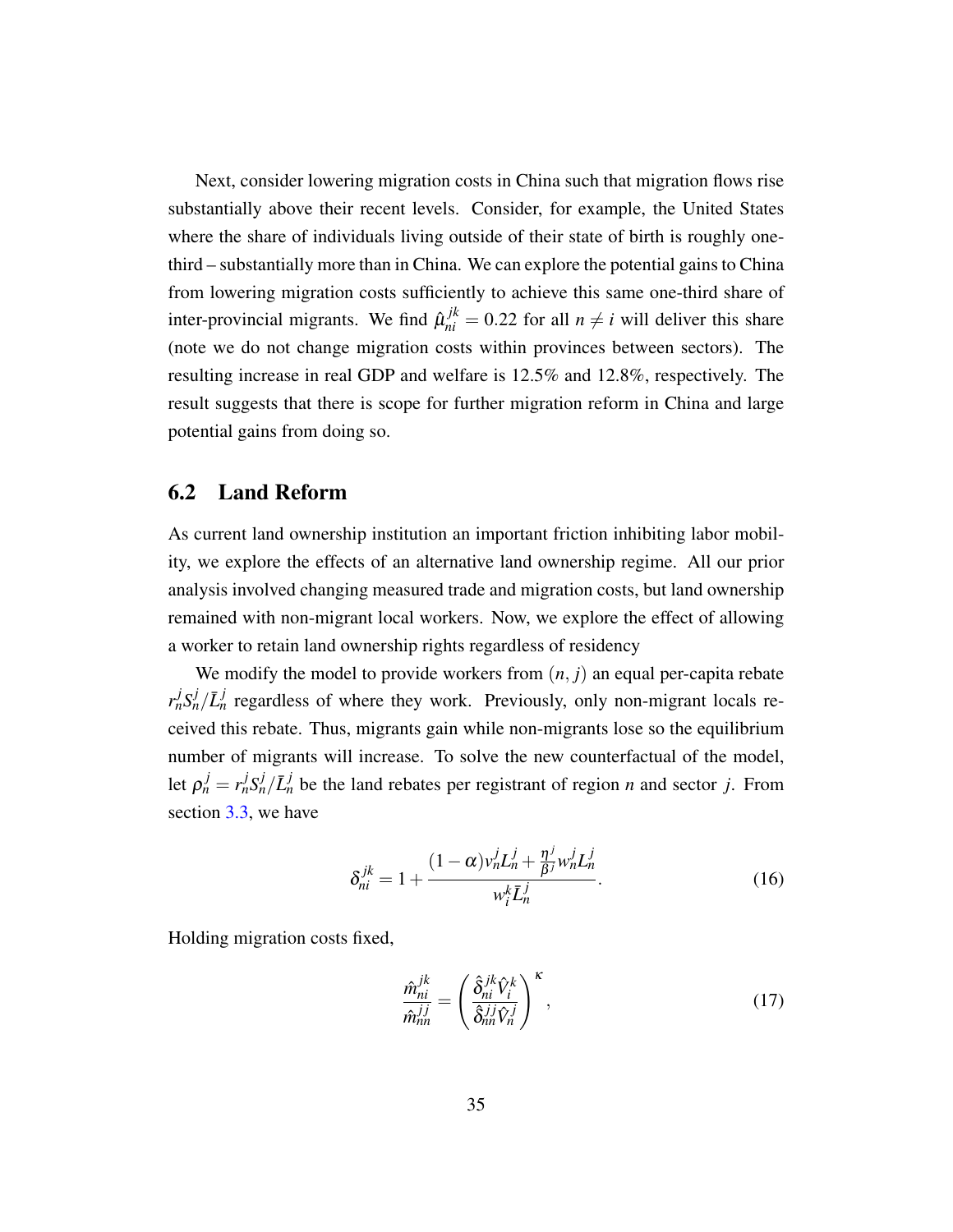<span id="page-36-0"></span>

|                                | $%$ Change                          |          |
|--------------------------------|-------------------------------------|----------|
| Welfare                        | 11.8%                               |          |
| Real GDP                       | $-2.4\%$                            |          |
| Migration, Within-Province     | 96.3%                               |          |
| Migration, Between-Province    | 38.0%                               |          |
|                                |                                     |          |
|                                | Share of Population                 |          |
|                                | Initial Equilibrium New Equilibrium |          |
| <b>Agricultural Workers</b>    | 52.9%                               | 56.6%    |
| Stock of Migrants, Urban-Rural | $2.1\%$                             | $10.9\%$ |
| Stock of Migrants, Rural-Urban | 14.0%                               | $19.1\%$ |

Table 11: Effect of Individual Ownership Land Reform

Notes: Reports the change in various outcomes that results from a counterfactual where workers are permitted to keep land income, regardless of where they live. All workers registered in (*n*, *j*) receive an equal per capita land rebate  $r_n^j S_n^j / \bar{L}_n^j$ , even if they move to another region.

where  $\hat{\delta}^{jk}_{ni} = 1 + \rho^{j'}_{n'}/w^{k'}_{i}$  $i^{k'}$  if  $n \neq i$  or  $j \neq k$  and  $\hat{\delta}_{nn}^{j} = \frac{1 + \rho_n^{j'} / w_n^{j'}}{1 + (\rho_n^{j'} / w_n^{j'})}$ *n*  $1+\left(\rho_n^j/m_{nn}^{jj}\right)/w_n^j$ otherwise. Thus, the first-order effect of land reform is to increase migration disproportionately to regions of low wages and therefore low land rents from regions of high land income. That is, between pairs where  $\rho_n^{j'}/w_i^{k'}$  $i$ <sup> $k'$ </sup> is large, such as from urban areas to rural. To solve the full counterfactual equilibrium is not trivial, but as the nature of the exercise here is clear we only report the results in Table [11](#page-36-0) and describe the full algorithm in Appendix B.

Moving to individual land ownership increases both welfare and the number of migrants but decreases real GDP. As suggested by our earlier derivations, migration is disproportionately from urban to rural areas. This is precisely what we see, with the share of workers working in rural areas but registered in urban ones rising from an initial 2% of the population to nearly 11%, while rural to urban migration increases from 14% to 19.1%. The resulting increase in agricultural workers in the relatively low real-GDP regions accounts for drop in the aggregate GDP. Overall, the stock of within-province migrants nearly doubles and the stock of betweenprovince migrants increases by 38%. As a result, welfare rises by nearly 12% as more workers are able to live where they prefer, and may take their higher land rebates from urban areas to live in lower cost rural areas.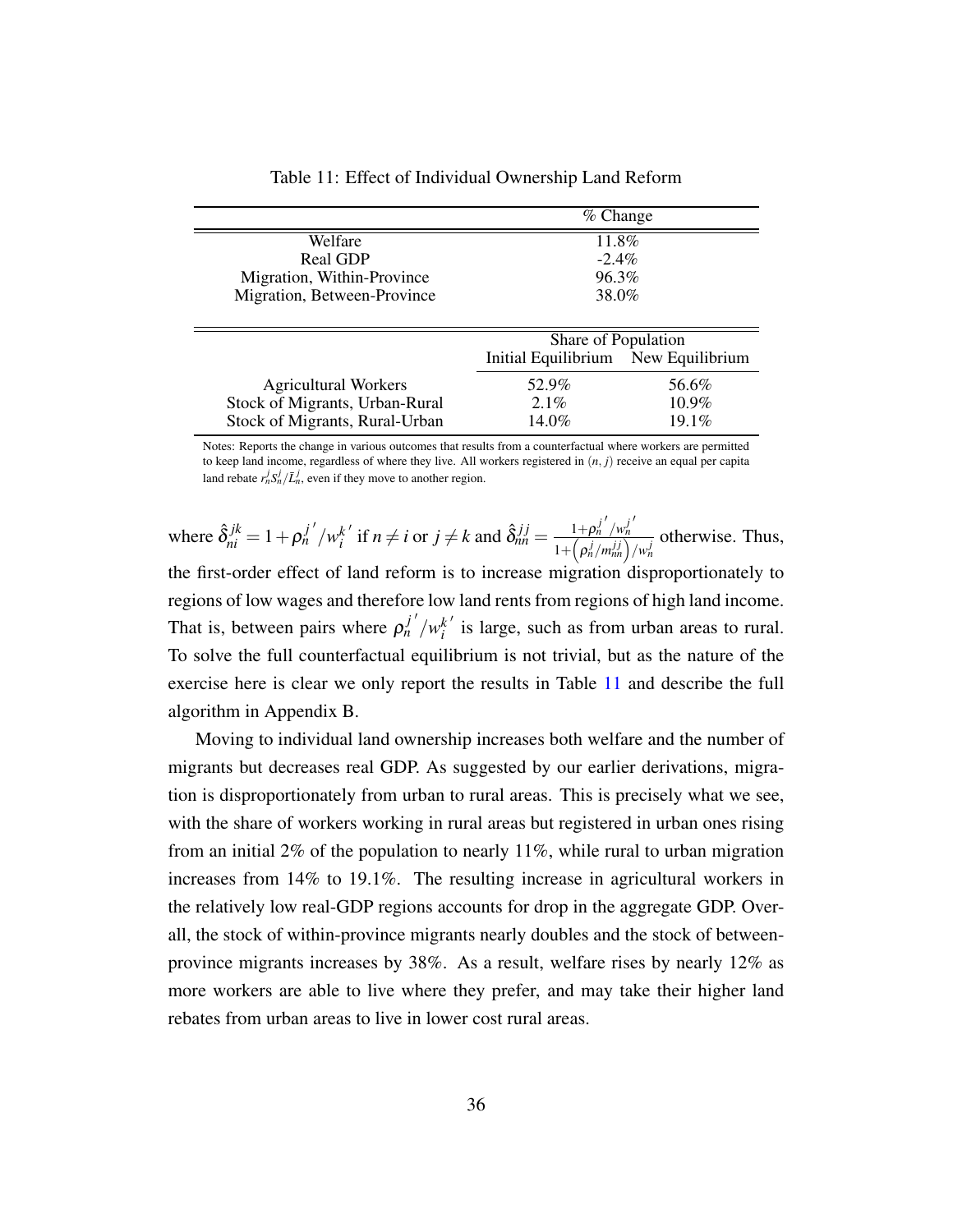# 7 Conclusion

China experienced rapid growth between 2000 and 2005. Many attribute this to the rapid external trade liberalization associated with China's accession to WTO in 2001, and the resulting export expansion supported by cheap migrant workers. Internal policy reforms undertaken by the Chinese government during the same period have not received as much attention. We find these reforms helped reduce the costs of both internal trade and migration. Using a general equilibrium model featuring internal trade, international trade, and worker migration across regions and sectors, we quantify the effect of changes in trade and migration costs on China's aggregate productivity growth and welfare. We find reductions in internal trade and migration costs account for 28% of China's aggregate labor productivity growth between 2000 and 2005, while external trade costs reductions account for only 8%. Despite the reductions, internal trade and migration costs in China are still high and the gains from further liberalization are large – especially with respect to land reform.

While our results may lead one to conclude international liberalization matters little for aggregate outcomes, the contribution of trade liberalization that we quantify is the effect of trade-induced resource reallocation only. We have shown that internal trade liberalization results in a much larger reallocation effect than external trade liberalization does. However, external trade liberalization may also contribute to productivity growth through other channels that we did not study, such as FDI and the associated technology transfers (as in [Ramondo and Rodriguez-Clare,](#page-40-19) [2013\)](#page-40-19) and the influence of external trade liberalization on internal policy reforms. We leave these issues to future research.

## **References**

- <span id="page-37-1"></span>Tasso Adamopoulos, Loren Brandt, Jessica Leight, and Diego Restuccia. Misallocation, selection and productivity: A quantitative analysis with panel data from china. *University of Toronto Working Paper*, 593, 2017.
- <span id="page-37-0"></span>Ernesto Aguayo-Tellez and Marc-Andreas Muendler. Globalization and formal-sector migration in brazil. *World Development*, 38(6):840–856, 2010.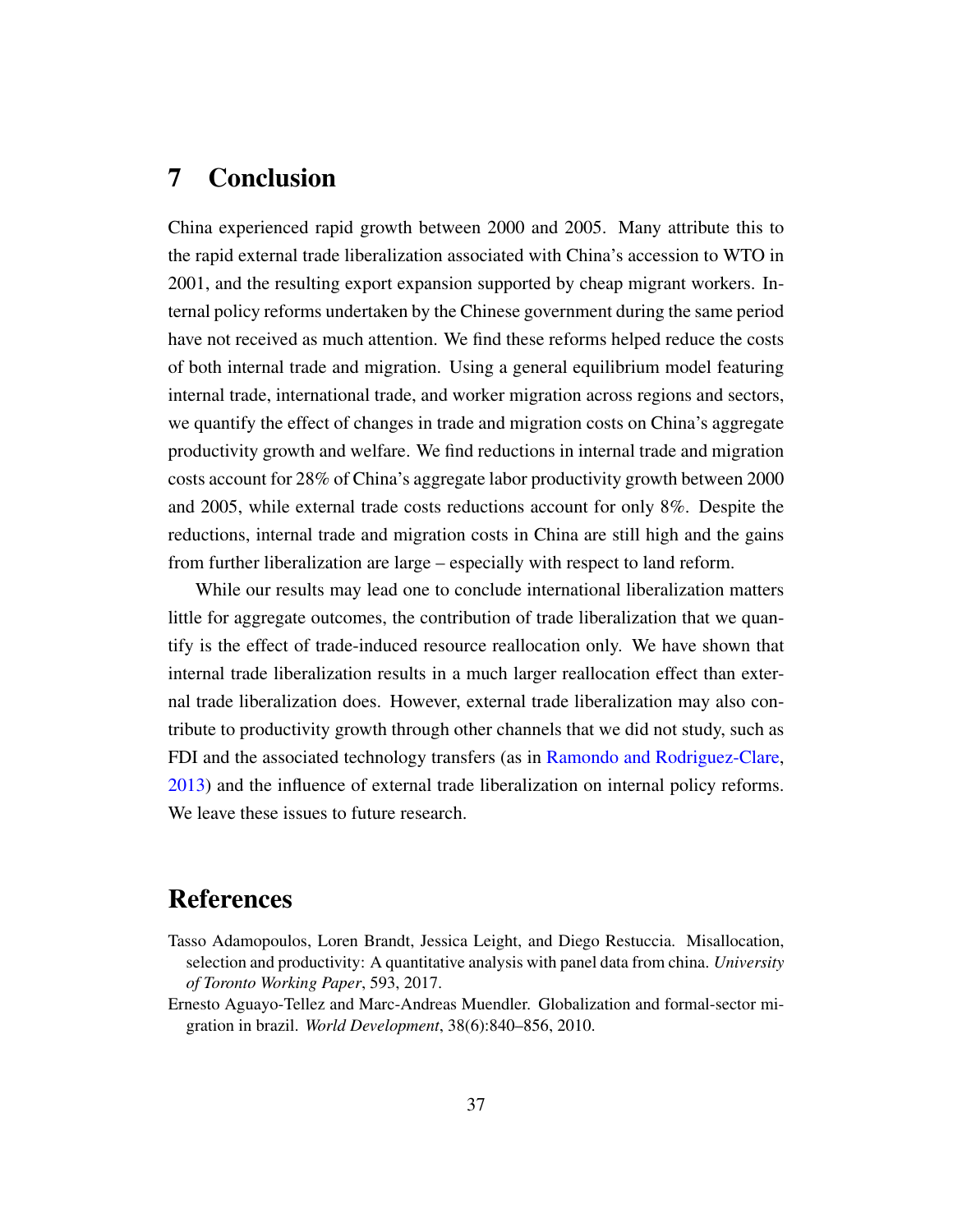- <span id="page-38-1"></span>Gabriel Ahlfeldt, Stephen Redding, Daniel Sturm, and Nikolaus Wolf. The economics of density: Evidence from the berlin wall. *Econometrica*, 83(6):2127–2189, 2015.
- <span id="page-38-17"></span>Lukas Albrecht and Trevor Tombe. Internal trade, productivity, and interconnected industries: A quantitative analysis. *Canadian Journal of Economics*, 49(1), February 2016.
- <span id="page-38-2"></span>Treb Allen and Costas Arkolakis. Trade and the Topography of the Spatial Economy. *The Quarterly Journal of Economics*, 129(3):1085–1140, 2014.
- <span id="page-38-16"></span>Treb Allen, Costas Arkolakis, and Yuta Takahashi. Universal gravity. *NBER Working Paper 20787*, 2014.
- <span id="page-38-12"></span>Costas Arkolakis, Arnaud Costinot, and Andres Rodriguez-Clare. New Trade Models, Same Old Gains? *American Economic Review*, 102(1):94–130, 2012.
- <span id="page-38-11"></span>Chong-en Bai, Yingjuan Du, Zhigang Tao, and Sarah Tong. Local protectionism and regional specialization: Evidence from china's industries. *Journal of International Economics*, 63(2):397–417, 2004.
- <span id="page-38-6"></span>Abhijit V. Banerjee and Esther Duflo. Growth Theory through the Lens of Development Economics. In Philippe Aghion and Steven Durlauf, editors, *Handbook of Economic Growth*, volume 1 of *Handbook of Economic Growth*, chapter 7, pages 473–552. Elsevier, June 2005.
- <span id="page-38-7"></span>Eric Bartelsman, John Haltiwanger, and Stefano Scarpetta. Cross-country differences in productivity: The role of allocation and selection. *American Economic Review*, 103(1): 305–334, 2013.
- <span id="page-38-15"></span>Andrew B. Bernard, Jonathan Eaton, J. Bradford Jensen, and Samuel Kortum. Plants and productivity in international trade. *American Economic Review*, 93(4):1268–1290, 2003.
- <span id="page-38-10"></span>Loren Brandt and Carsten Holz. Spatial Price Differences in China: Estimates and Implications. *Economic Development and Cultural Change*, 55(1):43–86, 2006.
- <span id="page-38-8"></span>Loren Brandt, Trevor Tombe, and Xiadong Zhu. Factor market distortions across time, space, and sectors in china. *Review of Economic Dynamics*, 16(1):39–58, 2013.
- <span id="page-38-4"></span>Gharad Bryan and Melanie Morten. The aggregate productivity effects of internal migration: Evidence from indonesia. *Journal of Political Economy, forthcoming*, 2018.
- <span id="page-38-0"></span>Fang Cai, Alberta Park, and Yaohui Zhao. The china labor market in the reform era. In Loren Brandt and Thomas Rawski, editors, *China's Great Economic Transformation*. Cambridge University Press, 2008.
- <span id="page-38-13"></span>Lorenzo Caliendo and Fernando Parro. Estimates of the trade and welfare effects of nafta. *NBER Working Paper*, (18508), 2012.
- <span id="page-38-3"></span>Lorenzo Caliendo, Maximiliano Dvorkin, and Fernando Parro. The impact of trade on labor market dynamics. *NBER Working Paper 21149*, 2015.
- <span id="page-38-14"></span>Lorenzo Caliendo, Fernando Parro, Esteban Rossi-Hansberg, and Pierre-Daniel Sarte. The impact of regional and sectoral productivity changes on the u.s. economy. *Review of Economic Studies, forthcoming*, 2017a.
- <span id="page-38-9"></span>Lorenzo Caliendo, Fernando Parro, and Aleh Tsyvinski. Distortions and the structure of the world economy. *NBER Working Paper 23332*, 2017b.
- <span id="page-38-5"></span>Francesco Caselli. Accounting for Cross-Country Income Differences. In Philippe Aghion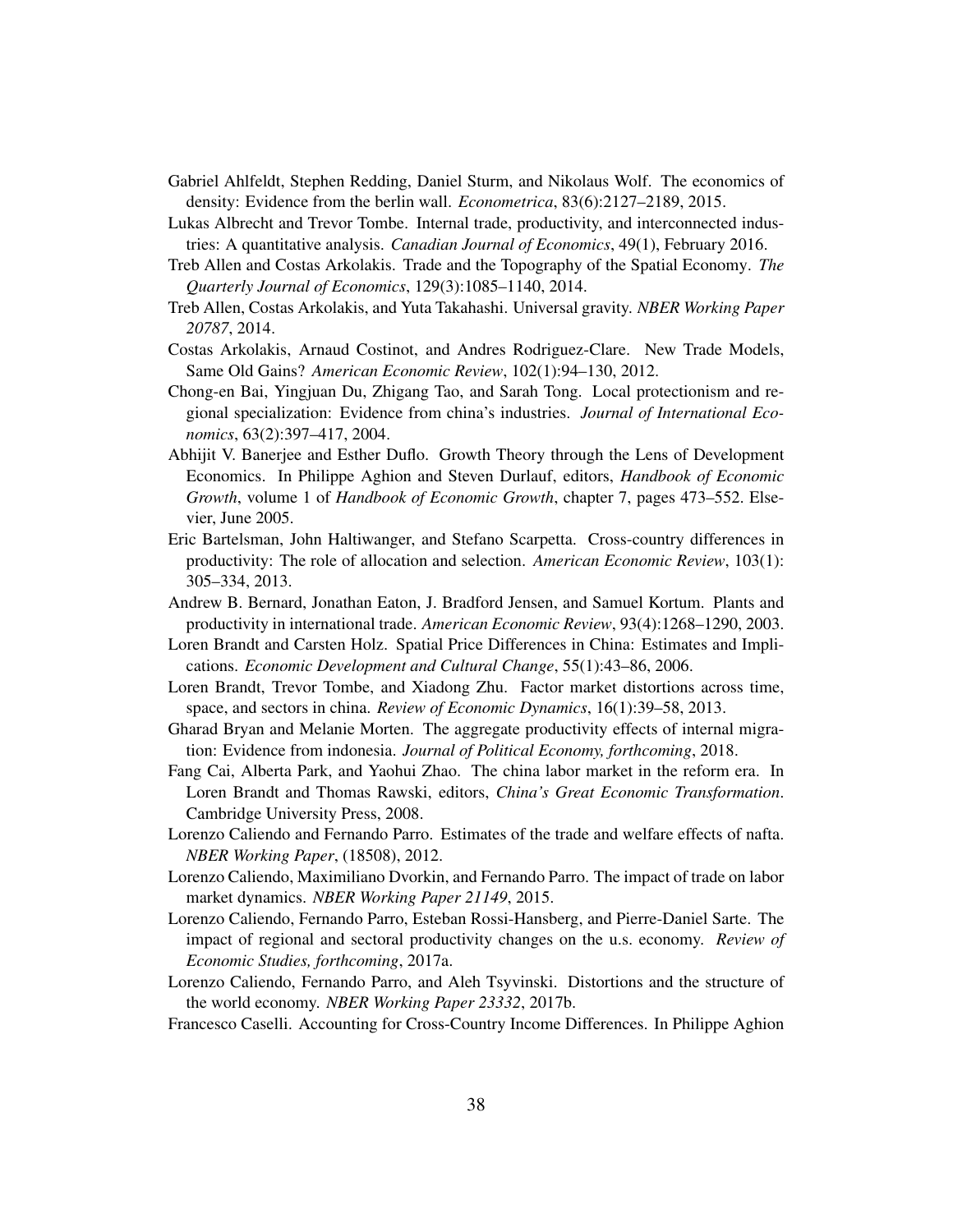and Steven Durlauf, editors, *Handbook of Economic Growth*, volume 1 of *Handbook of Economic Growth*, chapter 9, pages 679–741. Elsevier, June 2005.

- <span id="page-39-15"></span>Francesco Caselli and Wilbur John Coleman. The U.S. Structural Transformation and Regional Convergence: A Reinterpretation. *Journal of Political Economy*, 109(3):584–616, 2001.
- <span id="page-39-8"></span>Kam Wing Chan. The household registration system and migrant labor in china: Notes on a debate. *Population and Development Review*, 36(2):357–364, 2010.
- <span id="page-39-9"></span>Kam Wing Chan. China: Internal migration. In *The Encyclopedia of Global Human Migration*. Blackwell Publishing Ltd, 2013.
- <span id="page-39-1"></span>Kerem Cosar and Pablo Fajgelbaum. Internal geography, international trade, and regional outcomes. 2012.
- <span id="page-39-14"></span>Arnaud Costinot and Andres Rodriguez-Clare. Chapter 4 - trade theory with numbers: Quantifying the consequences of globalization. In Gita Gopinath, Elhanan Helpman, and Kenneth Rogoff, editors, *Handbook of International Economics*, volume 4 of *Handbook of International Economics*, pages 197 – 261. Elsevier, 2014.
- <span id="page-39-10"></span>Robert Dekle, Jonathan Eaton, and Samuel Kortum. Unbalanced trade. *American Economic Review*, 97(2):351–355, 2007.
- <span id="page-39-2"></span>Rafael Dix-Carneiro and Brian Kovak. Trade reform and regional dynamics: Evidence from 25 years of brazilian matched employer-employee data. 2014.
- <span id="page-39-0"></span>Jonathan Eaton and Samuel Kortum. Technology, geography, and trade. *Econometrica*, 70 (5):1741–1779, 2002.
- <span id="page-39-11"></span>Pablo Fajgelbaum, Eduardo Morales, Juan Carlos Suarez Serrato, and Owen M. Zidar. State taxes and spatial misallocation. *Review of Economic Studies, forthcoming*, 2018.
- <span id="page-39-13"></span>Haichao Fan, Edwin Lai, and Han Qi. Global gains from reduction of trade costs. 2014.
- <span id="page-39-3"></span>Ejaz Ghani, Arti Grover Goswami, and William R. Kerr. Highway to success: The impact of the golden quadrilateral project for the location and performance of indian manufacturing. *The Economic Journal*, 126(591):317–357, 2016.
- <span id="page-39-6"></span>Robert Hall and Charles Jones. Why Do Some Countries Produce So Much More Output Per Worker Than Others? *Quarterly Journal of Economics*, 114(1):83–116, 1999.
- <span id="page-39-5"></span>Gordon Hanson. North american economic integration and industry location. *Oxford Review of Economic Policy*, 14(2):30–44, 1998.
- <span id="page-39-16"></span>Keith Head and Thierry Mayer. Gravity equations: Workhorse,toolkit, and cookbook. In Gita Gopinath, Alhanan Helpman, and Kenneth Rogoff, editors, *Handbook of International Economics*, volume 4. 2014. Chapter 3.
- <span id="page-39-12"></span>Keith Head and John Ries. Increasing returns versus national product differentiation as an explanation for the pattern of u.s.-canada trade. *American Economic Review*, 91(4): 858–876, 2001.
- <span id="page-39-4"></span>Laura Hering and Rodrigo Paillacar. How does market access shape internal migration? *World Bank Economic Review*, 30(1):78–103, 2016.
- <span id="page-39-7"></span>Chang-Tai Hsieh and Peter J. Klenow. Misallocation and manufacturing tfp in china and india. *The Quarterly Journal of Economics*, 124(4):1403–1448, 2009.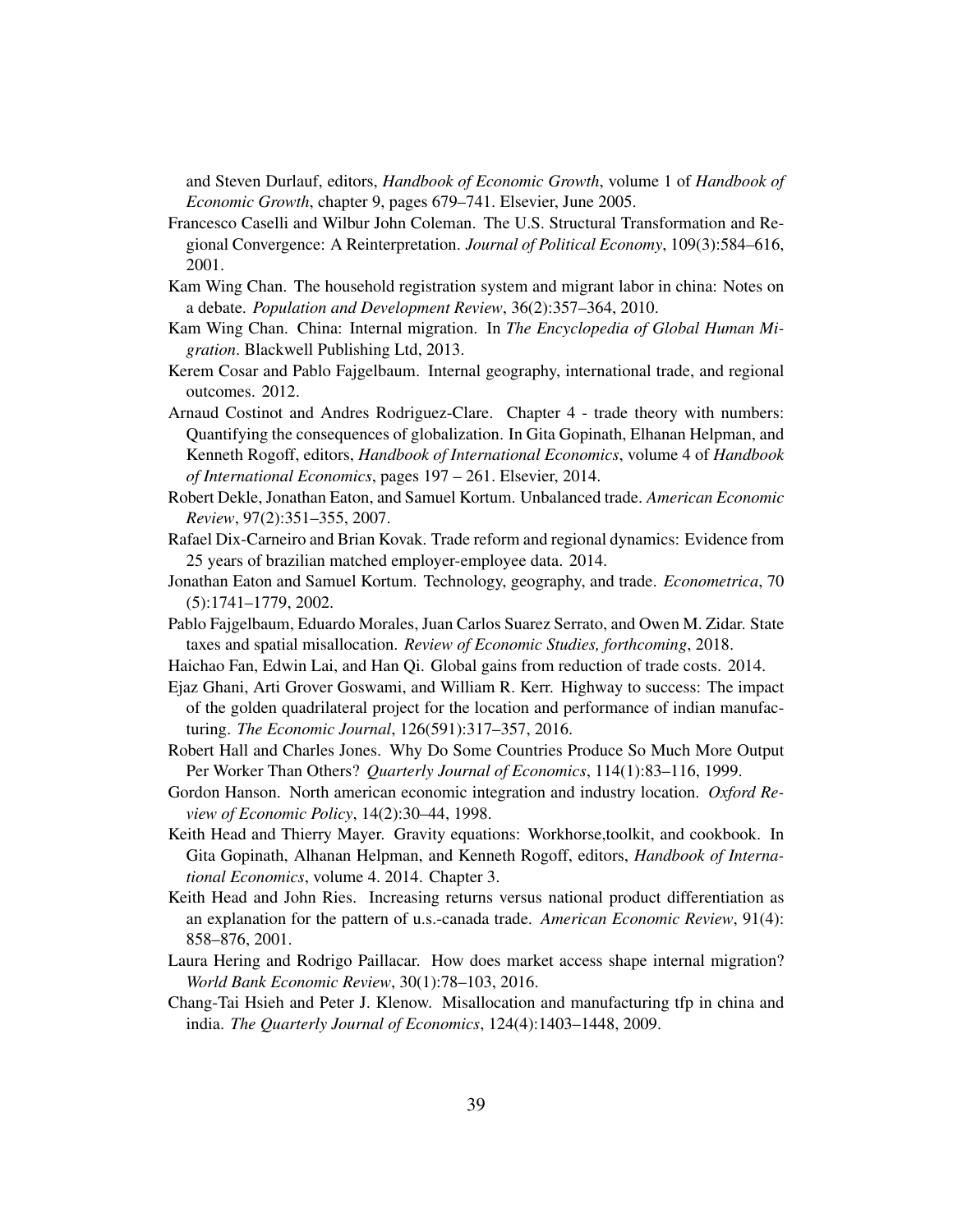- <span id="page-40-17"></span>Cynthia Kinnan, Shing-Yi Wang, and Yongxiang Wang. Access to migration for rural households. 2017.
- <span id="page-40-7"></span>Peter J. Klenow and Andres Rodriguez-Clare. Economic growth: A review essay. *Journal of Monetary Economics*, 40(3):597–617, 1997.
- <span id="page-40-12"></span>Shantong Li. *2002 Nian Zhongguo Diqu Kuozhan Touru Chanchubiao (2002 China Extended Regional Input-Output Tables)*. Economic Science Press, Beiing:, 2010.
- <span id="page-40-6"></span>Brian McCaig and Nina Pavcnik. Export markets and labor allocation in a low-income country. *American Economic Review*, 108(7):1899–1941, 2018.
- <span id="page-40-11"></span>Xin Meng. Labor market outcomes and reforms in china. *Journal of Economic Perspectives*, 26(4):75–102, 2012.
- <span id="page-40-5"></span>Melanie Morten and Jaqueline Oliveira. Migration, roads and labor market integration: Evidence from a planned capital city. *Working Paper*, 2018.
- <span id="page-40-10"></span>Rachel Ngai, Christopher Pissarides, and Jin Wang. China's mobility barriers and employment allocations. *CEPR Discussion Paper*, (11657), 2016.
- <span id="page-40-15"></span>Fernando Parro. Capital-skill complementarity and the skill premium in a quantitative model of trade. *American Economic Journal: Macroeconomics*, 5(2):72–117, 2013.
- <span id="page-40-2"></span>Sandra Poncet. A fragmented china: Measure and determinants of chinese domestic market disintegration. *Review of International Economics*, 13(3):409–430, 2005.
- <span id="page-40-0"></span>Sandra Poncet. Provincial migration dynamics in china: Borders, costs and economic motivations. *Regional Science and Urban Economics*, 36(3):385–398, 2006.
- <span id="page-40-19"></span>Natalia Ramondo and Andres Rodriguez-Clare. Trade, Multinational Production, and the Gains from Openness. *Journal of Political Economy*, 121(2):273 – 322, 2013.
- <span id="page-40-4"></span>Stephen J. Redding. Goods trade, factor mobility and welfare. *Journal of International Economics*, 101:148–167, 2016.
- <span id="page-40-8"></span>Diego Restuccia and Richard Rogerson. Policy distortions and aggregate productivity with heterogeneous plants. *Review of Economic Dynamics*, 11(4):707–720, 2008.
- <span id="page-40-9"></span>Diego Restuccia and Richard Rogerson. Misallocation and productivity. *Review of Economic Dynamics*, 16(1):1–10, 2013.
- <span id="page-40-14"></span>Ina Simonovska and Michael E. Waugh. The elasticity of trade: Estimates and evidence. Working Paper 16796, National Bureau of Economic Research, 2011.
- <span id="page-40-16"></span>Trevor Tombe. The Missing Food Problem: Trade, Agriculture, and International Productivity Differences. *American Economic Journal: Macroeconomics*, 7(3):1–33, 2015.
- <span id="page-40-18"></span>Michael E. Waugh. International trade and income differences. *American Economic Review*, 100(5), 2010.
- <span id="page-40-1"></span>Alwyn Young. The Razor's Edge: Distortions and Incremental Reform in the People's Republic of China. *Quarterly Journal of Economics*, 115(4):1091–1135, 2000.
- <span id="page-40-13"></span>Yaxiong Zhang and Shuchang Qi. *2002, 2007 Nian Zhongguo Qiqujian Touru Chanchubiao (2002 and 2007 China Inter-Regional Input-Output Tables)*. China Statistical Press, Beiing:, 2012.
- <span id="page-40-3"></span>Xiaodong Zhu. Understanding China's Growth: Past, Present, and Future. *Journal of Economic Perspectives*, 26(4):103–24, 2012.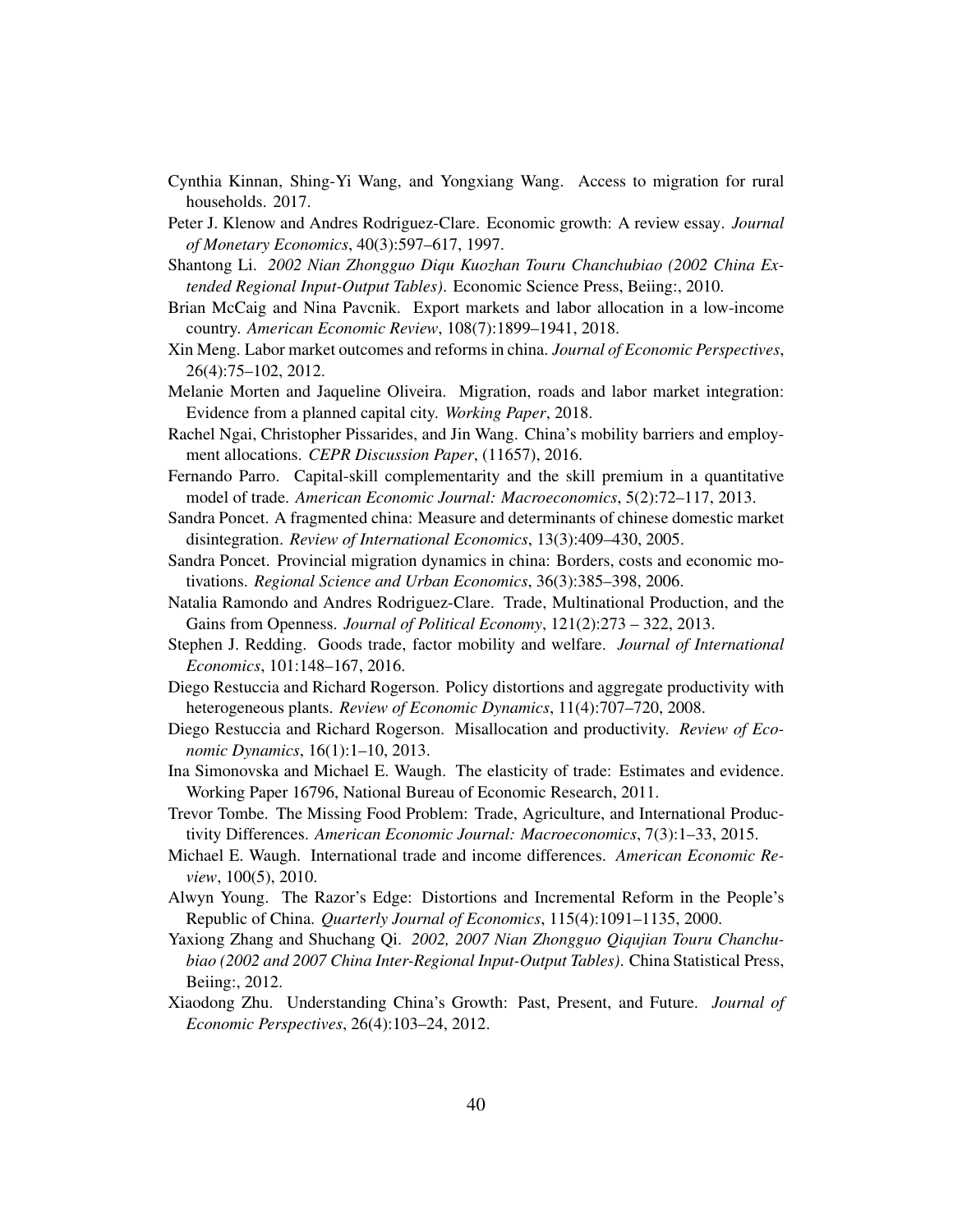# Appendix

Appendix A provides source and summary information for our main data. Appendix B provides supplementary material not included in the main text.

# Appendix A: Data Sources and Summary Statistics

*GDP and Employment by Sector and Province* – We use official nominal GDP and employment data for agriculture (primary sector) and non-agriculture (secondary and tertiary sectors) available through various Chinese Statistical Yearbooks. We accessed these data through the University of Michigan's China Data Online service (at chinadataonline.org).

*Spatial Prices* – We measure *real* GDP per worker by province and sector by deflating the official nominal GDP data with the spatial price data of [Brandt and Holz](#page-38-10) [\(2006\)](#page-38-10). We use the common basket price index for rural areas to deflate agriculture's nominal GDP in each province. Similarly, we use the common basket price index for urban areas to deflate non-agriculture's nominal GDP.

*Migration Shares* – Using China's 2000 Population Census and 2005 1% Population Survey, we calculate migration shares. Specifically, to measure  $m_{ni}^{jk}$ , we calculate the fraction of all employed workers with hukou registration in region *n* of type *j* (agricultural or non-agricultural hukou) currently working in province *i* and employed in sector *k* (agricultural or non-agricultural). Current industry of employment is classified using China's GB2002 classification system. We assign to agricultural all industries with GB2002 codes 01-05.

*Trade Shares* – We use the Interregional Input-Output data of [Li](#page-40-12) [\(2010\)](#page-40-12) to measure the initial equilibrium trade shares  $\pi_{ni}^{j}$  for 2002. The data is disaggregated by sector, with agriculture on its own. We aggregate all other sectors into non-agriculture. The trade share  $\pi_{ni}^j$  is the fraction of total spending by region *n* on goods in sector *j* sourced from region *i*. Total expenditure is the sum of final use and intermediates. To measure the change in trade costs between 2002 to 2007, we require data on changes in trade shares from 2002 to 2007. For this, we use the data of [Zhang and Qi](#page-40-13)  $(2012)$ , which provides similar data as [Li](#page-40-12)  $(2010)$  but aggregated to eight broad regions. The eight regions are: Northeast (Heilongjiang, Jilin, Liaoning), North Municipalities (Beijing, Tianjin), North Coast (Hebei, Shandong), Central Coast (Jiangsu, Shanghai, Zhejiang), South Coast (Fujian, Guangdong, Hainan), Central (Shanxi, Henan, Anhui, Hubei, Hunan, Jiangxi), Northwest (Inner Mongolia, Shaanxi, Ningxia, Gansu, Qinghai, Xinjiang), and Southwest (Sichuan, Chongqing, Yunnan, Guizhou, Guanxi, Tibet).

*Production Shares* – These are the share of gross output net of physical capital, since our model abstracts from physical capital. If production technologies are  $Y = \tilde{A}H^{\tilde{\beta}}S^{\tilde{\eta}}K^{\tilde{\alpha}}Q^{1-\tilde{\beta}-\tilde{\eta}-\tilde{\alpha}}$ , then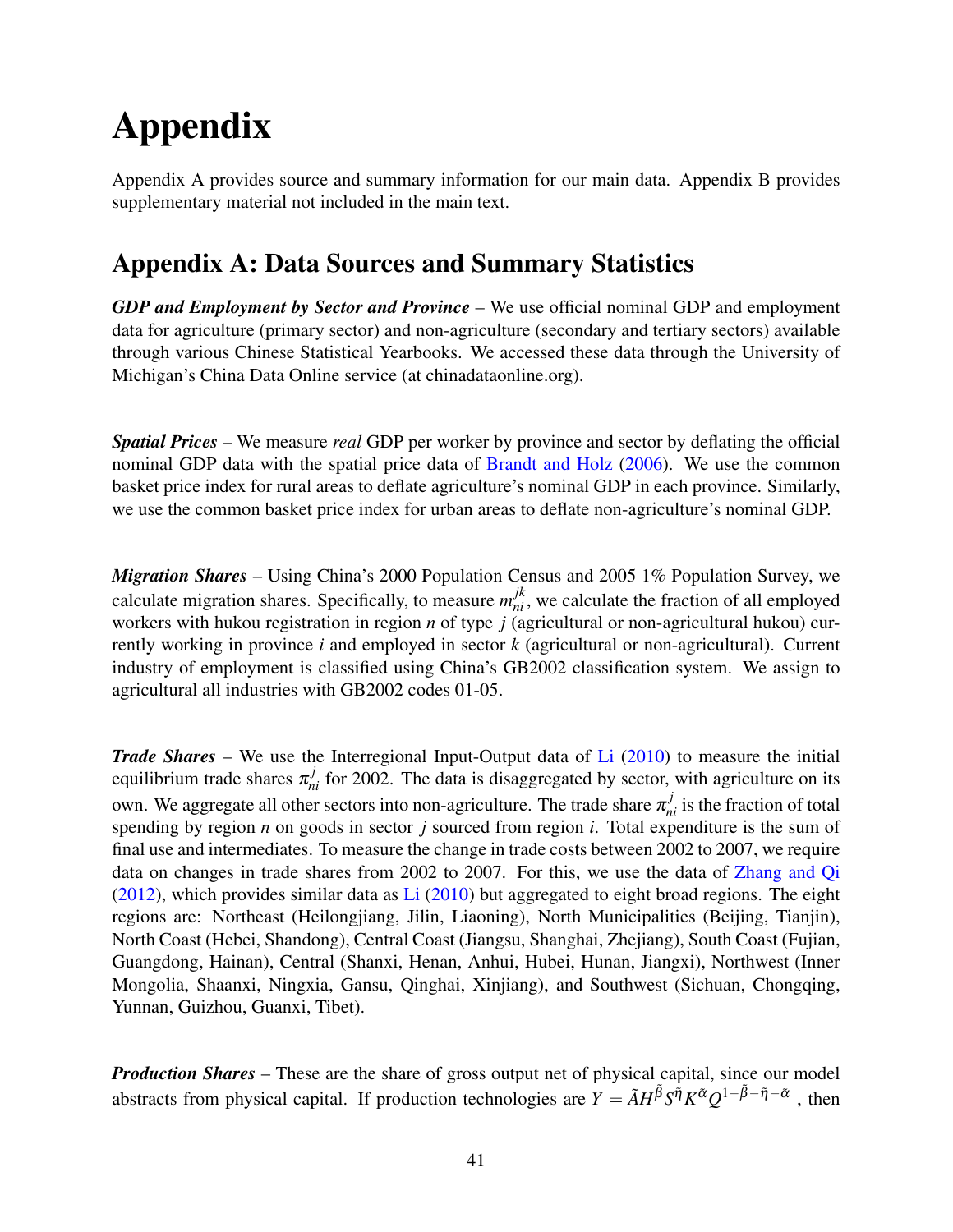gross output net of physical capital can be written as  $Y = AH^{\beta}S^{\eta}Q^{1-\beta-\eta}$ , where  $\beta = \tilde{\beta}/(1-\tilde{\alpha})$ and  $\eta = \tilde{\eta}/(1-\tilde{\alpha})$ . So, the values of  $\beta$  and  $\eta$  can be inferred from the value-added share of gross output,  $\tilde{\beta} + \tilde{\eta} + \tilde{\alpha}$ , and each factors' share of value-added  $\tilde{\beta}/(\tilde{\beta} + \tilde{\eta} + \tilde{\alpha})$ ,  $\tilde{\eta}/(\tilde{\beta} + \tilde{\eta} + \tilde{\alpha})$ , and  $\tilde{\alpha}/(\tilde{\beta}+\tilde{\eta}+\tilde{\alpha}).$ 

Let's start with  $\tilde{\alpha}$ . In our data, returns to land are attributed to labour in the agricultural sector but to operating surpluses in non-agricultural sectors. Thus, non-labour's share of output in agriculture is capital's share in the data while we have to net out land's share from the non-agricultural sector. To do this, we assume land's share of value-added is 0.06, as in [Caselli and Coleman](#page-39-15) [\(2001\)](#page-39-15), which is subtracted from the 0.17 non-labour share of non-agricultural output in our data. Thus, we find  $\tilde{\alpha}^{ag} = 0.06$  and  $\tilde{\alpha}^{na} = 0.15$ .

Next, consider  $\hat{\beta}$  and  $\tilde{\eta}$ . In our data, value-added's shares of gross output is 0.59 in agriculture and 0.35 in non-agriculture. As mentioned, labour and land value-added are both within agricultural labour compensation in our data. In recent work, [Adamopoulos et al.](#page-37-1) [\(2017\)](#page-37-1) estimate labour's share of value-added in China's agricultural sector as 0.46. Combined with our data, this implies land's share of value-added is 0.44. Thus, together with our estimates for capital's share of gross output, we have  $β^{ag} = 0.46 \times 0.59 / (1 - 0.06) = 0.29$  and  $η^{ag} = 0.44 \times 0.59 / (1 - 0.06) = 0.28$ . In non-agriculture,we have  $β^{na} = 0.53 \times 0.35 / (1 - 0.15) = 0.22$  and  $η^{na} = 0.06 \times 0.35 / (1 - 0.15) =$ 0.03.

Finally, input-output shares are directly from our input-output data. Overall, non-agricultural inputs are 0.25 of agricultural gross output and 0.61 of non-agricultural gross output. Further, agricultural inputs are 0.16 of agricultural gross output and 0.04 of non-agriculture. Thus,

$$
\sigma^{jk} = \left[\begin{array}{cc} 0.16 & 0.25 \\ 0.04 & 0.61 \end{array}\right],
$$

where the first row are the input shares for agriculture, from agriculture and non-agriculture respectively, and the second row are the input shares for non-agriculture.

*Selected Summary Statistics, by Province* – In the following tables, we report various summary measures of trade, real incomes, migration, employment, and other metrics for all provinces and sectors.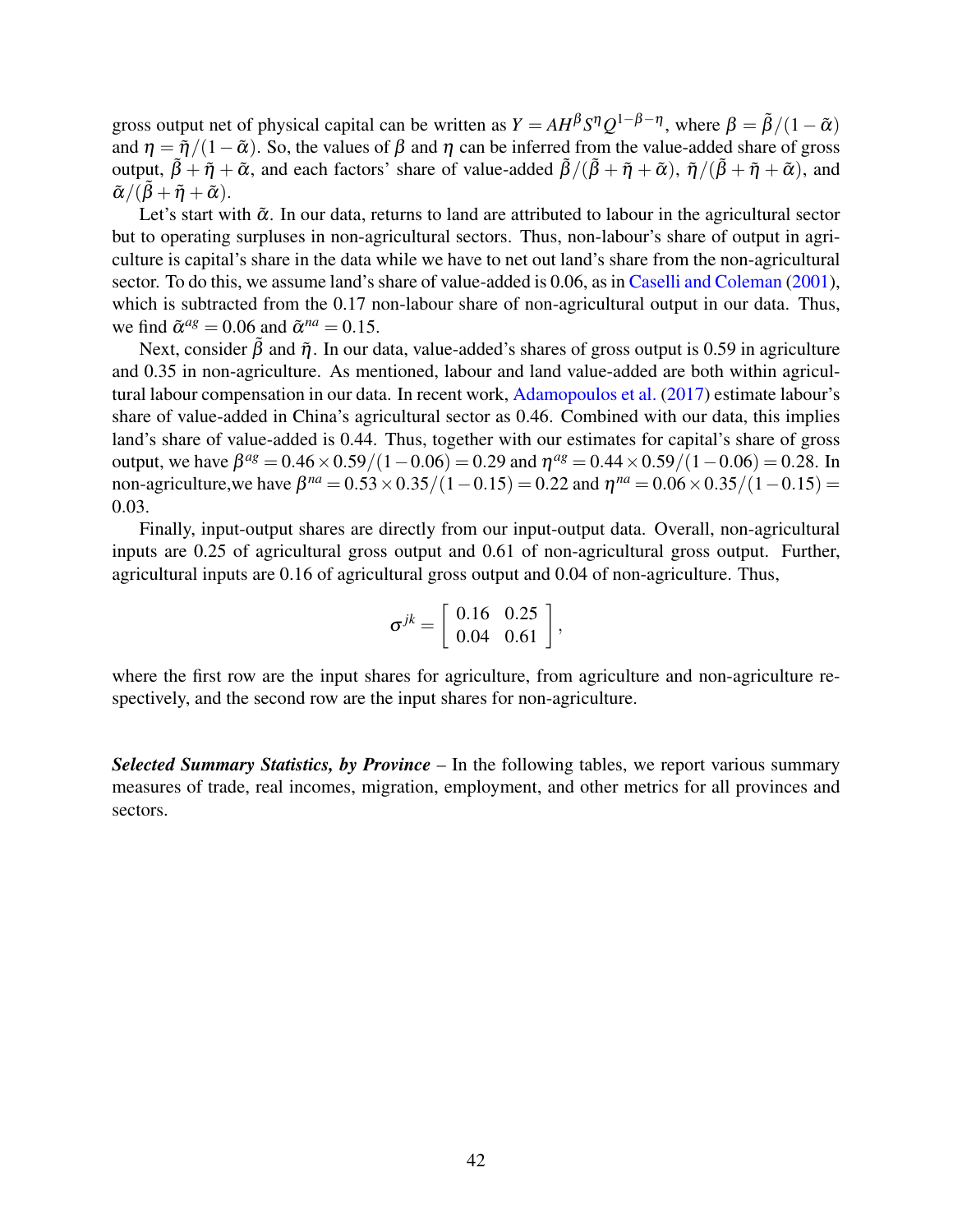|                                                |            | er-Provincial<br>ᄇ                                                                                                                                                                     | Intra-Provincial                                                                                                                          | Agriculture's  | Relative          | Relative                  | Home Bias | International   |
|------------------------------------------------|------------|----------------------------------------------------------------------------------------------------------------------------------------------------------------------------------------|-------------------------------------------------------------------------------------------------------------------------------------------|----------------|-------------------|---------------------------|-----------|-----------------|
|                                                | Employment | Migrant Share of                                                                                                                                                                       | Migrant Share of                                                                                                                          | Share of       | Real Ag.          | Real Nonag                | in Total  | Export Share of |
| Province                                       | (millions) | Employment                                                                                                                                                                             | Employment                                                                                                                                | Employment     | Income            | Income                    | Trade     | Production      |
| Anhui                                          | 33.73      | 0.004                                                                                                                                                                                  | 0.113                                                                                                                                     | 0.60           | $\overline{0.31}$ | eo.                       | 0.619     | 0.024           |
| Beijing                                        | 6.22       | 0.231                                                                                                                                                                                  | 0.147                                                                                                                                     | 0.12           | 0.63              | 89                        | 0.661     | 0.065           |
| Chongqing                                      | 16.37      | 0.014                                                                                                                                                                                  | 0.112                                                                                                                                     | 0.57           | 0.30              | 25                        | 0.545     | 0.020           |
| Fujian                                         | 16.60      | 0.077                                                                                                                                                                                  | 0.285                                                                                                                                     | 0.47           | 0.64              | 99                        | 0.807     | 0.118           |
| Gansu                                          | 11.82      | 0.009                                                                                                                                                                                  | 0.056                                                                                                                                     | 0.60           | 0.22              | $\frac{6}{2}$             | 0.776     | 0.039           |
| Guangdong                                      | 38.61      | 0.270                                                                                                                                                                                  | 0.193                                                                                                                                     | $\overline{1}$ | 0.40              | $\frac{68}{2}$            | 0.647     | 0.239           |
| Guangxi                                        | 25.30      | 0.008                                                                                                                                                                                  | 0.087                                                                                                                                     | 0.62           | 0.27              | $\widetilde{\mathcal{S}}$ | 0.694     | 0.027           |
| Guizhou                                        | 20.46      | 0.012                                                                                                                                                                                  | 0.069                                                                                                                                     | 0.67           | 0.14              | 0.69                      | 0.718     | 0.017           |
| Hainan                                         | 3.34       | 0.051                                                                                                                                                                                  | 0.150                                                                                                                                     | 0.61           | 0.67              | $\frac{13}{2}$            | 0.624     | 0.031           |
| Hebei                                          | 34.41      | 0.013                                                                                                                                                                                  | 0.144                                                                                                                                     | 0.49           | 0.47              | $\overline{S}$            | 0.718     | 0.023           |
| Heilongjiang                                   | 16.35      | 0.012                                                                                                                                                                                  | 0.107                                                                                                                                     | 0.49           | 0.38              | 2.19                      | 0.797     | 0.026           |
| Henan                                          | 55.72      | 0.004                                                                                                                                                                                  | 0.079                                                                                                                                     | 0.64           | 0.30              | 32                        | 0.875     | 0.013           |
| Hubei                                          | 25.08      |                                                                                                                                                                                        | 0.127                                                                                                                                     | 0.48           | 645               | $\ddot{9}$                | 0.857     | 0.016           |
| Hunan                                          | 34.62      | $\begin{array}{c} 0.011 \\ 0.005 \\ 0.023 \end{array}$                                                                                                                                 | 0.109                                                                                                                                     | 0.61           | 0.27              | $\ddot{c}$                | 0.849     | 0.016           |
| Inner Mongolia                                 | 10.17      |                                                                                                                                                                                        | 0.123                                                                                                                                     | 0.54           | 0.55              | $\overline{4}$            | 0.775     | 0.020           |
| Jiangsu                                        | 35.59      | 0.039                                                                                                                                                                                  | 0.252                                                                                                                                     | 0.42           | 0.55              | 2.05                      | 0.802     | 0.100           |
| Jiangxi                                        | 19.35      | 0.006                                                                                                                                                                                  | 0.140                                                                                                                                     | 0.52           | 0.41              | ō                         | 0.790     | 0.015           |
| Jilin                                          | 10.79      | 0.011                                                                                                                                                                                  | 0.083                                                                                                                                     | 0.50           | 0.66              | 1.72                      | 0.554     | 0.025           |
| Liaoning                                       | 18.13      | 0.024                                                                                                                                                                                  | 0.131                                                                                                                                     | 0.38           | 0.66              | 2.16                      | 0.827     | 0.063           |
| Ningxia                                        | 2.74       | 0.034                                                                                                                                                                                  | 0.124                                                                                                                                     | 0.58           | 0.24              | $\overline{c}$ .          | 0.633     | 0.014           |
| Qinghai                                        |            | 0.024                                                                                                                                                                                  | 0.064                                                                                                                                     | 0.61           | 0.23              | $\overline{5}$            | 0.640     | 0.038           |
| Shandong                                       | 46.62      | 0.011                                                                                                                                                                                  | 0.152                                                                                                                                     | 0.53           | 0.44              | $-95$                     | 0.830     | 0.060           |
| Shanghai                                       | 6.73       | 0.240                                                                                                                                                                                  | 0.168                                                                                                                                     | 0.13           | 64.0              | 3.39                      | 0.645     | 0.179           |
| Shaanxi                                        | 18.13      | 0.010                                                                                                                                                                                  | 0.115                                                                                                                                     | 0.56           | 0.21              | ō                         | 0.758     | 0.001           |
| Shanxi                                         | 14.19      | 0.019                                                                                                                                                                                  | 0.168                                                                                                                                     | 0.47           | 0.22              | SÒ.                       | 0.858     | 0.036           |
| Sichuan                                        | 44.36      | 0.005                                                                                                                                                                                  | 0.095                                                                                                                                     | 0.60           | 0.32              | 0.08                      | 0.881     | 0.020           |
| Tianjin                                        | 4.07       | 0.080                                                                                                                                                                                  | 0.157                                                                                                                                     | 0.20           | 0.59              | 2.64                      | 0.552     | 0.153           |
| Xinjiang                                       | 6.72       | 0.095                                                                                                                                                                                  | 0.098                                                                                                                                     | 0.58           | 0.59              | 2.40                      | 0.757     | 0.025           |
| Yunnan                                         | 22.95      | 0.028                                                                                                                                                                                  | 0.080                                                                                                                                     | 0.74           | 0.17              | $\dot{5}$                 | 0.807     | 0.017           |
| Zhejiang                                       | 27.00      | 0.096                                                                                                                                                                                  | 0.408                                                                                                                                     | 0.38           | 0.51              | 75                        | 0.743     | 0.094           |
| the 2000 Population Census. See text for detai |            | Notes: Reports various provincial characteristics in 2000. Employment and GDP data are from official sources, deflated using spatial price indexes. Migration data is constructed from | is. The last two columns use 2002 data on trade flows. Home-bias reports total production for domestic use as a share of total absorption |                |                   |                           |           |                 |
|                                                |            | (calculated as 1/(1+I/D), where I is total imports and D is gross output less total exports).                                                                                          |                                                                                                                                           |                |                   |                           |           |                 |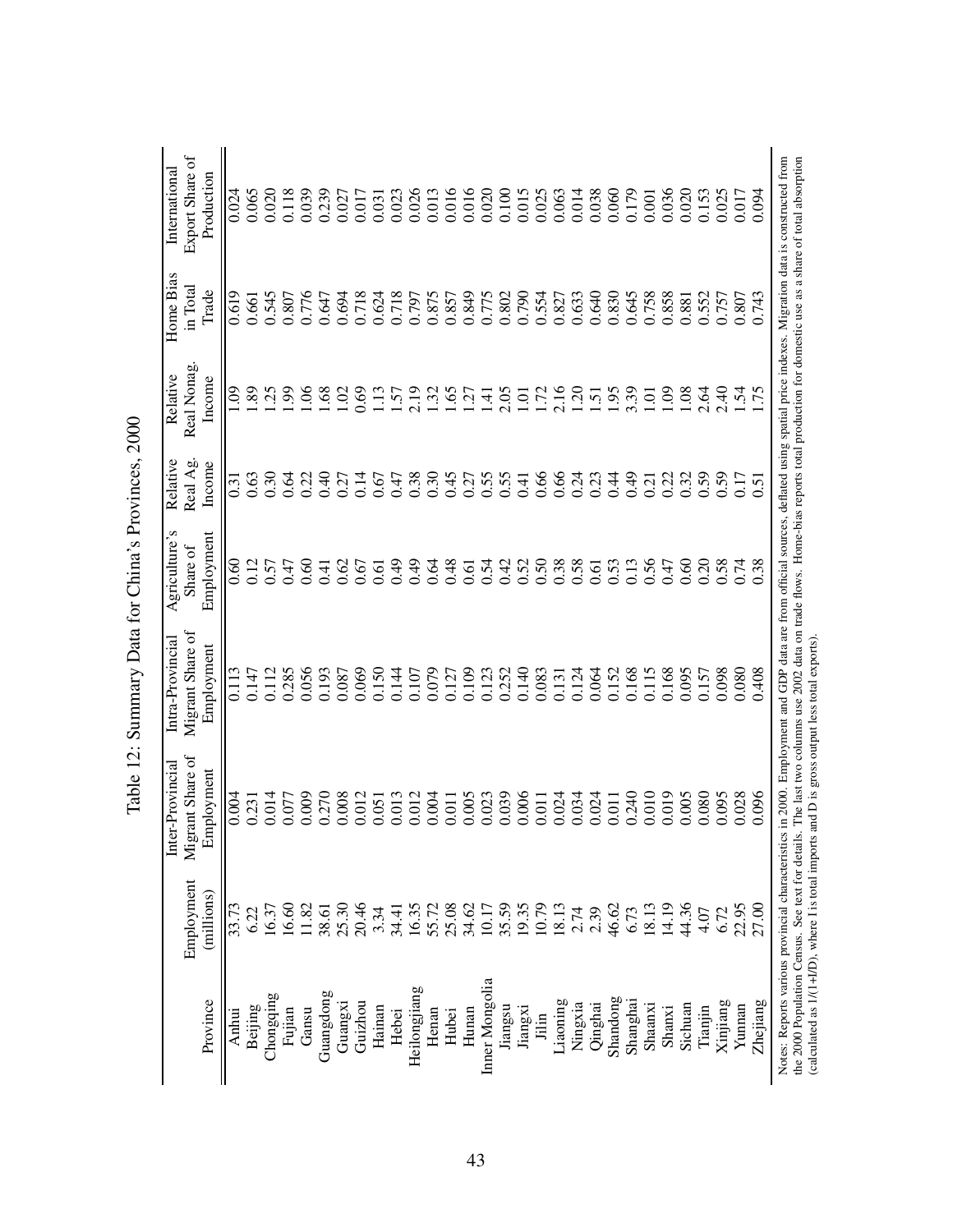# Appendix B: Supplementary Material

In this Appendix, we provide (1) the proofs for all main propositions, (2) details behind relative changes in key model variables that were not provided in the main text, (3) details behind estimating the Head-Ries method of estimating trade costs adjusted for asymmetries, and (4) various robustness exercises and alternative model specifications.

### Proofs of Propositions

**Proposition [1:](#page-17-1)** Given real incomes for each region and sector  $V_i^k$ , migration costs between all *regional pairs*  $\mu_{ni}^{jk}$ , adjustments for land rebates  $\delta_{ni}^{jk}$ , and idiosyncratic preferences distributed  $F_z(x)$ , the share of  $(n, j)$  workers that migrate to  $(i, k)$  is

$$
m_{ni}^{jk} = \frac{\left(V_i^k \delta_{ni}^{jk}/\mu_{ni}^{jk}\right)^{\kappa}}{\sum_{k'} \sum_{i'} \left(V_{i'}^{k'} \delta_{ni'}^{jk'}/\mu_{ni'}^{jk'}\right)^{\kappa}}.
$$

**Proof:** The share of people from  $(n, j)$  that migrate to  $(i, k)$  is the probability that each individual's utility in  $(i, k)$  exceeds that in any other region. Specifically,

$$
m_{ni}^{jk} \equiv Pr\left(V_i^k \delta_{ni}^{jk} z_i^k / \mu_{ni}^{jk} \ge \max_{i',k'} \left\{z_{i'}^{k'} \delta_{ni'}^{jk'} V_{i'}^{k'} / \mu_{ni'}^{jk'}\right\}\right).
$$

Since  $Pr(z_i^k \le x) \equiv e^{-(\tilde{\gamma}x)^{-\kappa}}$  by assumption of Frechet distributed worker preferences, we have  $Pr\left(V_i^k\delta_{ni}^{jk}z_i^k/\mu_{ni}^{jk}\leq x\right)=Pr\left(z_i^k\leq x\mu_{ni}^{jk}/V_i^k\delta_{ni}^{jk}\right)=e^{-\left(x/\phi_{ni}^{jk}\right)^{-\kappa}}$  where  $\phi_{ni}^{jk}=V_i^k\delta_{ni}^{jk}/\mu_{ni}^{jk}\tilde{\gamma}$  The distribution of net income across workers from  $(n, j)$  in  $(i, k)$  is therefore also Frechet. Similarly, the distribution of the highest net real income in all other regions is described by

$$
Pr\left(\max_{k'\neq k, i'\neq i} \left\{ z_{i'}^{k'} V_{i'}^{k'} \delta_{ni'}^{jk'} / \mu_{ni'}^{jk'} \right\} \leq x \right) = \prod_{k'\neq k} \prod_{i'\neq i} Pr\left( z_{i'}^{k'} V_{i'}^{k'} \delta_{ni'}^{jk'} / \mu_{ni'}^{jk'} \leq x \right),
$$
  

$$
= \prod_{k'\neq k} \prod_{i'\neq i} Pr\left( z_{i'}^{k'} \leq x \mu_{ni'}^{jk'} / V_{i'}^{k'} \delta_{ni'}^{jk'} \right),
$$
  

$$
= \prod_{k'\neq k} \prod_{i'\neq i} e^{-\left(\tilde{r}x \mu_{ni'}^{jk'} / V_{i'}^{k'} \delta_{ni'}^{jk'}\right)^{-\kappa}},
$$
  

$$
= e^{-x^{-\kappa} \sum_{k'\neq i} \sum_{i'\neq i} \left(\tilde{r} \mu_{ni'}^{jk'} / V_{i'}^{k'} \delta_{ni'}^{jk'}\right)^{-\kappa}},
$$
  

$$
= e^{-\left(x/\Phi_{n}^{j}\right)^{-\kappa}},
$$

which is also Frechet, where  $\Phi_n^j = \left(\sum_{k' \neq k} \sum_{i' \neq i} \left(V_{i'}^{k'}\right)\right)$ <sup>rk'</sup> δ $_{\vec{u}^{\prime}}^{jk^{\prime}}$  / γ̃μ $_{\vec{nl}^{\prime}}^{jk^{\prime}}$ *ni*0  $\binom{\kappa}{k}^{1/\kappa}$ . Returning to the original  $m_{ni}^{jk}$  expression, let  $X = V_i^k \delta_{ni}^{jk} z_i^k / \mu_{ni}^{jk}$  and  $Y = \max_{k' \neq k, i' \neq i} \left\{ z_{i'}^{k'} \right\}$  $k'_{i'} V_{i'}^{k'}$  $\delta^{jk'}_{n i'} \delta^{jk'}_{n i'} / \mu^{jk'}_{n i'}$ *ni*0  $\Big\},$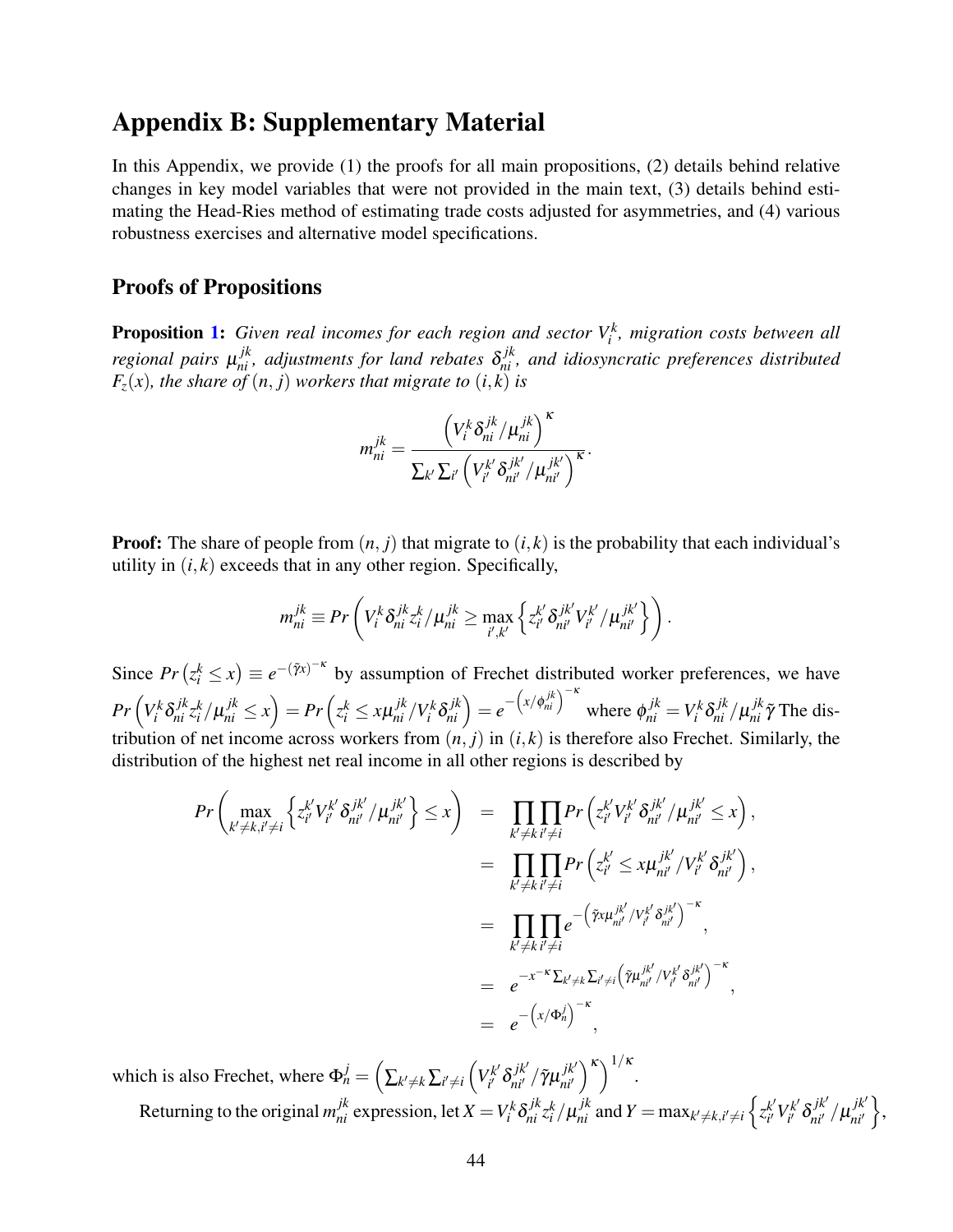which are Frechet distributed with parameters  $s_X = \phi_{ni}^{jk}$  and  $s_Y = \Phi_n^j$ , respectively. By the Law of Total Probability,

$$
m_{ni}^{jk} = \int_0^{\infty} Pr(X \ge Y | Y = y) f_Y(y) dy,
$$
  
= 
$$
\int_0^{\infty} \left(1 - e^{-(y/s_X)^{-\kappa}}\right) \kappa s_Y^{\kappa} y^{-1-\kappa} e^{-(y/s_Y)^{-\kappa}} dy,
$$
  
= 
$$
1 - \int_0^{\infty} e^{-(s_X^{\kappa} + s_Y^{\kappa})y^{-\kappa}} \kappa s_Y^{\kappa} y^{-1-\kappa} dy,
$$

With a change of variables  $u = y^{-\kappa}$  and therefore  $du = -\kappa y^{-\kappa-1} dy$ ,

$$
m_{ni}^{jk} = 1 + \int_{u=\infty}^{u=0} e^{-(s_{X}^{K} + s_{Y}^{K})u} s_{X}^{K} du,
$$
  
\n
$$
= 1 - s_{Y}^{K} \int_{0}^{\infty} e^{-(s_{X}^{K} + s_{Y}^{K})u} du,
$$
  
\n
$$
= 1 - \frac{s_{Y}^{K}}{s_{X}^{K} + s_{Y}^{K}} = \frac{\left(V_{i}^{k} \delta_{ni}^{jk} / \mu_{ni}^{jk}\right)^{K}}{\sum_{k'} \sum_{i'} \left(V_{i'}^{k'} \delta_{ni'}^{jk'} / \mu_{ni'}^{jk'}\right)^{K}},
$$

which is the result.  $\blacksquare$ 

*Proposition* [2](#page-18-0)*: Given changes in migration and real incomes, the change aggregate welfare is*

$$
\hat{W} = \sum_j \sum_{n=1}^N \omega_n^j \hat{\delta}_{nn}^{jj} \hat{V}_n^j \hat{m}_{nn}^{j-1/\kappa},
$$

 $w$ here  $\omega_n^j \propto \bar{L}_n^j V_n^j m_{nn}^{j-1/\kappa}$  is region n and sector j's initial contribution to welfare. *Similarly, the change in real GDP is*

$$
\hat{Y} = \sum_{j} \sum_{n=1}^{N} \phi_n^j \hat{V}_n^j \hat{L}_n^j,
$$

*where*  $\phi_n^j \propto V_n^j L_n^j$  is the contribution of region n and sector j to initial real GDP.

**Proof:** A worker from  $(n, j)$  has different preferences for each potential region and sector in China. Building on the results of Proposition [1](#page-17-1), the probability that a given worker's welfare is below *x* is the probability that *no* region-sector pair gives utility above *x*. As  $Pr\left(V_i^k \delta_{ni}^{jk} z_i^k / \mu_{ni}^{jk} \le x\right) =$  $e^{-\left(x/\phi_{ni}^{jk}\right)^{-\kappa}}$ , the probability that all region-sector pairs are below *x* gives the distribution of welfare

of workers from (*n*,*i*). That is,

$$
F_{U_n^j}(x) = \prod_k \prod_i e^{-\left(x/\phi_{ni}^{j k}\right)^{-\kappa}} = e^{-\left(x/\Phi_n^j\right)^{-\kappa}},
$$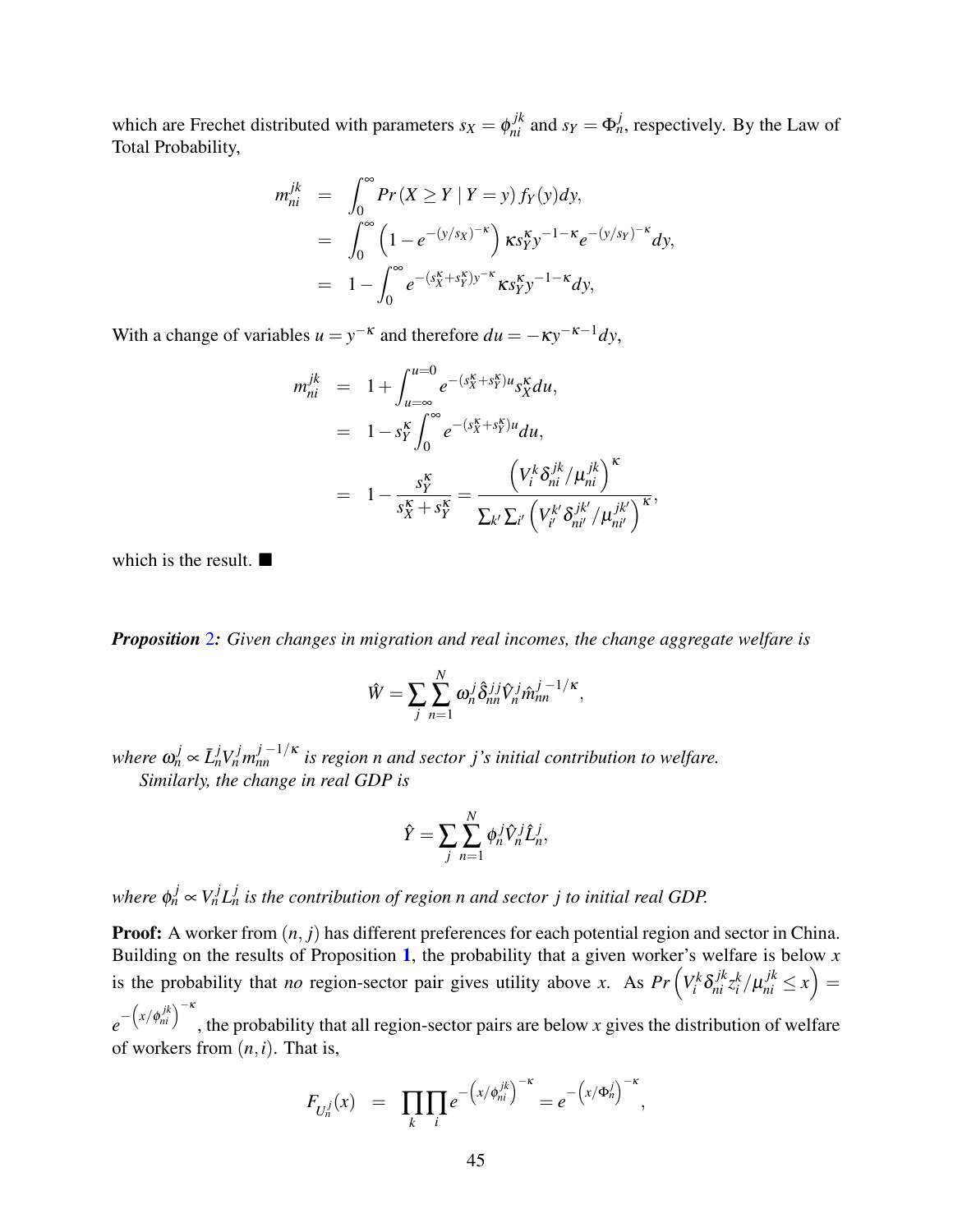where  $\Phi_n^j = \left(\sum_k \sum_i \left(V_{i'}^{k'}\right)\right.$ <sup>rk'</sup> δ $_{\vec{n}\vec{l}}^{jk'}/\tilde{\gamma} \mu_{\vec{n}\vec{l}'}^{jk'}$ *ni*0  $\binom{\kappa}{k}^{1/\kappa}$ .

To get our result, note that if  $Pr(X < x) \equiv F(x) = e^{-(\tilde{\gamma}x/s)^{-\kappa}}$  then  $E[X] = s$ . So, the utility of workers from  $(n,i)$  after migration decisions – distributed according to  $F_{U_n^j}(x)$  above – is Frechet with  $E\left[U_n^j\right] = \Phi_n^j$ . Given that the distribution of idiosyncratic preferences across regions and sectors has mean zero, real income and welfare are synonymous and therefore  $\bar{V}^j_n \equiv E\left[ U^j_n \right].$  From Proposition [1,](#page-17-1)  $m_{ni}^{jk}$  =  $\left(V_i^k \delta_{ni}^{jk}/\mu_{ni}^{jk}\right)^k$  $\sum_{k'}\sum_{i'}\left(V_{i'}^{k'}\right)$  $\frac{\partial f^{k'}\partial_{ni'}^{jk'} }{\partial n^{j'}\partial n^{j'}}\neq 0$  $\left(\frac{\partial f}{\partial h}\right)^{k}$  and therefore  $\bar{V}_n^j = V_n^j \delta_{nn}^{jj} \left(m_{nn}^{jj}\right)^{-1/\kappa}$ . Aggregate welfare

is the mean across all regions of registration, weighted by registration population shares  $\lambda_n^j =$  $\bar{L}_n^j/\left(\sum_{n'}\sum_{j'}\bar{L}_{n'}^{j'}\right)$  $\left(\int f'_{n'}\right)$ , given by  $W = \sum_{n} \sum_{j} \lambda_n^j V_n^j \delta_{nn}^{jj} \left(m_{nn}^{jj}\right)^{-1/\kappa}$ . Taking the ratio of counterfactual *W*<sup>*n*</sup> to initial  $W$  yiel<sup> $\delta$ </sup>

$$
\hat{W} = \frac{\sum_{n} \sum_{j} \lambda_n^j V_n^{j'} \delta_{nn}^{jj'} \left( m_{nn}^{jj'} \right)^{-1/\kappa}}{\sum_{n} \sum_{j} \lambda_n^j V_n^j \delta_{nn}^{jj} \left( m_{nn}^{jj} \right)^{-1/\kappa}},
$$
  

$$
= \sum_{n} \sum_{j} \omega_n^j \hat{V}_n^j \hat{\delta}_{nn}^{jj} \left( \hat{m}_{nn}^{jj} \right)^{-1/\kappa},
$$

where  $\omega_n^j =$  $\sqrt{ }$  $\lambda_n^j V_n^j \delta_{nn}^{jj} (m_{nn}^{jj})^{-1/\kappa}$ /*W*, which is our result.

Next, consider the change in real GDP. The derivation is simple as we construct it in a way that matches how we measure it in the data. Nominal GDP in region *n* and sector *j* is  $(\eta^{j} +$  $\beta^{j}$ ) $R_n^j + r_n^j S_n^j = w_n^j L_n^j$  (since trade balances). Then let real GDP be this nominal GDP deflated by the overall price index  $(P_n^{ag\,\epsilon}P_n^{na\,1-\epsilon})^{\alpha}r_n^{j\,1-\alpha}$ . Since  $\hat{r}_n^j = \hat{w}_n^j \hat{L}_n^j$ , the change in real GDP in  $(n, j)$  is  $\left(\hat{w}_n^j \hat{L}_n^j / \hat{P}_n^{ag\epsilon} \hat{P}_n^{na-1-\epsilon}\right)^\alpha$  or  $\hat{V}_n^j \hat{L}_n^j$ . Thus, the aggregate change in real GDP is

$$
\hat{Y} = \sum_{j} \sum_{n=1}^{N} \phi_n^j \hat{V}_n^j \hat{L}_n^j
$$

,

where  $\phi_n^j \propto V_n^j L_n^j$  is the contribution of  $(n, j)$  to initial national real GDP.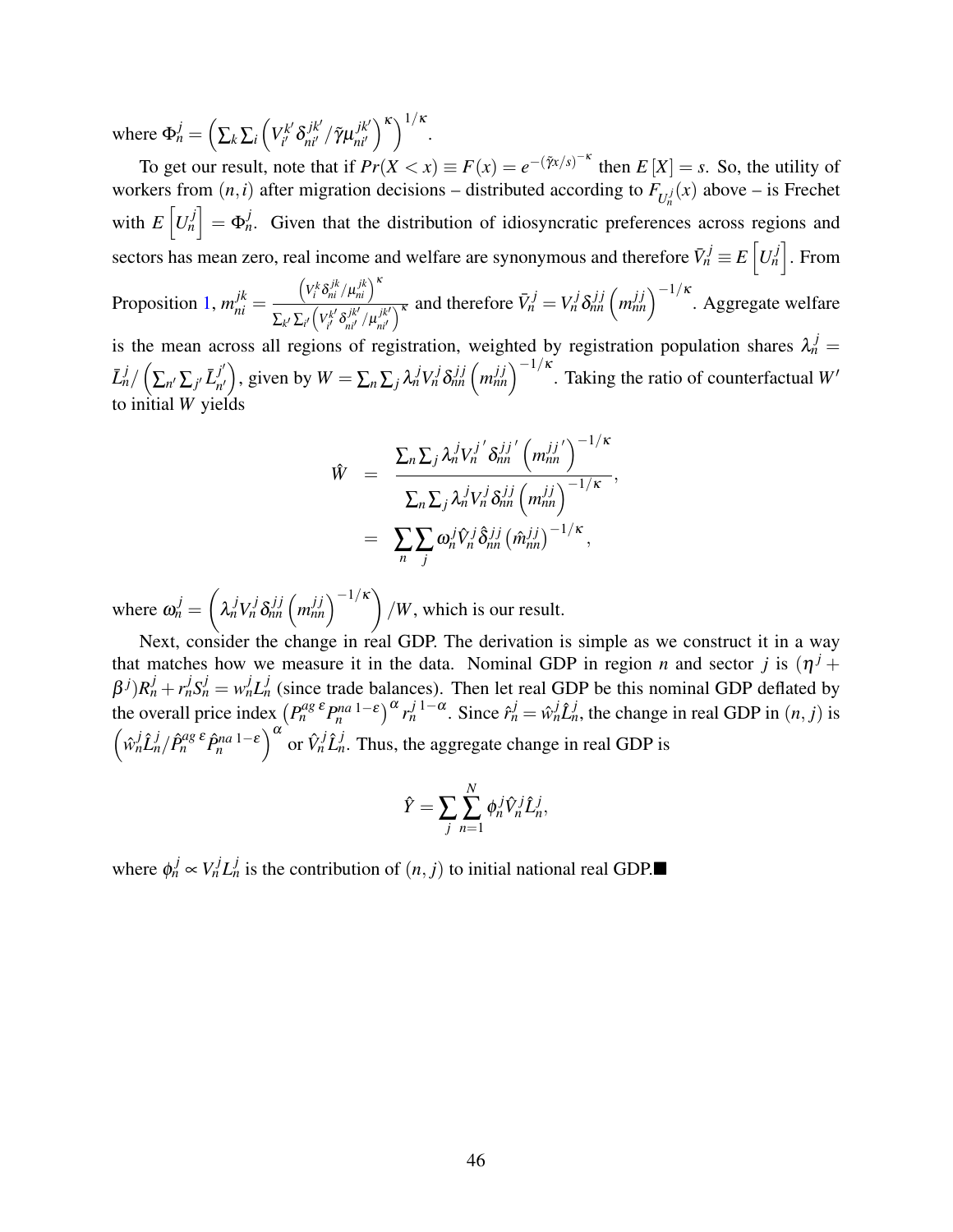## Relative Changes in Key Variables

Equations [3,](#page-15-0) [4](#page-15-1) and [5](#page-15-2) imply

<span id="page-47-0"></span>
$$
\hat{c}_{ni}^j = \hat{w}_i^{j} \hat{P}_i^j \hat{r}_i^{j} \left( \prod_{k \in \{ag, na\}} \hat{P}_i^k \sigma^{jk} \right), \tag{18}
$$

$$
\hat{\pi}_{ni}^{j} = \frac{\hat{T}_{i}^{j} \left(\hat{\tau}_{ni}^{j} \hat{c}_{i}^{j}\right)^{-\theta}}{\sum_{m=1}^{N+1} \pi_{nm}^{j} \hat{T}_{m}^{j} \left(\hat{\tau}_{nm}^{j} \hat{c}_{m}^{j}\right)^{-\theta}},\tag{19}
$$

$$
\hat{P}_n^j = \left[ \sum_{m=1}^{N+1} \pi_{nm}^j \hat{T}_m^j \left( \hat{\tau}_{nm}^j \hat{c}_m^j \right)^{-\theta} \right]^{-1/\theta} . \tag{20}
$$

Given  $\pi_{ni}^{j'} = \hat{\pi}_{ni}^j \pi_{ni}^j$ , equations [2,](#page-14-0) [6](#page-16-2) and [7](#page-16-3) solve counterfactual expenditures  $X_{ni}^{j'}$ , revenues  $R_{ni}^{j'}$ , and incomes  $\sum_j v_n^{j'} L_n^{j'}$ . We therefore know  $\hat{v}_n^j = \hat{R}_n^j / \hat{L}_n^j$  and  $\hat{r}_n^j = \hat{R}_n^j$ . All together, these expressions give changes in prices  $\hat{P}_n^j$ , trade flows  $\hat{\pi}_{ni}^j$ , and wages  $\hat{w}_n^j$  per effective worker as a function of changes in trade costs  $(\hat{\tau}_{ni}^j)$ , underlying productivity  $(\hat{T}_n^j)$ , and employment  $(\hat{L}_n^j)$ . It remains to solve for changes in migration flows. As the change in real incomes is

$$
\hat{V}_n^j = \frac{\hat{w}_n^j \alpha}{\left(\hat{P}_n^{ag} \,\hat{P}_n^{na} \, 1 - \varepsilon\right)^\alpha \hat{L}_n^{j} \, 1 - \alpha},\tag{21}
$$

which, given exogenous changes in migration costs  $\hat{\mu}_{ni}^{jk}$ , changes in migration shares are

$$
\hat{m}_{ni}^{jk} = \frac{\left(\hat{\delta}_{ni}^{jk}\hat{V}_i^k / \hat{\mu}_{ni}^{jk}\right)^{\kappa}}{\sum_k \sum_{i'=1}^N m_{ni'}^{jk'} \left(\hat{\delta}_{ni'}^{jk'}\hat{V}_{i'}^{k'} / \hat{\mu}_{ni'}^{jk'}\right)^{\kappa}}.
$$
\n(22)

These shares then imply  $L_n^{j'} = \sum_{i,k} m_{in}^{kj'} \bar{L}_i^k$  and, from equation [9,](#page-16-0)  $\hat{\delta}_{ni}^{jk}$ .

## Solving for Equilibrium Changes due to Land Reform

To solve the model for counterfactual changes in land ownership, we modify the model to provide workers from  $(n, j)$  an equal per-capita rebate  $r_n^j S_n^j / \bar{L}_n^j$  regardless of where they live. Previously, only non-migrant locals received this rebate. Thus, migrants gain while non-migrants lose so the equilibrium number of migrants will increase. To solve the new counterfactual of the model, let  $\rho_n^{\hat{j}} = r_n^j S_n^j / \bar{L}_n^j$  be the land rebates per registrant of region *n* and sector *j*. From section [3.3,](#page-16-1) we have

<span id="page-47-1"></span>
$$
\delta_{ni}^{jk} = 1 + \frac{(1 - \alpha)v_n^j L_n^j + \frac{\eta^j}{\beta^j} w_n^j L_n^j}{w_i^k \bar{L}_n^j}.
$$
 (23)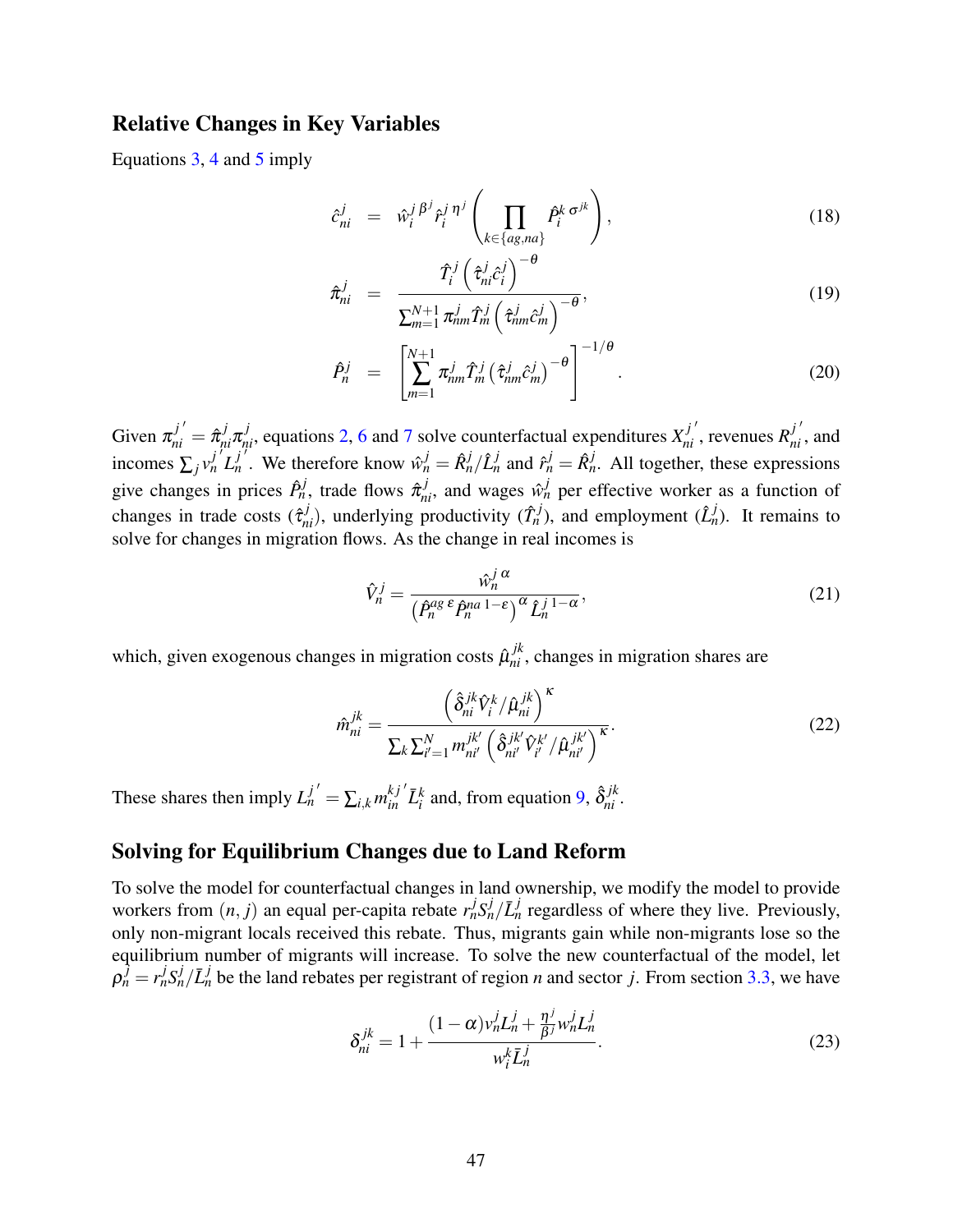Migration costs are held constant, so

<span id="page-48-2"></span>
$$
\frac{\hat{m}_{ni}^{jk}}{\hat{m}_{nn}^{jj}} = \left(\frac{\hat{\delta}_{ni}^{jk}\hat{V}_i^k}{\hat{\delta}_{nn}^{jj}\hat{V}_n^j}\right)^{\kappa},\tag{24}
$$

where  $\hat{\delta}^{jk}_{ni} = 1 + \rho^{j'}_{n'}/w^{k'}_{i}$  $i^{k'}$  if  $n \neq i$  or  $j \neq k$  and  $\hat{\delta}_{nn}^{j,j} = \frac{1+\rho_n^{j'}/w_n^{j'}}{1+\left(\frac{\rho_j^j}{w_n^{j'}}\right)w_n^{j'}}$ *n*  $1+\left(\frac{\rho_n^j}{m_{nn}^{j,j}}\right)/w_n^j$ otherwise. Thus, the first-order effect of land reform is to increase migration disproportionately to regions of low wages from regions of high land income. That is, between pairs where  $\rho_n^{j'}/w_i^{k'}$  $i$ <sup> $k$ </sup> is large, such as from urban areas to rural.

To solve equilibrium aggregate outcomes, begin with total income in region *n* and sector *j* as

<span id="page-48-0"></span>
$$
v_n^{j'} L_n^{j'} = w_n^{j'} L_n^{j'} + \sum_{i,k} \rho_i^{k'} m_m^{kj'} \bar{L}_i^{k'}.
$$
 (25)

With this, we solve counterfactual spending, incomes, prices, and so on, largely as before. In particular, equations [2,](#page-14-0) [6](#page-16-2) and [7](#page-16-3) combine to yield

<span id="page-48-1"></span>
$$
w_n^{j'} L_n^{j'} = \beta^j \sum_{i=1}^{N+1} \pi_{ni}^{jk'} \left[ \alpha \varepsilon^j \sum_k v_n^{k'} L_n^{k'} + \sum_k \frac{\sigma^{kj}}{\beta^k} w_n^{k'} L_n^{k'} \right].
$$
 (26)

It remains to solve for counterfactual land incomes. As before,  $r_n^{j'}S_n^{j'} = (1 - \alpha)v_n^{j'}L_n^{j'} + \frac{\eta^{j'}}{\beta j}$  $\frac{\eta^j}{\beta^j} w_n^{j'} L_n^{j'}$ *n* but, unlike before, the right-side of this expression is no longer proportional to wages. But, given  $v_n^{j'}$ ,  $w_n^{j'}$ ,  $L_n^{j'}$ , and the initial equilibrium, we have  $\hat{r}_n^j$ . From equations [18](#page-47-0) to [20,](#page-47-0) we then solve for counterfactual prices  $\hat{P}_n^j$  and trade shares  $\hat{\pi}_{ni}^{jk}$ . Given the new trade shares, equations [25](#page-48-0) and [26](#page-48-1) solve  $v_h^{j'}$  and  $w_h^{j'}$ . With these, the new prices for goods and housing, equations [23](#page-47-1) and [24](#page-48-2) imply new labor allocations  $L_n^{j'}$ . Thus we have an algorithm to solve the new equilibrium in full.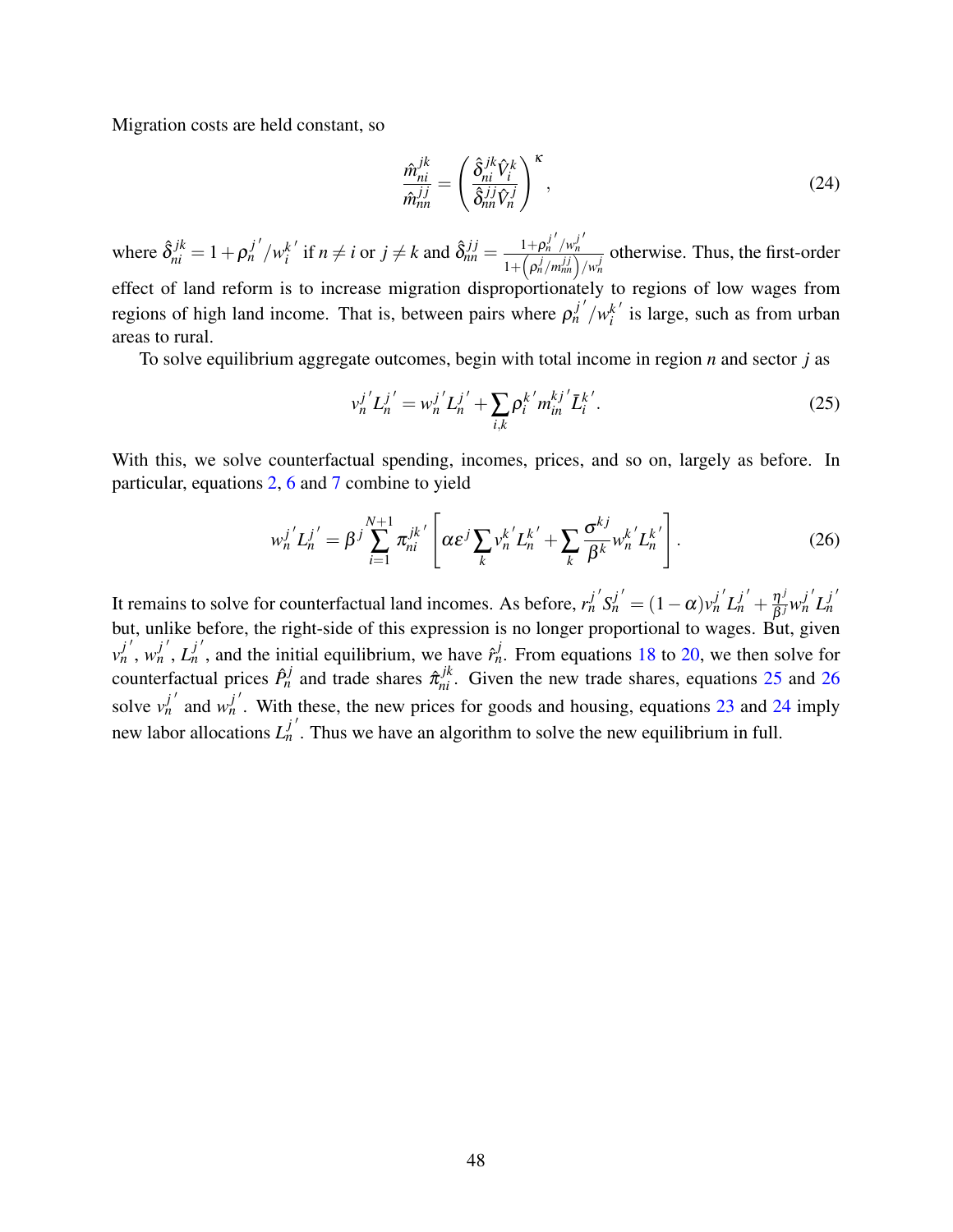#### Estimating Trade Costs

We begin with a standard Head-Ries index of trade costs. From equation [15](#page-26-0) and our data on trade shares, we estimate  $\bar{\tau}_{ni}^j$ . We summarize the average values of this for various bilateral trade flows between regions of China. A value of  $\bar{\tau}_{ni}^j = 1$  implies zero trade costs and  $\bar{\tau}_{ni}^j = 2$  implies trade costs equivalent to a 100% tariff-equivalent trade costs. Overall, we find the trade-weighted average trade cost between regions of China is 300% in agriculture and 200% in non-agriculture. Care must be taken when interpreting these values, however, as they reflect trade costs between regions *relative to trade costs within each region* – after all, we normalize  $\tau_{nn}^j = 1$  for all *n* and *j*.

To arrive at our preferred estimate of trade costs  $\tau_{ni}^j$ , we must augment the Head-Ries index  $\bar{\tau}_{ni}^j$ *ni* to reflect trade cost asymmetries. As discussed in the main text, given an exporter-specific trade cost *t j j*, we have  $\tau_{ni}^j = \bar{\tau}_{ni}^j \sqrt{t_i^j}$  $i / t_n^j$ . How do we estimate these export costs? Within the same class of models for which the Head-Ries estimate holds, a normalized measure of trade flows is

$$
ln\left(\pi_{ni}^j/\pi_{nn}^j\right)=S_i^j-S_n^j-\theta ln\left(\tau_{ni}^j\right),\,
$$

where *S* captures any country-specific factor affecting competitiveness, such as factor prices or productivity. See [Head and Mayer](#page-39-16) [\(2014\)](#page-39-16) for details behind this and related gravity regressions.

If trade costs have only a symmetric and exporter-specific component, and if the symmetric component is well proxied by geographic distance, then we can estimate  $t_i^j$  $\int\limits_i^j$  from

$$
ln\left(\pi_{ni}^j/\pi_{nn}^j\right) = \delta^j ln\left(d_{ni}\right) + \iota_n^j + \eta_i^j + \varepsilon_{ni}^j,\tag{27}
$$

where  $\delta^j$  is the distance-elasticity of trade costs,  $d_{ni}$  is the (population-weighted) geographic distance between region *n* and *i*, and  $i_n^j$  and  $\eta_i^j$  $i$ <sup> $j$ </sup> are sector-specific importer- and exporter-effects. Distance between China's provinces and the world is the distance between each region and all other countries weighted by total trade between China and each other country. As the exporter effect is  $\hat{\eta}_i^j = S_i^j - \theta \ln \left( t_i^j \right)$  $\binom{j}{i}$  and the importer effect is  $\hat{i}^j_n = -S^j_n$ , we infer export costs as  $ln\left(\hat{i}^j_n\right) = 0$  $-\left(\hat{\imath}_{n}^{j}+\hat{\eta}_{n}^{j}\right)/\theta.$ 

We use the regional input-output data described in the previous section to estimate this regression. We find distance-elasticities in line with international trade results; specifically,  $\hat{\delta}^{ag} = -1.33$ and  $\hat{\delta}^{na} = -1.06$  for 2007 with standard errors of 0.38 and 0.22, respectively. For the 2002 trade data, we find  $\hat{\delta}^{ag} = -1.43$  and  $\hat{\delta}^{na} = -1.04$  with standard errors of 0.41 and 0.28. Finally, we display the estimates of  $ln(i<sub>n</sub>)$  for both 2002 and 2007 in Figure [3.](#page-50-0) As the overall level of export costs is undetermined, we express values relative to the mean across all regions within each year. Overall, it is more costly for poor regions to export non-agricultural goods than rich regions – con-sistent with international evidence from [Waugh](#page-40-18)  $(2010)$ . For agriculture, this pattern is less clear. There were also very few changes to the ranking across regions in trade cost asymmetries between 2002 and 2007. Combined with the Head-Reis Index estimates  $\bar{\tau}_{ni}^j$ , we estimate our preferred measure of trade costs and display their level in 2002 by sector and the relative changes between 2002 and 2007 is displayed in Tables [13](#page-50-1) and [14.](#page-51-0)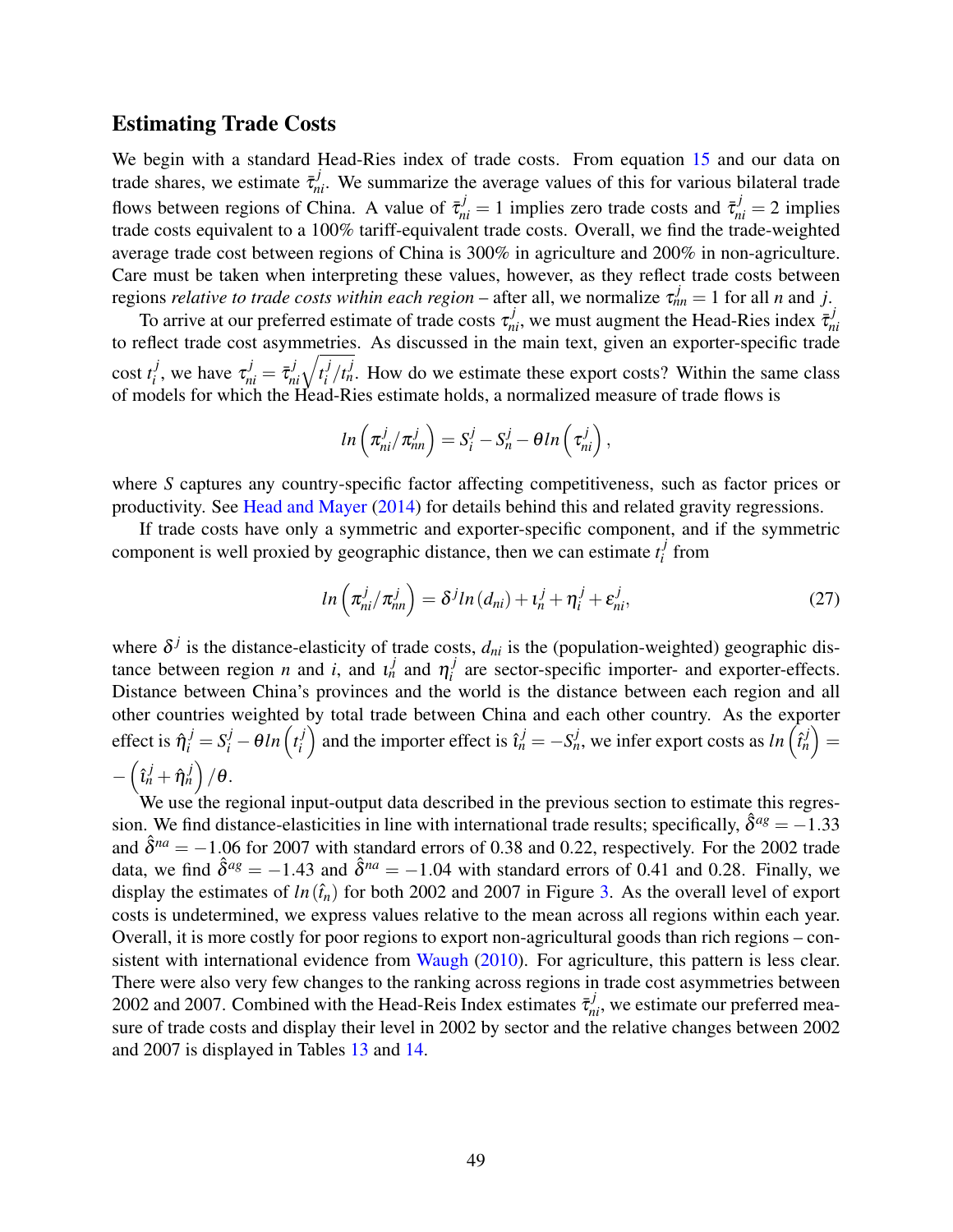<span id="page-50-0"></span>

#### Figure 3: Asymmetries in Trade Costs: Exporter-Specific Costs

<span id="page-50-1"></span>Notes: Displays the tariff-equivalent (in percentage points) region-specific export costs. All expressed relative to the average for the year. A value of 10 implies exporting is 10 percent more costly relative to the average region.

|                                                  |                |                    |                |                  | Exporter       |                   |                |                |        |
|--------------------------------------------------|----------------|--------------------|----------------|------------------|----------------|-------------------|----------------|----------------|--------|
| Importer                                         | North-<br>east | Beijing<br>Tianjin | North<br>Coast | Central<br>Coast | South<br>Coast | Central<br>Region | North-<br>west | South-<br>west | Abroad |
| Trade Costs in Agriculture, $\tau_{ni}^{ag}$     |                |                    |                |                  |                |                   |                |                |        |
| Northeast                                        |                | 4.13               | 3.31           | 8.28             | 4.06           | 3.24              | 2.09           | 4.22           | 2.89   |
| Beijing/Tianjin                                  | 2.59           |                    | 2.08           | 7.30             | 4.42           | 2.89              | 2.00           | 4.74           | 1.99   |
| <b>North Coast</b>                               | 3.40           | 3.40               |                | 6.89             | 4.18           | 2.87              | 2.29           | 4.53           | 3.28   |
| Central Coast                                    | 3.99           | 5.60               | 3.24           |                  | 3.25           | 1.83              | 2.56           | 4.06           | 1.84   |
| <b>South Coast</b>                               | 4.89           | 8.48               | 4.91           | 8.11             |                | 3.21              | 3.14           | 4.04           | 2.52   |
| Central Region                                   | 3.58           | 5.08               | 3.10           | 4.20             | 2.95           |                   | 2.33           | 3.55           | 4.27   |
| <b>Northwest</b>                                 | 2.96           | 4.51               | 3.17           | 7.53             | 3.70           | 2.98              |                | 3.70           | 4.49   |
| Southwest                                        | 4.34           | 7.78               | 4.55           | 8.67             | 3.46           | 3.31              | 2.69           |                | 4.41   |
| Abroad                                           | 5.94           | 6.51               | 6.56           | 7.82             | 4.30           | 7.93              | 6.51           | 8.79           |        |
| Trade Costs in Non-agriculture, $\tau_{ni}^{na}$ |                |                    |                |                  |                |                   |                |                |        |
| Northeast                                        |                | 2.58               | 2.84           | 3.63             | 2.65           | 3.34              | 2.69           | 3.27           | 3.48   |
| Beijing/Tianjin                                  | 2.60           |                    | 1.92           | 3.13             | 2.42           | 3.09              | 2.71           | 3.41           | 2.93   |
| North Coast                                      | 2.78           | 1.87               |                | 2.69             | 2.48           | 2.57              | 2.56           | 3.56           | 3.30   |
| <b>Central Coast</b>                             | 3.79           | 3.24               | 2.86           |                  | 2.15           | 2.35              | 2.72           | 3.26           | 2.49   |
| South Coast                                      | 3.73           | 3.38               | 3.56           | 2.90             |                | 3.02              | 3.07           | 2.89           | 2.63   |
| Central Region                                   | 3.16           | 2.91               | 2.48           | 2.13             | 2.03           |                   | 2.48           | 3.07           | 4.06   |
| Northwest                                        | 3.02           | 3.03               | 2.93           | 2.93             | 2.46           | 2.95              |                | 2.82           | 4.63   |
| Southwest                                        | 3.09           | 3.20               | 3.43           | 2.95             | 1.94           | 3.07              | 2.37           |                | 4.23   |
| Abroad                                           | 4.86           | 4.05               | 4.69           | 3.33             | 2.61           | 5.98              | 5.73           | 6.24           |        |

Table 13: Initial Bilateral Trade Costs (Year 2002)

Note: Displays bilateral trade cost (relative to within-region costs) for agriculture and nonagriculture for eight broad regions. The eight regions are classified as: Northeast (Heilongjiang, Jilin, Liaoning), North Municipalities (Beijing, Tianjin), North Coast (Hebei, Shandong), Central Coast (Jiangsu, Shanghai, Zhejiang), South Coast (Fujian, Guangdong, Hainan), Central (Shanxi, Henan, Anhui, Hubei, Hunan, Jiangxi), Northwest (Inner Mongolia, Shaanxi, Ningxia, Gansu, Qinghai, Xinjiang), and Southwest (Sichuan, Chongqing, Yunnan, Guizhou, Guanxi, Tibet).

Though we use asymmetric trade costs in our main analysis, our results do not depend on it. To ensure our quantitative analysis is robust to only measuring trade costs, we re-estimate trade cost changes based only on  $\bar{\tau}_{ni}^j$ . We report these results in Table [15.](#page-52-0) Quantitatively, there are only minor changes.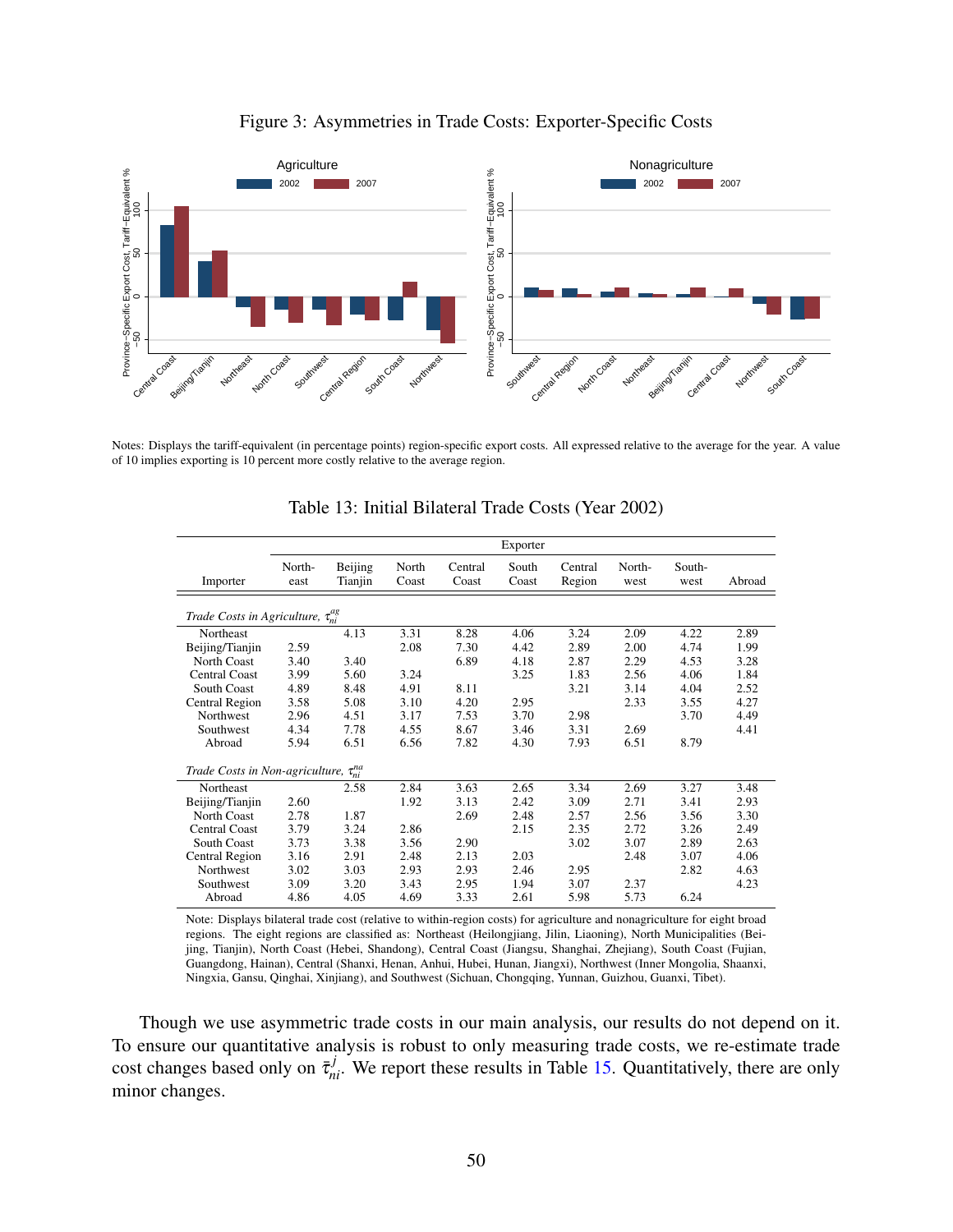<span id="page-51-0"></span>

|                                                              |                |                    |                        |                  | Exporter       |                   |                |                |        |
|--------------------------------------------------------------|----------------|--------------------|------------------------|------------------|----------------|-------------------|----------------|----------------|--------|
| Importer                                                     | North-<br>east | Beijing<br>Tianjin | North<br>Coast         | Central<br>Coast | South<br>Coast | Central<br>Region | North-<br>west | South-<br>west | Abroad |
| Change in Trade Costs in Agriculture, $\hat{\tau}_{ni}^{ag}$ |                |                    |                        |                  |                |                   |                |                |        |
| Northeast                                                    |                | 1.34               | 0.88                   | 1.17             | 1.66           | 1.24              | 1.31           | 0.90           | 0.96   |
| Beijing/Tianjin                                              | 0.92           |                    | 0.63                   | 0.79             | 1.16           | 0.91              | 0.92           | 0.64           | 0.72   |
| North Coast                                                  | 0.80           | 0.83               |                        | 0.82             | 1.11           | 0.77              | 0.72           | 0.61           | 0.72   |
| Central Coast                                                | 0.78           | 0.77               | 0.60                   |                  | 1.41           | 0.83              | 0.65           | 0.77           | 0.76   |
| <b>South Coast</b>                                           | 0.78           | 0.79               | 0.57                   | 0.99             |                | 0.87              | 0.72           | 0.70           | 0.73   |
| Central Region                                               | 1.01           | 1.08               | 0.68                   | 1.01             | 1.50           |                   | 0.86           | 0.87           | 0.77   |
| <b>Northwest</b>                                             | 1.31           | 1.35               | 0.79                   | 0.98             | 1.54           | 1.07              |                | 0.81           | 0.61   |
| Southwest                                                    | 0.85           | 0.89               | 0.64                   | 1.10             | 1.41           | 1.02              | 0.76           |                | 0.73   |
| Abroad                                                       | 0.95           | 1.03               | 0.78                   | 1.12             | 1.53           | 0.93              | 0.60           | 0.76           |        |
| Change in Trade Costs in Non-agriculture,                    |                |                    | $\hat{\tau}^{na}_{ni}$ |                  |                |                   |                |                |        |
| Northeast                                                    |                | 0.90               | 0.91                   | 0.84             | 0.79           | 0.82              | 0.83           | 0.88           | 0.80   |
| Beijing/Tianjin                                              | 0.84           |                    | 0.90                   | 0.91             | 0.89           | 0.79              | 0.73           | 0.86           | 0.79   |
| North Coast                                                  | 0.87           | 0.93               |                        | 1.00             | 0.86           | 0.78              | 0.72           | 0.78           | 0.81   |
| <b>Central Coast</b>                                         | 0.76           | 0.88               | 0.95                   |                  | 0.85           | 0.82              | 0.75           | 0.86           | 0.82   |
| <b>South Coast</b>                                           | 0.77           | 0.93               | 0.88                   | 0.92             |                | 0.80              | 0.72           | 0.81           | 0.94   |
| Central Region                                               | 0.87           | 0.91               | 0.86                   | 0.96             | 0.88           |                   | 0.76           | 0.84           | 0.75   |
| Northwest                                                    | 0.95           | 0.91               | 0.86                   | 0.96             | 0.85           | 0.83              |                | 0.88           | 0.68   |
| Southwest                                                    | 0.89           | 0.94               | 0.83                   | 0.97             | 0.84           | 0.80              | 0.78           |                | 0.74   |
| Abroad                                                       | 0.87           | 0.92               | 0.92                   | 0.98             | 1.05           | 0.76              | 0.64           | 0.79           |        |

Table 14: Relative Changes of Bilateral Trade Costs

Note: Displays changes in bilateral trade cost for agriculture and nonagriculture for eight broad regions. In the simulation, we apply these changes to the provinces within each region.

## Changes in Productivity Parameters

So far we have held the efficiency parameters  $T_n^j$  constant. Not surprisingly, the implied change in real GDP per worker does not match data. We now calibrate changes  $\hat{T}_n^j$  such that, when migration and trade costs decline as measured, the resulting change in real GDP per worker in each provincesector matches data. The changes in  $T_n^j$  could be the results of changes in the average efficiency or average capital intensity of the firms in region *n* and sector *j*, or the changes in capital allocation among these firms, or some combination of these changes. With  $\hat{T}_n^j$  thus calibrated, the model precisely matches  $\hat{V}_n^j$  and therefore also  $\hat{m}_{ni}^{jk}$ .

We display our main results in Table  $\overline{16}$ . The first row displays the effect of  $\hat{T}_n^j$  alone. Aggregate labor productivity, welfare, and trade volumes all rise significantly, but trade shares change little. The stock of inter-provincial migrants increases significantly because some rich provinces like Shanghai have larger increase in productivity than other less rich provinces. Within-province between-sector migration increases slightly. We also display the marginal effects of trade and migration cost changes in the second panel of Table [16.](#page-53-0) The marginal effects of changing trade costs are similar to our earlier results, though there are some notable interaction effects. Internal migration cost changes, for example, contribute more to aggregate real GDP growth with the change in productivity parameters. Again, this is because faster productivity growth in rich regions such as Shanghai makes the gain from inter-provincial migration larger.

## Alternative Parameter Values

We also report our main results for a variety of alternative values of the income-elasticity of migration  $\kappa$ . This is one of the more important parameters in our model, and we demonstrate here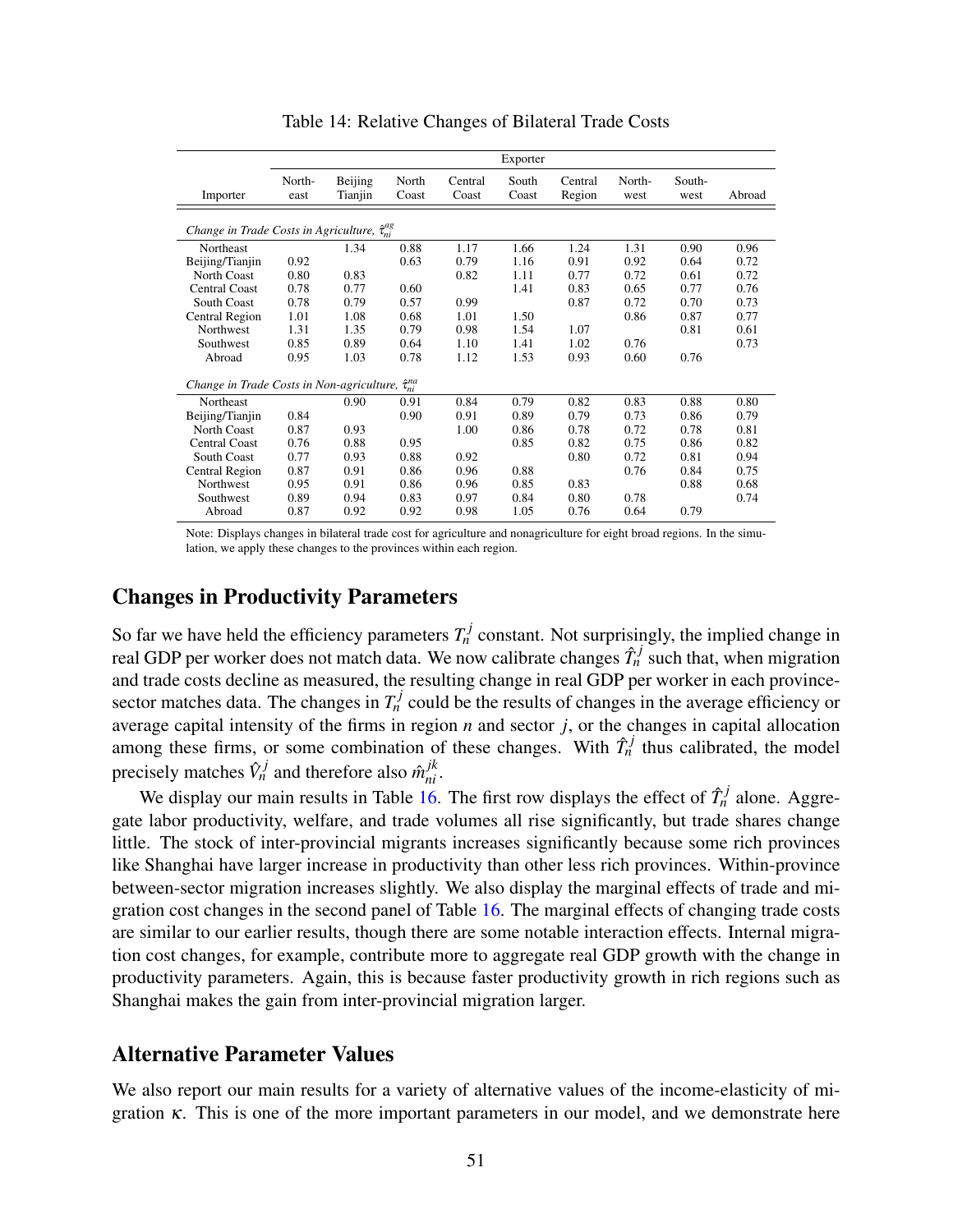<span id="page-52-0"></span>

|                                     |               | <b>Trade Shares</b> |          | Migrant Stock |          |           |
|-------------------------------------|---------------|---------------------|----------|---------------|----------|-----------|
| Measured                            | (p.p. Change) |                     | Within   | Between       |          | Aggregate |
| Change for                          | Internal      | External            | Province | Province      | GDP      | Welfare   |
| <b>Baseline Model: Main Results</b> |               |                     |          |               |          |           |
| <b>Internal Trade</b>               | 9.2           | $-0.7$              | $0.8\%$  | $-1.8\%$      | $11.2\%$ | $11.4\%$  |
| <b>External Trade</b>               | $-0.7$        | 3.9                 | $1.8\%$  | $2.4\%$       | $4.1\%$  | $2.9\%$   |
| All Trade                           | 8.2           | 2.8                 | 2.5%     | $0.5\%$       | $15.2\%$ | $14.1\%$  |
| Migration                           | 0.1           | 0.1                 | $14.5\%$ | 80.8%         | $4.8\%$  | $11.1\%$  |
| <b>Internal Changes</b>             | 9.2           | $-0.6$              | $15.1\%$ | 78.1%         | $16.4\%$ | 23.8%     |
| Everything                          | 8.3           | 3.0                 | $16.9\%$ | 83.0%         | 20.8%    | 26.8%     |
| With Only Symmetric Trade Costs     |               | $\bar{\tau}_{ni}^J$ |          |               |          |           |
| <b>Internal Trade</b>               | 9.0           | $-0.7$              | $0.5\%$  | $-2.0\%$      | $10.9\%$ | 11.0%     |
| <b>External Trade</b>               | $-0.6$        | 3.5                 | $0.7\%$  | $0.7\%$       | $3.4\%$  | $2.9\%$   |
| All Trade                           | 8.1           | 2.6                 | $1.2\%$  | $-1.1\%$      | $14.4\%$ | 13.8%     |
| Migration                           | 0.1           | 0.1                 | $14.5\%$ | 80.8%         | 4.8%     | $11.1\%$  |
| <b>Internal Changes</b>             | 9.0           | $-0.5$              | 14.9%    | 77.5%         | $16.1\%$ | 23.3%     |
| Everything                          | 8.1           | 2.7                 | 15.6%    | 80.0%         | 19.8%    | 26.4%     |

Table 15: Results With Only Symmetric Trade Costs

Notes: Displays the main counterfactual experiments if all trade costs changes were based only on the Head-Reis Index for trade costs. These exclude all asymmetries estimated from the fixed effects regression decribed in the appendix.

our main results are not overly sensitive to alternative values of it. We report in Table [17](#page-54-0) the main results of the baseline model and for values of  $\kappa$  ranging from 1 to 3. In general, the smaller the value of this parameter, the larger are the gains from migration and the larger is the change in the number of migrants to the measured change in migration costs. This is clear across panels in Table [17,](#page-54-0) and largely to the measure of migration cost estimates are decreasing in  $\kappa$  for given values of real income and migration shares (see Section [4.1\)](#page-23-0). The same is true for the inferred changes in migration costs. But, offsetting this, is that the welfare gains described in Theorem [2](#page-18-0) show that for any given change in migration, aggregate gains are smaller for smaller  $\kappa$ .

Finally, we repeat these robustness exercises for alternative values of the trade-cost elasticity parameter θ. In Table [18](#page-55-0) we report our main results for θ ranging from 3 to 8, which encompass the bulk of estimates found in the literature. More recent estimates, using a variety of methods, have converged to values around 4, which motivates it as for our main results. As with the migration elasticity, there are two offsetting effects of changing this parameter. First, a larger  $\theta$  implies smaller trade costs are inferred from a set of trade share observations. After all, a higher cost elasticity means lower costs are required to match observed trade shares relative to the frictionless counterfactual. But second, a larger  $\theta$  means the welfare gains from any given change in trade shares will be larger. The latter effect tends to dominate, and our main results are therefore on the conservative side of possible results within a reasonable range for the parameter  $\theta$ .

### Age-Specific Migration Costs in 2005

To explore the variation in migration costs across workers by age, we use China's 2005 Population Census. This data reports individual worker income, which we use to re-estimate  $\mu_{ni}^{jk}$  by age cohort. We are unable to estimate migration cost changes, as the Census 2000 data does not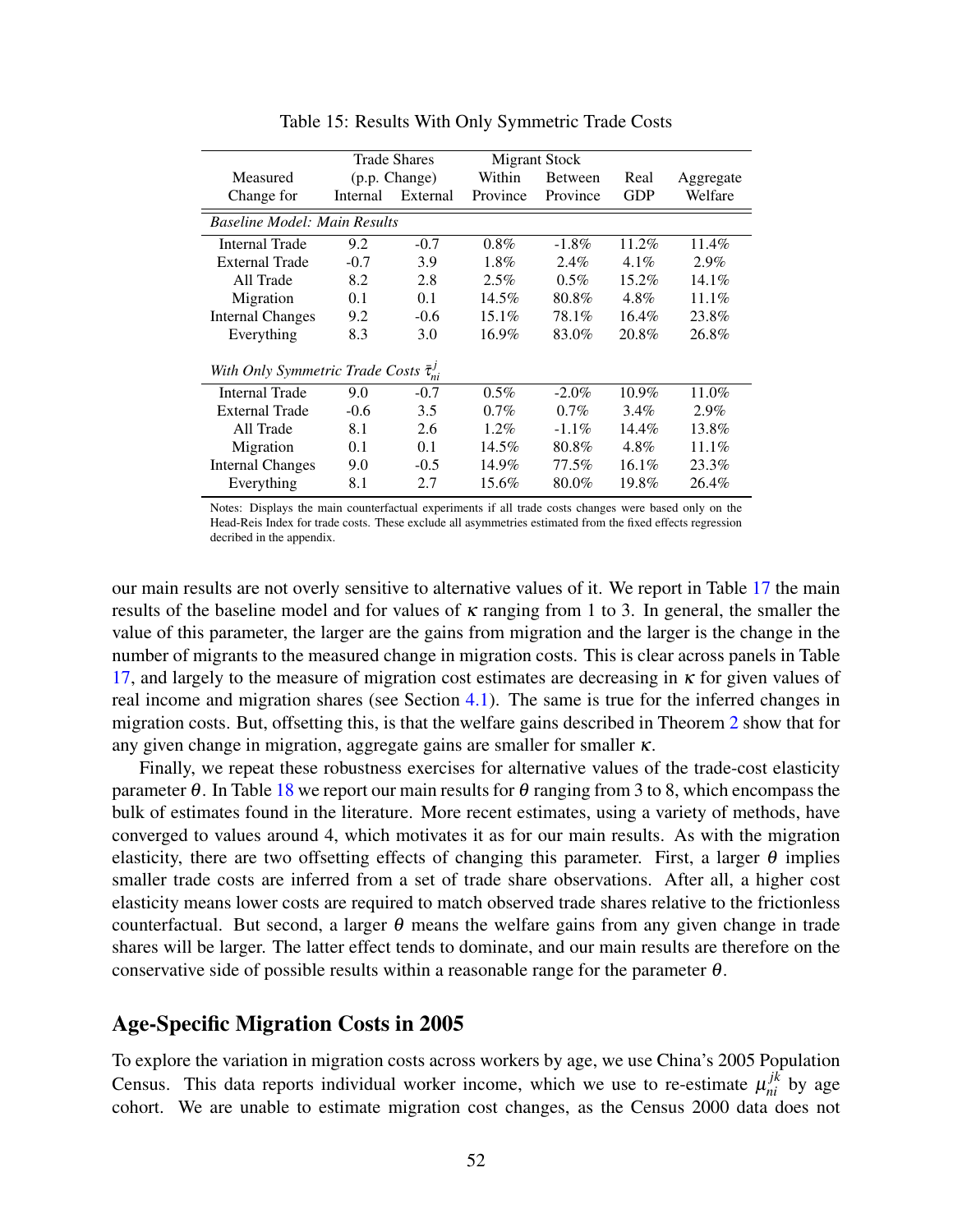<span id="page-53-0"></span>

|                                                                   |          | <b>Trade Shares</b> |          | <b>Migrant Stock</b> |                           |          |
|-------------------------------------------------------------------|----------|---------------------|----------|----------------------|---------------------------|----------|
| Measured                                                          |          | (p.p. Change)       | Within   | <b>Between</b>       | <b>Aggregate Outcomes</b> |          |
| Change for                                                        | Internal | External            | Province | Province             | GDP/Worker                | Welfare  |
| Efficiency, $\hat{T}_n^J$                                         | $-0.1$   | 0.0                 | $3.6\%$  | 28.0%                | 42.5%                     | 35.9%    |
| All Changes *                                                     | 7.9      | 2.7                 | 22.2%    | 131.3%               | 77.2%                     | 74.7%    |
| Marginal Effects (changes relative to what productivity delivers) |          |                     |          |                      |                           |          |
| <b>Internal Trade</b>                                             | 9.1      | $-0.7$              | $0.8\%$  | $-3.7\%$             | 11.1%                     | 11.5%    |
| <b>External Trade</b>                                             | $-0.6$   | 3.5                 | 4.8%     | 5.6%                 | 5.4%                      | 1.8%     |
| All Trade                                                         | 8.2      | 2.5                 | 5.5%     | $1.9\%$              | $16.5\%$                  | $13.2\%$ |
| Migration                                                         | 0.0      | 0.2                 | $12.4\%$ | 77.9%                | $6.6\%$                   | 9.8%     |
| <b>Internal Changes</b>                                           | 8.9      | $-0.5$              | 13.1%    | 71.6%                | 18.1%                     | 22.6%    |
| Everything                                                        | 8.0      | 2.7                 | 17.9%    | 80.7%                | 24.3%                     | 24.2%    |
| No Change in Productivity (consistent with earlier tables)        |          |                     |          |                      |                           |          |
| <b>Internal Trade</b>                                             | 9.2      | $-0.7$              | $0.8\%$  | $-1.8\%$             | 11.2%                     | 11.3%    |
| <b>External Trade</b>                                             | $-0.7$   | 3.9                 | $1.8\%$  | $2.4\%$              | $4.1\%$                   | 2.9%     |
| All Trade                                                         | 8.2      | 2.8                 | $2.5\%$  | $0.5\%$              | 15.2%                     | 14.1%    |
| Migration                                                         | 0.1      | 0.1                 | 14.5%    | 80.8%                | $4.8\%$                   | 11.1%    |
| <b>Internal Changes</b>                                           | 9.2      | $-0.6$              | $15.1\%$ | 78.1%                | 16.4%                     | 23.8%    |
| Everything                                                        | 8.3      | 3.0                 | 16.9%    | 83.0%                | 20.8%                     | 26.8%    |

Table 16: Effects of Various Cost and Productivity Parameter Changes

Notes: Displays aggregate response to various cost changes with and without changes in the region-sector specific efficiency  $\hat{T}_n^j$ . Marginal effects reflect the changes relative to the equilibrium with only efficiency changes. The migrant stock is the number of workers living outside their province of registration. \* The data on trade to GDP ratios is from the model, which matches the region level trade share changes described in Section 2. The region-level data under-reports internal trade by neglecting inter-provincial trade among provinces within the same broader region. Our model (and 2002 data) is at the province-level. The reported change in the migrant stock reflects matching migration shares from the Census perfectly, though differs from Table [1](#page-8-0) due to, for example, changes in *hukou* registration status that we do not model.

include individual income. As in the text, we estimate

$$
\mu_{ni,a}^{jk} = \frac{1}{\delta_{nn}^{jj}} \left( \frac{V_{i,a}^k}{V_{n,a}^j} \right) \left( \frac{m_{nn,a}^{jj}}{m_{ni,a}^{jk}} \right)^{1/\kappa} \quad \text{for } n \neq i,
$$

using age-cohort *a* migration shares  $m_{ni}^{jk}$  $j_{ni,a}^k$ , and cohort-specific real income levels  $v_{n,a}^j$ . For the nonmigrant land income adjustment  $\delta_{nn}^{jj}$  we use a common value for all ages. To estimate real income levels in a manner consistent with aggregate real GDP per worker data by province and sector, we adjust the Census reported incomes  $v_{n,a}^j$  as  $V_{n,a}^j = V_n^j$ .  $\int v_{n,a}^j$  $\sum_{a'} \omega_{n,a}^j v_{n,a}^j$  $\setminus$ , where  $V_n^j$  is province *n* and sector *j*'s real GDP per worker, as in the text, and  $\omega_{n,a}^j = \frac{l_{n,a}^j}{\sum_{j}l_{n,a}^j}$  $\sum_{a'} l_n^j$  $\frac{a}{j}$  is the share of that province and sector's employment accounted for by age cohort  $a$ . While the aggregate estimate of migration costs is  $\mu_{ni}^{jk} = 2.3$  in 2005, we find this varies systematically across age groups. We display all estimates across age cohorts from 15 to 54 in Figure [4.](#page-56-0) We find migration costs range from a low of  $\mu_{ni,a}^{jk} = 1.5$  for workers under the age of 24, to a high of nearly  $\mu_{ni,a}^{jk} = 3$  for older workers.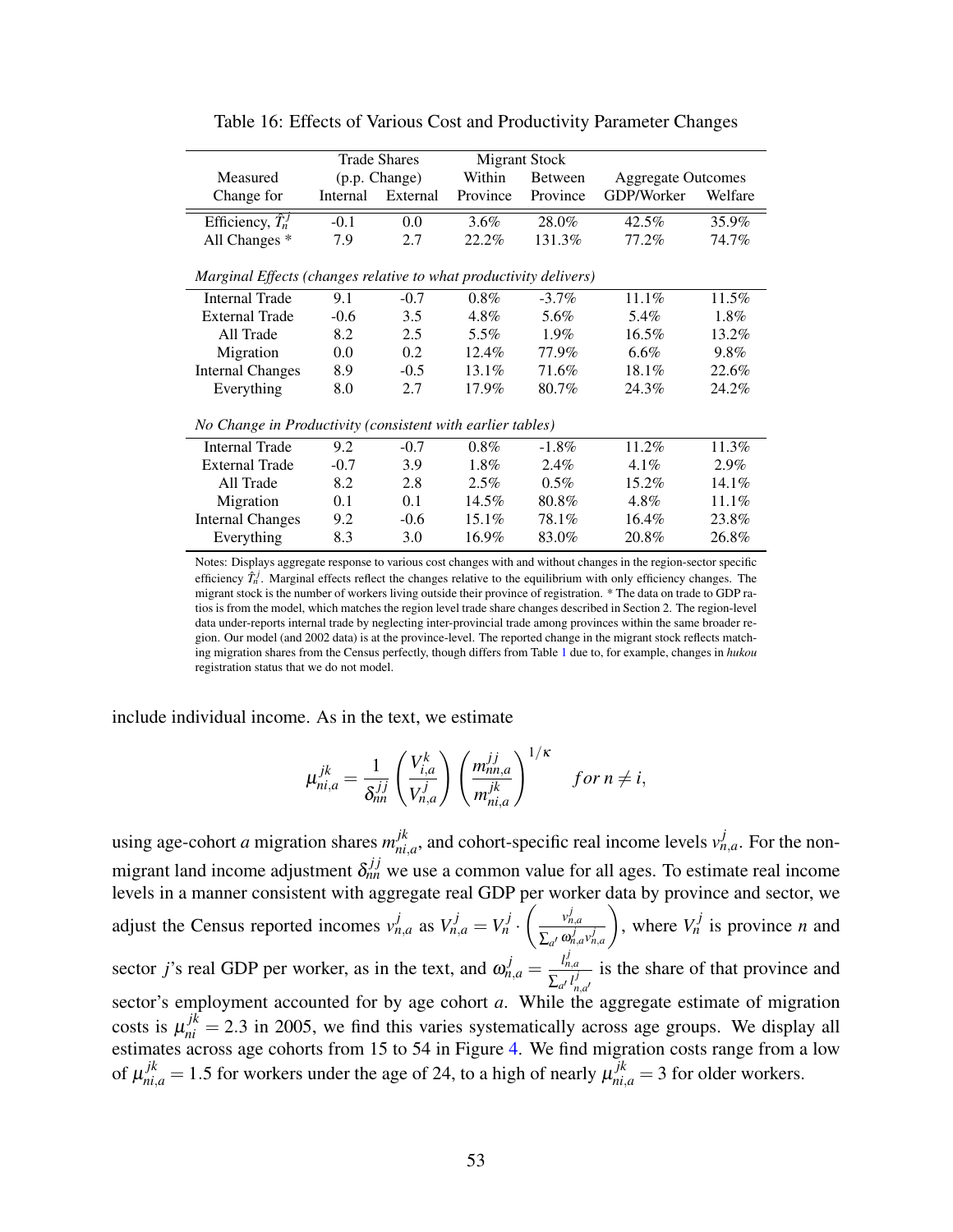<span id="page-54-0"></span>

|                                              |          | <b>Trade Shares</b> |          | <b>Migrant Stock</b> |            |           |
|----------------------------------------------|----------|---------------------|----------|----------------------|------------|-----------|
| Measured                                     |          | (p.p. Change)       | Within   | Between              | Real       | Aggregate |
| Change for                                   | Internal | External            | Province | Province             | <b>GDP</b> | Welfare   |
| Baseline Model: Main Results, $\kappa = 1.5$ |          |                     |          |                      |            |           |
| <b>Internal Trade</b>                        | 9.2      | $-0.7$              | 0.8%     | $-1.8\%$             | 11.2%      | 11.4%     |
| <b>External Trade</b>                        | $-0.7$   | 3.9                 | 1.8%     | 2.4%                 | 4.1%       | 2.9%      |
| All Trade                                    | 8.2      | 2.8                 | 2.5%     | $0.5\%$              | 15.2%      | 14.1%     |
| Migration                                    | 0.1      | 0.1                 | 14.5%    | 80.8%                | 4.8%       | 11.1%     |
| <b>Internal Changes</b>                      | 9.2      | $-0.6$              | 15.1%    | 78.1%                | 16.4%      | 23.8%     |
| Everything                                   | 8.3      | 3.0                 | 16.9%    | 83.0%                | 20.8%      | 26.8%     |
|                                              |          |                     |          |                      |            |           |
| For $\kappa = 1$                             |          |                     |          |                      |            |           |
| <b>Internal Trade</b>                        | 9.2      | $-0.7$              | 0.6%     | $-1.3%$              | 11.2%      | 11.2%     |
| <b>External Trade</b>                        | $-0.7$   | 3.9                 | 1.4%     | 1.9%                 | 3.9%       | 2.8%      |
| All Trade                                    | 8.2      | 2.8                 | 2.0%     | 0.5%                 | 15.1%      | 13.9%     |
| Migration                                    | 0.2      | 0.2                 | 15.5%    | 91.1%                | 5.6%       | 16.1%     |
| <b>Internal Changes</b>                      | 9.2      | $-0.6$              | 16.0%    | 89.0%                | 17.4%      | 29.2%     |
| Everything                                   | 8.3      | 3.0                 | 17.5%    | 93.1%                | 21.6%      | 32.2%     |
| For $\kappa = 2$                             |          |                     |          |                      |            |           |
| <b>Internal Trade</b>                        | 9.2      | $-0.7$              | 0.9%     | $-2.3%$              | 11.2%      | 11.4%     |
| <b>External Trade</b>                        | $-0.7$   | 3.9                 | 2.1%     | 2.9%                 | 4.2%       | 3.0%      |
| All Trade                                    | 8.2      | 2.8                 | 2.9%     | 0.5%                 | 15.3%      | 14.3%     |
| Migration                                    | 0.1      | 0.1                 | 14.0%    | 73.4%                | 4.2%       | 8.8%      |
| <b>Internal Changes</b>                      | 9.2      | $-0.6$              | 14.7%    | 70.3%                | 15.7%      | 21.2%     |
| Everything                                   | 8.3      | 3.0                 | 16.7%    | 75.6%                | 20.2%      | 24.4%     |
|                                              |          |                     |          |                      |            |           |
| For $\kappa = 3$                             |          |                     |          |                      |            |           |
| <b>Internal Trade</b>                        | 9.2      | $-0.7$              | 1.2%     | $-2.9%$              | 11.1%      | 11.5%     |
| <b>External Trade</b>                        | $-0.7$   | 3.9                 | 2.5%     | 3.6%                 | 4.3%       | 3.1%      |
| All Trade                                    | 8.3      | 2.8                 | 3.5%     | 0.5%                 | 15.4%      | 14.5%     |
| Migration                                    | 0.0      | 0.1                 | 13.7%    | 63.8%                | 3.4%       | 6.6%      |
| <b>Internal Changes</b>                      | 9.2      | $-0.6$              | 14.6%    | 60.1%                | 14.7%      | 18.8%     |
| Everything                                   | 8.2      | 2.9                 | 16.8%    | 65.8%                | 19.3%      | 22.0%     |

Table 17: Results Under Alternative Migration Elasticities κ

Notes: Displays the main counterfactual experiments under various migration elasticities.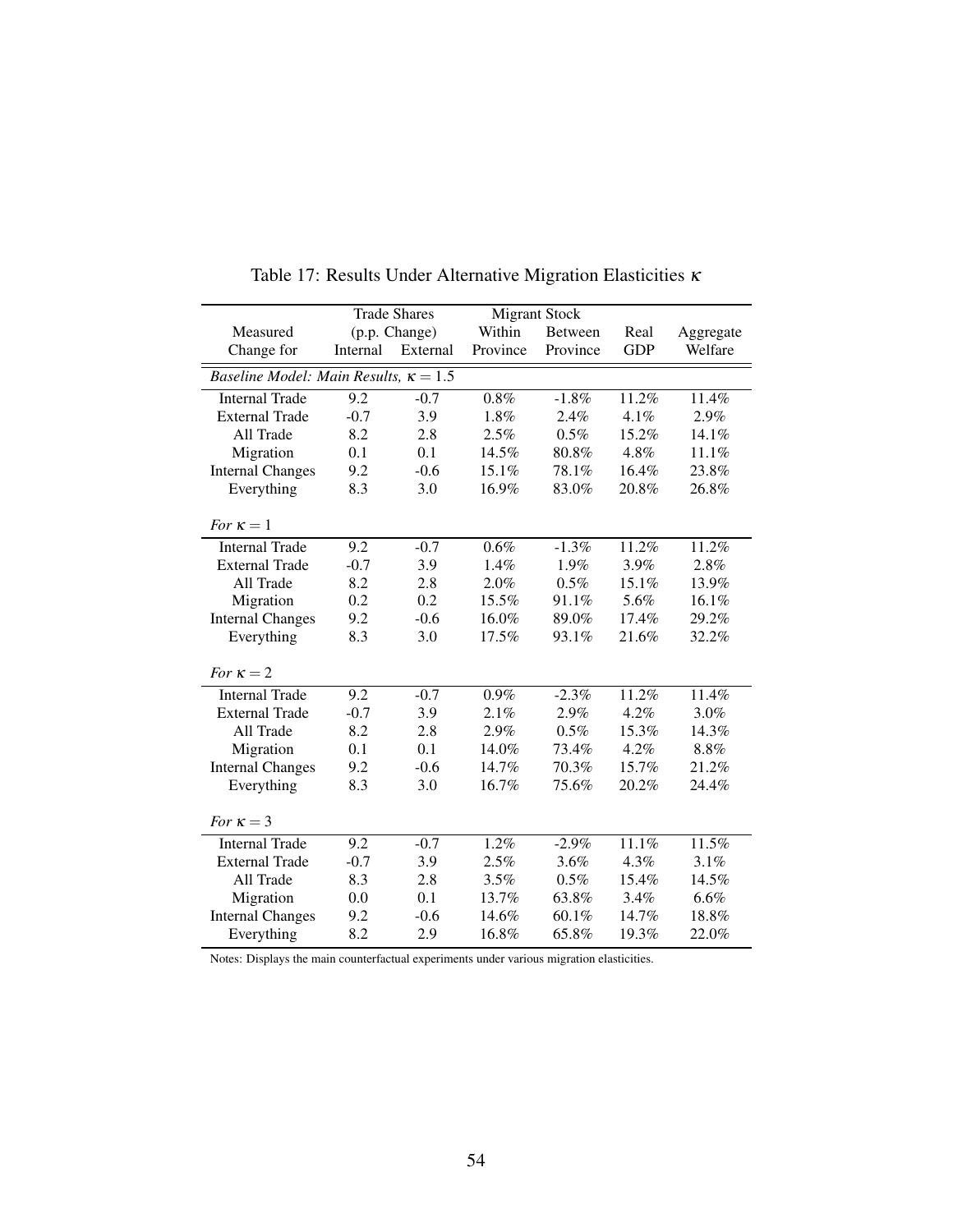<span id="page-55-0"></span>

|                                            |          | <b>Trade Shares</b> |          | <b>Migrant Stock</b> |            |           |
|--------------------------------------------|----------|---------------------|----------|----------------------|------------|-----------|
| Measured                                   |          | (p.p. Change)       | Within   | Between              | Real       | Aggregate |
| Change for                                 | Internal | External            | Province | Province             | <b>GDP</b> | Welfare   |
| Baseline Model: Main Results, $\theta = 4$ |          |                     |          |                      |            |           |
| <b>Internal Trade</b>                      | 9.2      | $-0.7$              | $0.8\%$  | $-1.8\%$             | 11.2%      | 11.4%     |
| <b>External Trade</b>                      | $-0.7$   | 3.9                 | 1.8%     | 2.4%                 | 4.1%       | 2.9%      |
| All Trade                                  | 8.2      | 2.8                 | 2.5%     | 0.5%                 | 15.2%      | 14.1%     |
| Migration                                  | 0.1      | 0.1                 | 14.5%    | 80.8%                | 4.8%       | 11.1%     |
| <b>Internal Changes</b>                    | 9.2      | $-0.6$              | 15.1%    | 78.1%                | 16.4%      | 23.8%     |
| Everything                                 | 8.3      | 3.0                 | 16.9%    | 83.0%                | 20.8%      | 26.8%     |
| For $\theta = 3$                           |          |                     |          |                      |            |           |
| <b>Internal Trade</b>                      | 6.6      | $-0.6$              | 0.6%     | $-1.7%$              | 10.2%      | 10.4%     |
| <b>External Trade</b>                      | $-0.5$   | 2.7                 | 1.3%     | 2.0%                 | 3.6%       | 2.7%      |
| All Trade                                  | 6.0      | 1.9                 | 1.8%     | 0.2%                 | 13.8%      | 13.0%     |
| Migration                                  | 0.1      | 0.1                 | 14.6%    | 79.7%                | 4.6%       | 11.0%     |
| <b>Internal Changes</b>                    | 6.7      | $-0.5$              | 15.0%    | 77.3%                | 15.3%      | 22.6%     |
| Everything                                 | 6.1      | 2.0                 | 16.2%    | 81.4%                | 19.1%      | 25.6%     |
|                                            |          |                     |          |                      |            |           |
| For $\theta = 6$                           |          |                     |          |                      |            |           |
| <b>Internal Trade</b>                      | 15.0     | $-1.0$              | 1.2%     | $-2.0%$              | 13.4%      | 13.5%     |
| <b>External Trade</b>                      | $-1.1$   | 6.9                 | 3.0%     | 3.4%                 | 5.4%       | 3.6%      |
| All Trade                                  | 13.0     | 5.1                 | 4.1%     | 1.4%                 | 18.5%      | 16.6%     |
| Migration                                  | 0.1      | 0.2                 | 14.5%    | 82.2%                | 4.9%       | 11.1%     |
| <b>Internal Changes</b>                    | 14.9     | $-0.8$              | 15.4%    | 78.9%                | 18.8%      | 26.2%     |
| Everything                                 | 12.9     | 5.2                 | 18.7%    | 85.7%                | 24.6%      | 29.6%     |
| For $\theta = 8$                           |          |                     |          |                      |            |           |
| <b>Internal Trade</b>                      | 21.5     | $-1.3$              | 1.7%     | $-2.0\%$             | 15.8%      | 15.8%     |
| <b>External Trade</b>                      | $-1.8$   | 11.2                | 4.3%     | 4.3%                 | 7.3%       | 4.7%      |
| All Trade                                  | 17.7     | 8.0                 | 6.0%     | 2.6%                 | 22.6%      | 19.6%     |
| Migration                                  | 0.1      | 0.2                 | 14.6%    | 83.2%                | 5.1%       | 11.2%     |
| <b>Internal Changes</b>                    | 21.2     | $-1.1$              | 15.9%    | 79.5%                | 21.4%      | 28.8%     |
| Everything                                 | 17.5     | 8.1                 | 20.8%    | 88.2%                | 29.0%      | 32.8%     |

Table 18: Results Under Alternative Trade Elasticities θ

Notes: Displays the main counterfactual experiments under various alternative trade elasticities.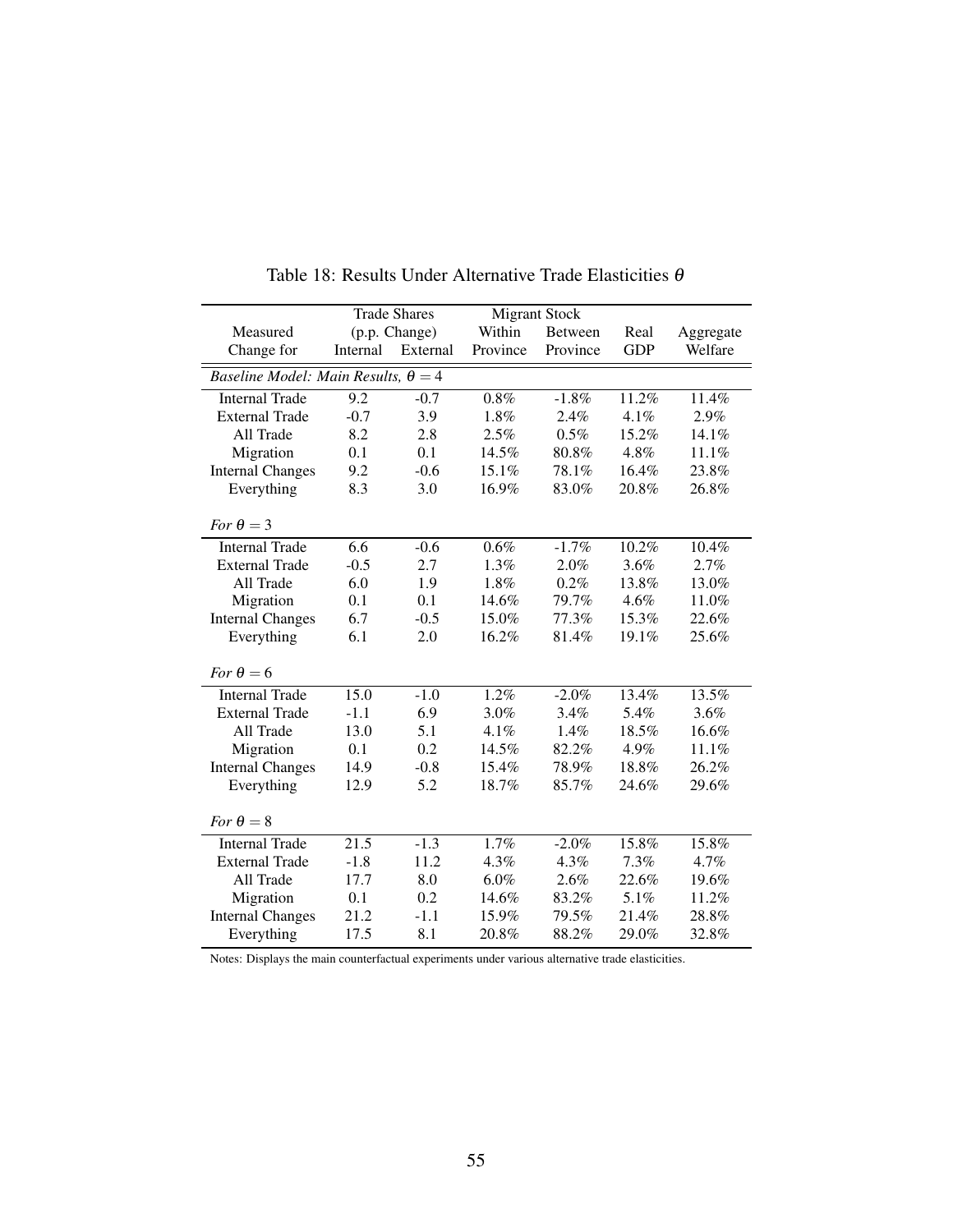<span id="page-56-0"></span>

Figure 4: Migration Costs  $\mu_{ni}^{jk}$ , by Age Cohort in 2005

Notes: Displays the average migration cost  $mu_{ni}^{jk}$  for migrants in 2005 by age cohort.

## Migration Costs vs Geographic Distance

Migration costs between provinces are strongly related to geographic distance. To estimate bilateral distance, we construct the population weighted distance between provinces from the Gridded Population of the World data. The average distance is nearly 1,400 kilometers, ranging from a high of 122 to 3,730 kms. As in Section [3.6.2,](#page-20-1) we presume here that migration costs take the form  $\mu_{ni}^{jk} = \bar{\mu}_n^j d_{ni}^\rho \xi_{ni}^{jk}$ . We then estimate

$$
ln\left(\mu_{ni}^{jk}\right) = \rho ln\left(d_{ni}\right) + \delta_n^j + \varepsilon_{ni}^{jk},
$$

where  $\delta_n^j$  is a source province-sector fixed effect, and  $\rho$  is the elasticity of migration costs with respect to distance. We find  $\rho = 1.01$  in 2000 and  $\rho = 0.94$  in 2005. The change in migration costs  $\hat{\mu}_{ni}^{jk}$  is also related to distance. Using the same specification as above, but with migration changes as the dependent variable, we find  $\rho = -0.07$ . This implies that the further apart two provinces are, the greater the reduction in migration costs between 2000 and 2005. We report these results in Table [19.](#page-57-0) In addition, we incorporate information on new highway construction between the capital cities of each province pair. Specifically, we construct a dummy variable that equals one for a given province-pair if there exists a highway connecting their two capital cities in 2005 but not 2000, and zero otherwise. We find that while there is no statistically significant relationship between changes in migration costs and new highway construction. But, for distant province pairs, new highways matter. The mean value for  $ln(d_{ni})$  is 7.1, so the coefficient on our interaction term implies that province pairs that are further apart than average and saw a new highway connection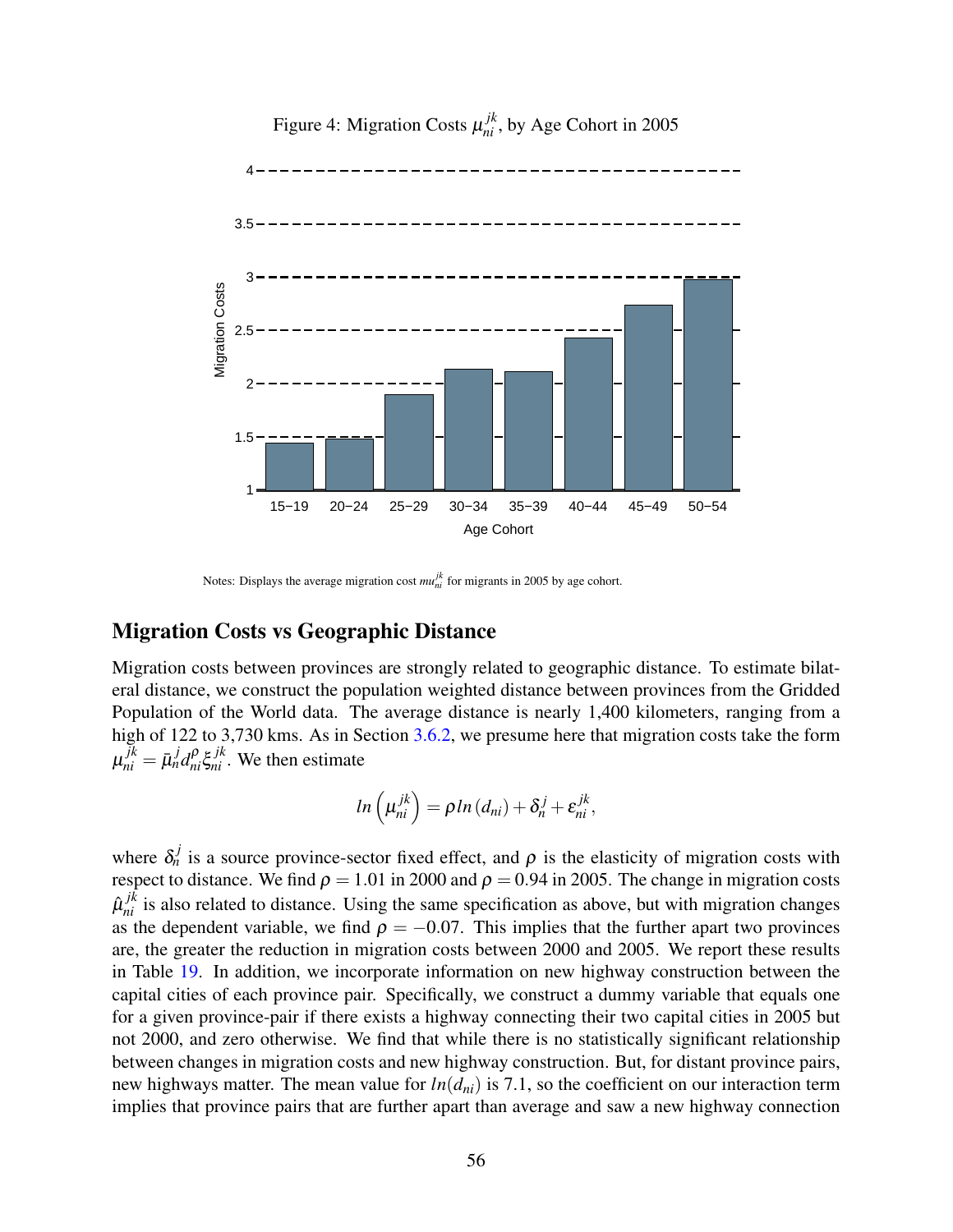<span id="page-57-0"></span>

|                                      |                                                                                   | Migration Costs $\mu_{ni}^{JK}$ |            |            |            |
|--------------------------------------|-----------------------------------------------------------------------------------|---------------------------------|------------|------------|------------|
|                                      | Change in Migration Costs $\hat{\mu}_{ni}^{j,k}$<br>Year 2000<br><b>Year 2005</b> |                                 |            |            |            |
| Log Bilateral Distance, $ln(d_{ni})$ | $1.01***$                                                                         | $0.94***$                       | $-0.07***$ | $-0.07***$ | 0.03       |
|                                      | [0.03]                                                                            | [0.03]                          | [0.02]     | [0.02]     | [0.03]     |
| New Highway Built                    |                                                                                   |                                 |            | 0.01       | $1.67***$  |
|                                      |                                                                                   |                                 |            | [0.03]     | [0.29]     |
| Distance : New Highway               |                                                                                   |                                 |            |            | $-0.24***$ |
|                                      |                                                                                   |                                 |            |            | [0.04]     |
| origin province-sector FEs           | Yes                                                                               | <b>Yes</b>                      | Yes        | Yes        | <b>Yes</b> |
| Obs.                                 | 3480                                                                              | 3480                            | 3480       | 3480       | 3480       |
| $R^2$                                | 0.573                                                                             | 0.615                           | 0.227      | 0.227      | 0.235      |

Table 19: Migration Costs and Distance Regressions

Notes: Displays the relationship between distance, migration costs, and migration cost changes. The "New Highway Built" dummy identifies whether a new highway was completed between 2000 and 2005 connecting the capital cities of the two provinces.

built experienced a greater drop in migration costs than those that did not see a new highway connection built. The positive coefficient on new highways does not imply that migration costs increases between those provinces relative to others, just that their costs did not decrease as much.

## Non-Homothetic Preferences

With equal-proportional rebates to all workers, we can introduce one additional modification to the model: non-homothetic preferences.

As the choice between agricultural and non-agricultural employment is a critical dimension of our model, we explore how non-homothetic preferences might affect the results. To that end, let utility be given by the familiar Stone-Geary form

$$
u_n^j = \left[ \left( c_n^{j,a} - \bar{a} \right)^\varepsilon \left( c_n^{j,m} \right)^{1-\varepsilon} \right]^\alpha s_{u_n}^{j,1-\alpha},\tag{28}
$$

where  $\bar{a}$  is a minimum subsistence food intake requirement. As in [Tombe](#page-40-16) [\(2015\)](#page-40-16), it is useful to use data on household food budget shares  $b_n^j \equiv P_n^a c_n^{j,\hat{a}} / v_n^j$  to define final demand

$$
D_n^j = \begin{cases} b_n^j v_n^j L_n^j & \text{if } j = a\\ \alpha (1 - \varepsilon) \left( \frac{1 - b_n^j}{1 - \alpha \varepsilon} \right) v_n^j L_n^j & \text{if } j = m\\ (1 - \alpha) \left( \frac{1 - b_n^j}{1 - \alpha \varepsilon} \right) v_n^j L_n^j & \text{if } j = s \end{cases}
$$
(29)

This is useful to define how demand and spending patterns respond in our counterfactuals without actually calibrating the subsistence parameter  $\vec{a}$  or food price levels. Given budget shares  $b_n^j$  from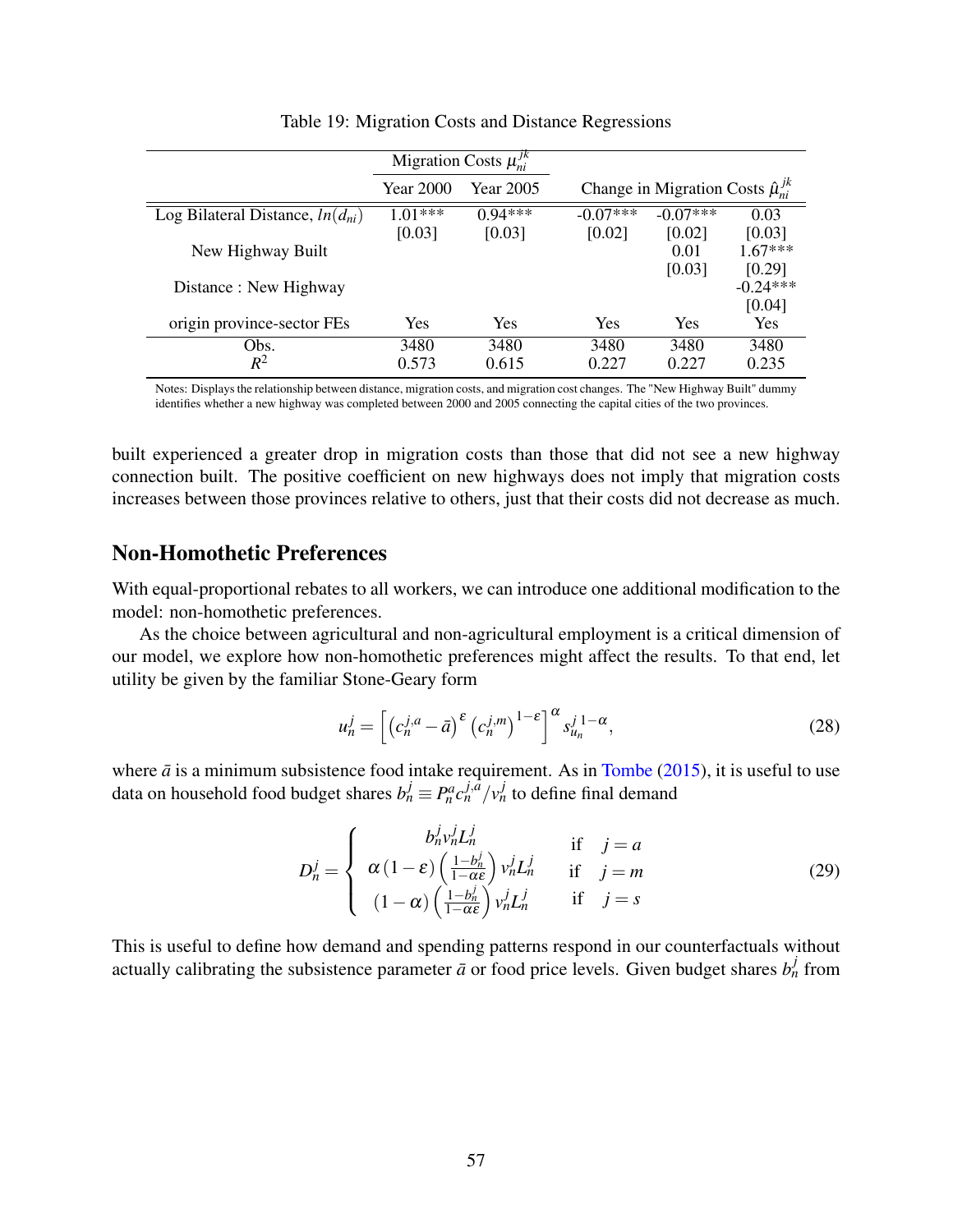data, counterfactual subsistence spending is  $P_n^{ag}$  $\int d\vec{a} = \left(\frac{b_n^j - \alpha \varepsilon}{1 - \alpha \varepsilon}\right) v_n^j \hat{P}_n^a$  and therefore

$$
D_{n}^{j'} = \begin{cases} \left( \left( \frac{b_{n}^{j} - \alpha \varepsilon}{1 - \alpha \varepsilon} \right) \hat{P}_{n}^{a} + \alpha \varepsilon \left( \hat{v}_{n}^{j} \hat{L}_{n}^{j} - \left( \frac{b_{n}^{j} - \alpha \varepsilon}{1 - \alpha \varepsilon} \right) \hat{P}_{n}^{a} \right) \right) v_{n}^{j} L_{n}^{j} & \text{if } j = a \\ \alpha \left( 1 - \varepsilon \right) \left( \hat{v}_{n}^{j} \hat{L}_{n}^{j} - \left( \frac{b_{n}^{j} - \alpha \varepsilon}{1 - \alpha \varepsilon} \right) \hat{P}_{n}^{a} \right) v_{n}^{j} L_{n}^{j} & \text{if } j = m \\ \left( 1 - \alpha \right) \left( \hat{v}_{n}^{j} \hat{L}_{n}^{j} - \left( \frac{b_{n}^{j} - \alpha \varepsilon}{1 - \alpha \varepsilon} \right) \hat{P}_{n}^{a} \right) v_{n}^{j} L_{n}^{j} & \text{if } j = s \end{cases} \tag{30}
$$

With these, spending is simply

$$
X_i^j = D_n^j + \sum_k \sigma^{kj} R_i^k.
$$
\n(31)

Another important change to the model governs how land prices change. Spending on land is  $\eta^{j}R_n^j + s_n^{land}v_n^jL_n^j$  and labor income is  $\beta^{j}R_n^j$  So nominal income is  $(\eta^{j} + \beta^{j})R_n^j + s_n^{land}v_n^jL_n^j$ . Equilibrium price of land is

$$
r_n^j S_n^j = \eta^j R_n^j + s_n^{land} v_n^j L_n^j
$$

and since  $v_n^j L_n^j = (\eta^j + \beta^j) R_n^j + s_n^{land} v_n^j L_n^j = \frac{(\beta^j + \eta^j) R_n^j}{1 - s_n^{land}}$  we have

$$
r_n^j S_n^j = \left[ \eta^j + \frac{s_n^{land}}{1 - s_n^{land}} (\beta^j + \eta^j) \right] R_n^j,
$$

which simplifies to something similar to our earlier equation

$$
r_n^j S_n^j = \left[ \frac{s_n^{land} \beta^j + \eta^j}{(1 - s_n^{land}) \beta^j} \right] w_n^j L_n^j.
$$

Thus,

$$
\hat{r}_n^j = \frac{\begin{bmatrix} s_n^{land'} \beta^j + \eta^j \\ \frac{1 - s_n^{land'}}{1} \end{bmatrix}}{\begin{bmatrix} s_n^{land} \beta^j + \eta^j \\ \frac{1 - s_n^{land}}{1} \end{bmatrix}} \hat{w}_n^j \hat{L}_n^j
$$

The initial land share is  $(1 - \alpha) \left( \frac{1 - b_n^j}{1 - \alpha \varepsilon} \right)$  and the new land share is  $(1 - \alpha) \left( 1 - \left( \frac{b_n^j - \alpha \varepsilon}{1 - \alpha \varepsilon} \right) \frac{\hat{P}_n^a}{\hat{p}_n^j \hat{L}} \right)$  $\overline{\hat{v}_n^j \hat{L}_n^j}$ .

Real GDP changes are as before, but with nominal incomes deflated by  $\hat{P}_n^j = (\hat{P}_n^{ag})^{s_n^{ag}} (\hat{P}_n^{na})^{s_n^{na}} (\hat{r}_n^j)^{s_n^{land}}$ .

Finally, we solve for welfare changes and migration decisions. Optimal consumption demand by households are  $P_n^a c_n^{j,a} = \bar{a}P_n^a + \alpha \varepsilon \left( v_n^j - \bar{a}P_n^a \right)$  for agriculture,  $P_n^m c_n^{j,m} = \alpha (1 - \varepsilon) \left( v_n^j - \bar{a}P_n^a \right)$ for manufactured goods, and finally  $r_n^j s_{u_n}^j = (1 - \alpha) \left( v_n^j - \bar{a} P_n^a \right)$  for housing. All together, indirect utility is

$$
u_n^j \propto \frac{v_n^j - \bar{a}P_n^a}{\left(P_n^{j,a}\right)^{\alpha \varepsilon} \left(P_n^{j,m}\right)^{\alpha(1-\varepsilon)} \left(r_n^j\right)^{1-\alpha}}.
$$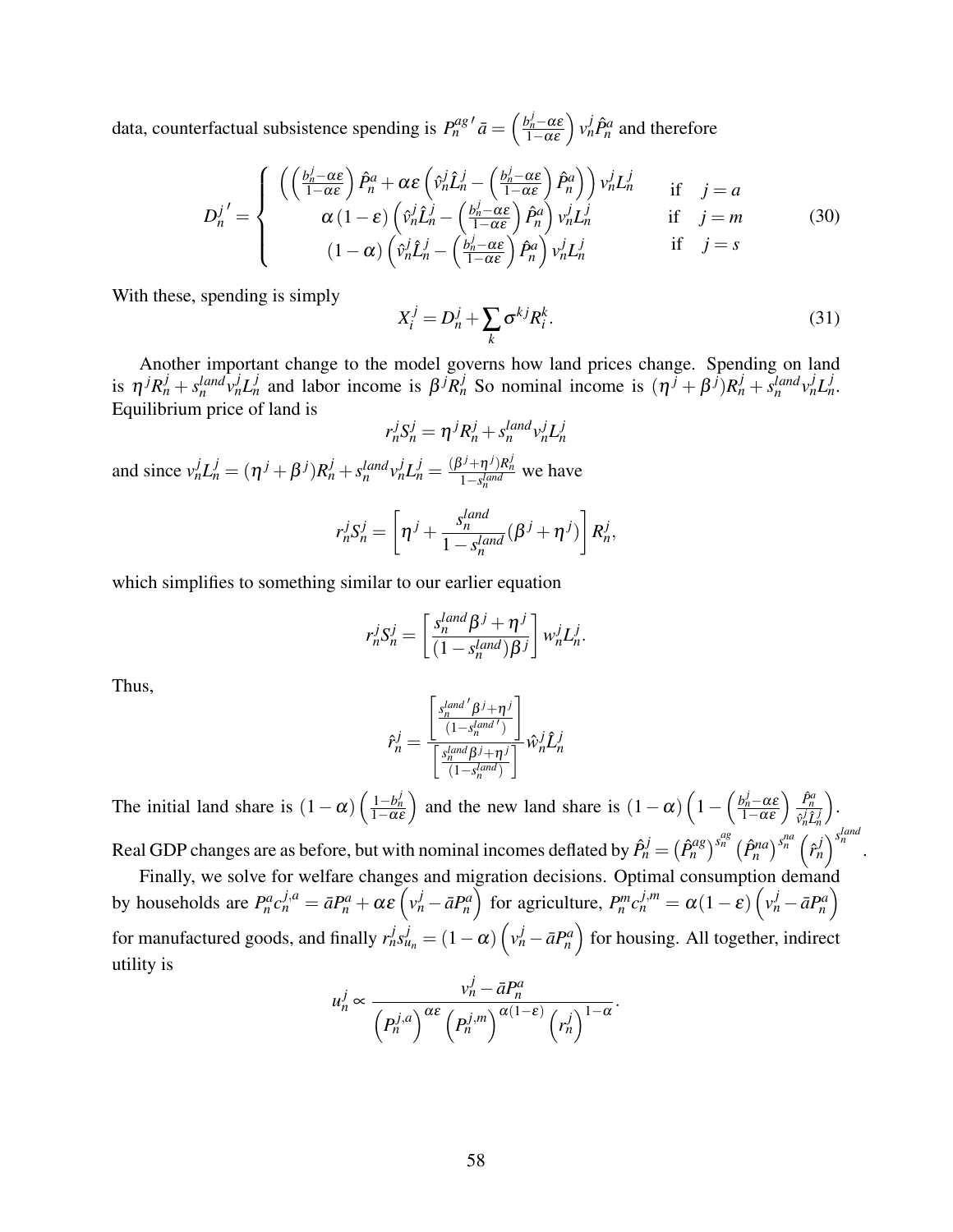Given  $P_n^a c_n^{j,a} = b_n^j v_n^j$ , the indirect utility becomes

$$
u_n^j \propto \left(\frac{v_n^j}{\left(P_n^a\right)^{\alpha\epsilon}\left(P_n^m\right)^{\alpha(1-\epsilon)}\left(r_n^j\right)^{1-\alpha}}\right)\left(\frac{1-b_n^j}{1-\alpha\epsilon}\right).
$$

As with Cobb-Douglas preferences, real incomes matter for welfare, but are adjusted in the nonhomothetic preference case by excess non-food spending. Counterfactual food spending shares are  $b_n^{j'} = \left(b_n^j - \alpha \varepsilon \right) \hat{P}_n^a / \hat{v}_n^j + \alpha \varepsilon$  and therefore welfare changes are

$$
\hat{u}_n^j = \underbrace{\hat{p}\hat{w}_n^j \hat{P}_n^{-1}}_{\text{Real Wages}} \cdot \underbrace{\hat{\Gamma}_n}_{\text{Subsistence}} \tag{32}
$$

where  $\hat{P}_n = (\hat{P}_n^a) \alpha \epsilon (\hat{P}_n^m) \alpha(1-\epsilon) (\hat{P}_n^j)^{1-\alpha}$  and  $\hat{\Gamma}_n^j \equiv \frac{1-b_n^j}{1-b_n^j}$ *n*  $\frac{1-b_n^j}{1-b_n^j} = \frac{1-\alpha\varepsilon}{1-b_n^j}$  $1-b_n^j$  $\left(1 - \left(\frac{b_n^j - \alpha \varepsilon}{1 - \alpha \varepsilon}\right) \frac{\hat{P}_n^a}{\hat{v}_n^j}\right)$  $\overline{\hat{v}_n^j}$  . Non-homothetic preferences means welfare changes and real income changes are different, and this effect is captured by the change in non-food spending shares  $\hat{\Gamma}_n^j$ . With these welfare expressions in hand, worker migration decisions now result in

$$
m_{ni}^{jk} = \frac{\left(u_i^k / \mu_{ni}^{jk}\right)^{\kappa}}{\sum_{m,s} \left(u_m^s / \mu_{nm}^{js}\right)^{\kappa}}.
$$

With this alternative specification, we repeat the main counterfactual experiments of the paper. We use data on food spending share from China's yearly Provincial Macro-economy Statistics through the University of Michigan's *China Data Online*. The data distinguishes between rural and urban areas, which allows us to pin down  $b_n^j$  for each province and sector. We provide all results in the third panel of Table [20,](#page-60-0) which are not qualitatively different from the results in the second panel. In fact, the results are slightly stronger for trade cost reductions in the sense that they have a larger effect on GDP, and lead to larger migration flows (and therefore movements out of agriculture).

#### Heterogeneous Worker Productivity

Maintain the equal-proportional rebates to all workers from the previous two sub-sections, but now consider a final alternative model of worker heterogeneity. In our baseline model, differences in migration incentives were due to heterogeneous preferences. Now, consider workers with different levels of human capital across space and sectors. Formally, workers are endowed with a vector  $z_n^k$  of productivity for each of the *N* × 2 region-sectors – these are i.i.d. across workers, regions, and sectors. Workers then choose where to live to maximize their real income net of migration costs  $\mu_{ni}^{jk} z_i^k V_i^k$ . The parameter  $z_i^k$  is distributed i.i.d. Frechet across all regions and sectors. This corresponds to an earlier version of our working paper.

The changes to the model are fairly straightforward, and involve introducing the notion of effective labor supply in addition to employment. Specifically, the total supply of effective labor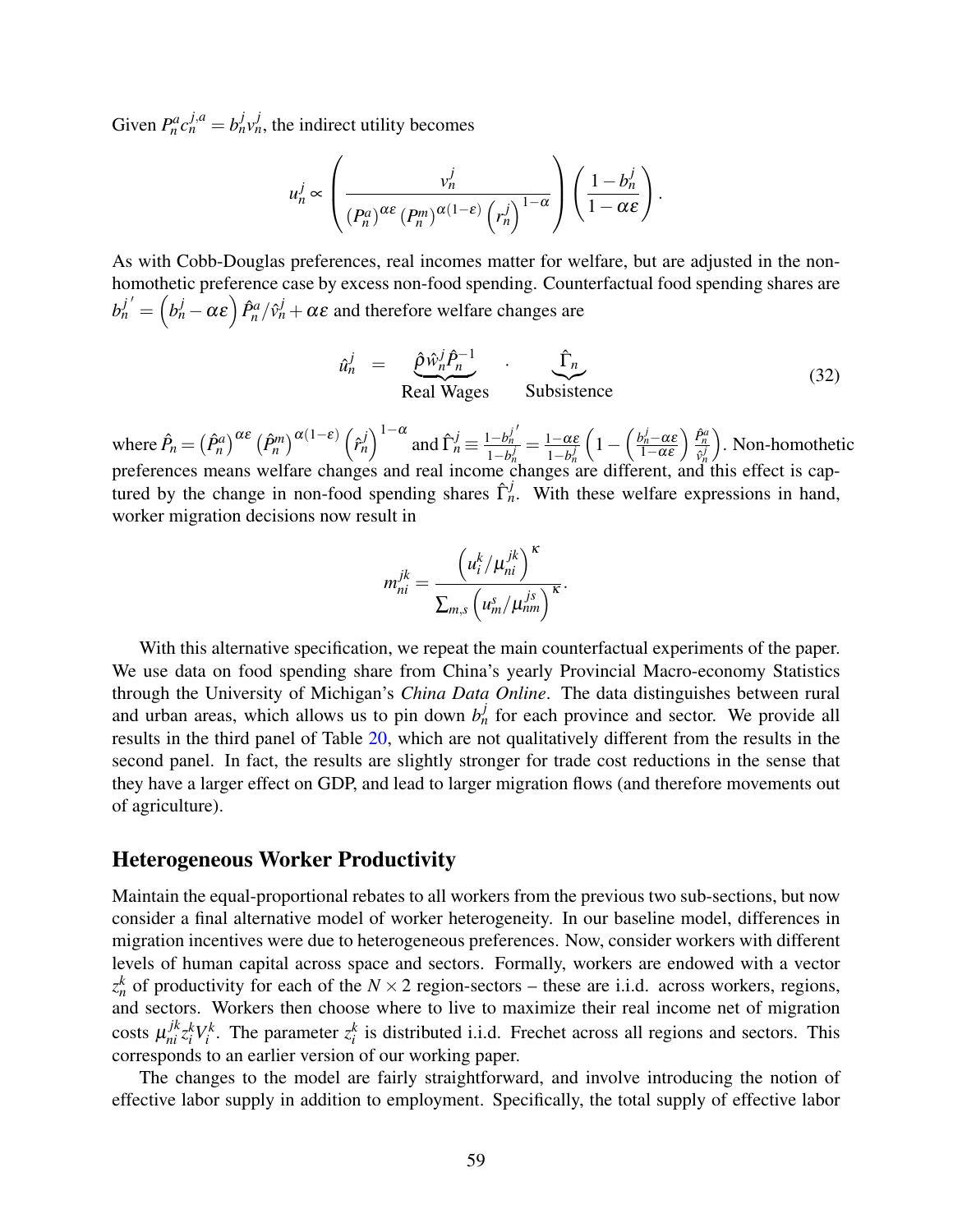<span id="page-60-0"></span>

|                                       | <b>Trade Shares</b> |                      |          | <b>Migrant Stock</b> |          |                           |
|---------------------------------------|---------------------|----------------------|----------|----------------------|----------|---------------------------|
| Measured                              | (p.p. Change)       |                      | Within   | <b>Between</b>       |          | <b>Aggregate Outcomes</b> |
| Change for                            | Internal            | External<br>Province |          | Province             | Real GDP | Welfare                   |
| Baseline Model: Homothetic Preference |                     |                      |          |                      |          |                           |
| <b>Internal Trade</b>                 | 9.2                 | $-0.7$               | $0.8\%$  | $-1.8\%$             | $11.2\%$ | $11.4\%$                  |
| <b>External Trade</b>                 | $-0.7$              | 3.9                  | $1.8\%$  | $2.4\%$              | $4.1\%$  | $2.9\%$                   |
| All Trade                             | 8.2                 | 2.8                  | 2.5%     | $0.5\%$              | $15.2\%$ | $14.1\%$                  |
| Migration                             | 0.1                 | 0.1                  | $14.5\%$ | 80.8%                | $4.8\%$  | $11.1\%$                  |
| <b>Internal Changes</b>               | 9.2                 | $-0.6$               | $15.1\%$ | 78.1%                | $16.4\%$ | 23.8%                     |
| Everything                            | 8.3                 | 3.0                  | $16.9\%$ | 83.0%                | 20.8%    | 26.8%                     |
| Non-Homothetic Preferences            |                     |                      |          |                      |          |                           |
| <b>Internal Trade</b>                 | 9.1                 | $-0.7$               | $4.4\%$  | $3.5\%$              | $12.4\%$ | 14.8%                     |
| External Trade                        | $-0.6$              | 3.7                  | $4.3\%$  | $6.3\%$              | 5.7%     | $4.3\%$                   |
| All Trade                             | 8.2                 | 2.7                  | $8.1\%$  | 8.6%                 | 18.0%    | 18.9%                     |
| Migration                             | 0.1                 | 0.2                  | $12.1\%$ | 70.1%                | 2.9%     | 8.3%                      |
| <b>Internal Changes</b>               | 9.1                 | $-0.5$               | $16.1\%$ | 76.8%                | 15.8%    | 24.8%                     |
| Everything                            | 8.3                 | 2.9                  | $19.6\%$ | 85.5%                | 21.9%    | 29.6%                     |

Table 20: Main Results With Non-Homothetic Preferences

Notes: Displays the main counterfactual experiments with non-homothetic preferences.

in region *n* sector *j* is

$$
H_n^j = \sum_{k \in \{ag, na\}} \sum_{i=1}^N \mu_{in}^{kj} \left( m_{in}^{kj} \right)^{-1/\kappa} m_{in}^{kj} \bar{L}_i^k,
$$
 (33)

where  $h_{in}^{kj} = \mu_{in}^{kj} (m_{in}^{kj})^{-1/k}$  is the average productivity of workers from region *i* and sector *k* that work in region *n* and sector *j*, and therefore  $H_n^j = \sum_k \sum_i h_{in}^{kj} m_{in}^{kj} \bar{L}_i^k$ . With this in mind, all per-worker variables in the model are simply re-interpreted as per-effective-worker. All other aspects of the model remain unchanged, but with effective labor replacing employment where appropriate and with key model variables interpreted in per-effective worker terms. For instance,  $V_n^f$  would be real income per effective worker in region *n* and sector *j*.

In this framework, we can calibrate  $\kappa$  using observable wage data instead of an empirical estimates of the income-elasticity of migration. Given the Frechet distribution of productivity, the proof of Proposition [2](#page-18-0) provides a means of estimating  $\kappa$  from individual earnings data. Namely, after migration ex-post earnings across individuals are distributed Frechet. The log of a Frechet distribution is Gumbel, with a standard deviation proportional to  $\kappa^{-1}$ . Specifically, log real incomes are distributed Gumbel with CDF

$$
G(x) = e^{-\left[\sum_k \sum_{i=1}^N \left(\mu_{ni}^{jk} V_i^k\right)^{\kappa}\right]e^{-\kappa x}},
$$

which has a standard deviation  $\pi/(\kappa)$ √ 6). Importantly, the standard deviation of real earnings is independent of  $\mu_{ni}^{jk}$  and  $V_i^k$ .

How do we estimate this standard deviation from data? In the data, we observe nominal earnings, which corresponds to  $\mu_{ni}^{jk} z_i^k v_i^k$ . The above expression, however, applies to *real* earnings. Fortunately, the difference between the two is identical for all sector *k* workers in region *i* and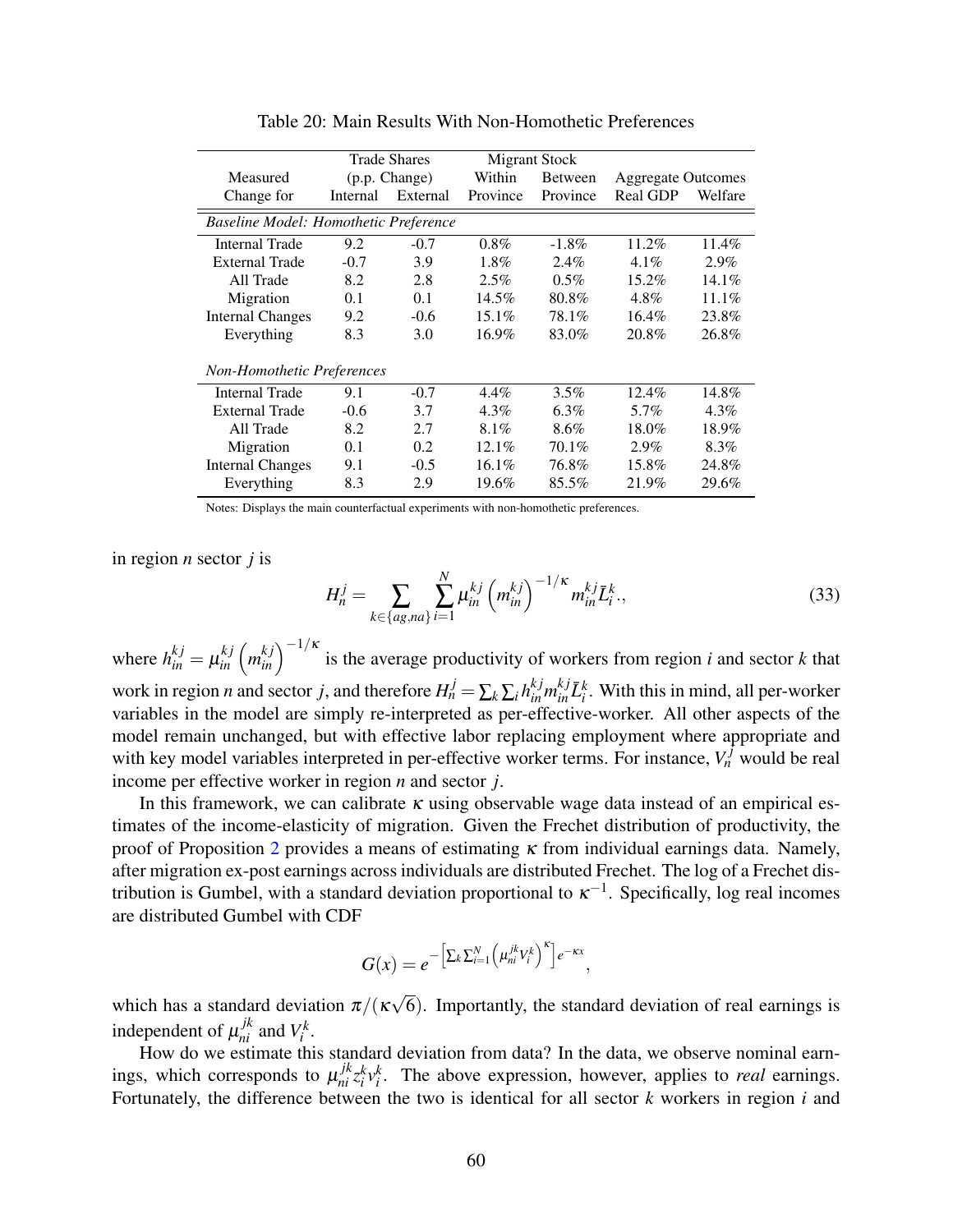<span id="page-61-0"></span>

| Measured<br>Change for                                                                              | Internal                                  | <b>Trade Shares</b><br>(p.p. Change)<br>External | Within<br>Province                                          | <b>Migrant Stock</b><br>Between<br>Province                  | Per-Capita<br>Income<br>Variation                                 | <b>Aggregate Outcomes</b><br>Real GDP                           | Welfare                                                   |
|-----------------------------------------------------------------------------------------------------|-------------------------------------------|--------------------------------------------------|-------------------------------------------------------------|--------------------------------------------------------------|-------------------------------------------------------------------|-----------------------------------------------------------------|-----------------------------------------------------------|
| With Baseline $\kappa = 1.50$                                                                       |                                           |                                                  |                                                             |                                                              |                                                                   |                                                                 |                                                           |
| Internal Trade<br>External Trade<br>All Trade<br>Migration<br>Internal Changes<br>Everything        | 9.2<br>$-0.7$<br>8.3<br>0.3<br>9.5<br>8.5 | $-0.7$<br>3.9<br>2.9<br>$-0.1$<br>$-0.8$<br>2.7  | $1.3\%$<br>$2.4\%$<br>3.5%<br>$11.3\%$<br>$12.0\%$<br>13.9% | $-1.4\%$<br>$3.1\%$<br>$1.5\%$<br>57.4%<br>55.7%<br>$60.5\%$ | $-7.3\%$<br>5.0%<br>$-2.0\%$<br>$-14.5%$<br>$-19.5%$<br>$-16.5\%$ | 9.5%<br>$4.2\%$<br>13.8%<br>8.3%<br>18.8%<br>23.4%              | $10.6\%$<br>2.1%<br>12.6%<br>1.2%<br>$12.1\%$<br>$14.1\%$ |
| Matching Observable Moments in the Earnings Distribution, for $\kappa = 2.54$                       |                                           |                                                  |                                                             |                                                              |                                                                   |                                                                 |                                                           |
| <b>Internal Trade</b><br>External Trade<br>All Trade<br>Migration<br>Internal Changes<br>Everything | 9.3<br>$-0.6$<br>8.3<br>0.3<br>9.5<br>8.6 | $-0.7$<br>3.9<br>2.9<br>$-0.1$<br>$-0.8$<br>2.8  | $1.6\%$<br>2.8%<br>$4.2\%$<br>$10.6\%$<br>11.6%<br>14.0%    | $-2.3\%$<br>$3.6\%$<br>1.1%<br>63.3%<br>59.9%<br>66.2%       | $-7.1\%$<br>5.8%<br>$-1.1\%$<br>$-0.9\%$<br>$-6.6\%$<br>$-3.5\%$  | $9.4\%$<br>$4.8\%$<br>14.2%<br>$10.4\%$<br>$20.7\%$<br>$26.2\%$ | $10.9\%$<br>2.5%<br>13.3%<br>$2.0\%$<br>13.3%<br>15.6%    |

Table 21: Results with Worker Productivity Differences

Notes: Displays aggregate response to various cost changes when worker heterogeneity is over productivity rather than spatial preferences. Marginal effects reflect the changes relative to the equilibrium with only productivity change. The migrant stock is the number of workers living outside their province of registration. Regional income variation is the variance of log real incomes *per capita* across provinces.

therefore  $var(log(z_i^k V_i^k)) = var(log(z_i^k V_i^k))$ . Next,  $\mu_{ni}^{jk}$  is common to all  $(n, j)$ -registered workers now in sector k of region *i*; therefore,  $var(log(\mu_{ni}^{jk} z_i^k V_i^k)) = var(log(\mu_{ni}^{jk} z_i^k V_i^k))$  across those workers. We therefore identify the value of  $\kappa$  from the within-group nominal earnings variation, with groups defined by region-sector of registration and current region-sector of employment. From the 2005 Population Survey, we find an average within-group standard deviation of log earnings of 0.50, so  $\kappa = 2.54$ . Individual income data is not reported in the 2000 Census.

We report the main results in Table [21,](#page-61-0) and find our results are qualitatively robust to this alternative framework although one notable difference is worth pointing out. The real GDP effect of migration is larger, and larger than the gains in welfare. This is unsurprising, as migrant workers are now, on average, more productive. Their gains are also not mainly in terms of higher utility as in the baseline model, but higher real incomes. The extent to which observed aggregate real GDP growth in China accounted for by lower migration costs will therefore be larger in this formulation than our baseline model in the paper.

### Unbalanced Trade

Over the period we study, China's trade surplus was quite large – roughly 3% of GDP. The quantitative analysis in the paper, and many of the derivations, depended on trade balancing, not just between China and world, but for each of China's provinces. This was an innocuous assumption. Importantly, our estimates of trade and migration costs are unaffected by unbalanced trade. But to see if our other main quantitative results are affected, we augment the model here to incorporate exogenous trade surpluses and deficits, at the province level, in a fairly standard way.

The change to the model are fairly minor. Let  $S_n^j$  denote province *n* and sector *j*'s trade surplus. Total income is then  $v_n^j L_n^j = \frac{1}{\alpha}$ α  $\int$   $\frac{\eta^j+\beta^j}{j}$  $\left(\frac{\partial^i + \beta^j}{\beta^j} w_n^j L_n^j - S_n^j\right)$ . That is, a trade surplus is a capital outflow, which shrinks a region's nominal income below its total sales. Another change to the model is how land rents change. Instead of  $\hat{r}_n^j = \hat{w}_n^j \hat{L}_n^j$ , as in the main model, we now have  $\hat{r}_n^j = \omega_n^j \hat{w}_n^j \hat{L}_n^j + 1 -$